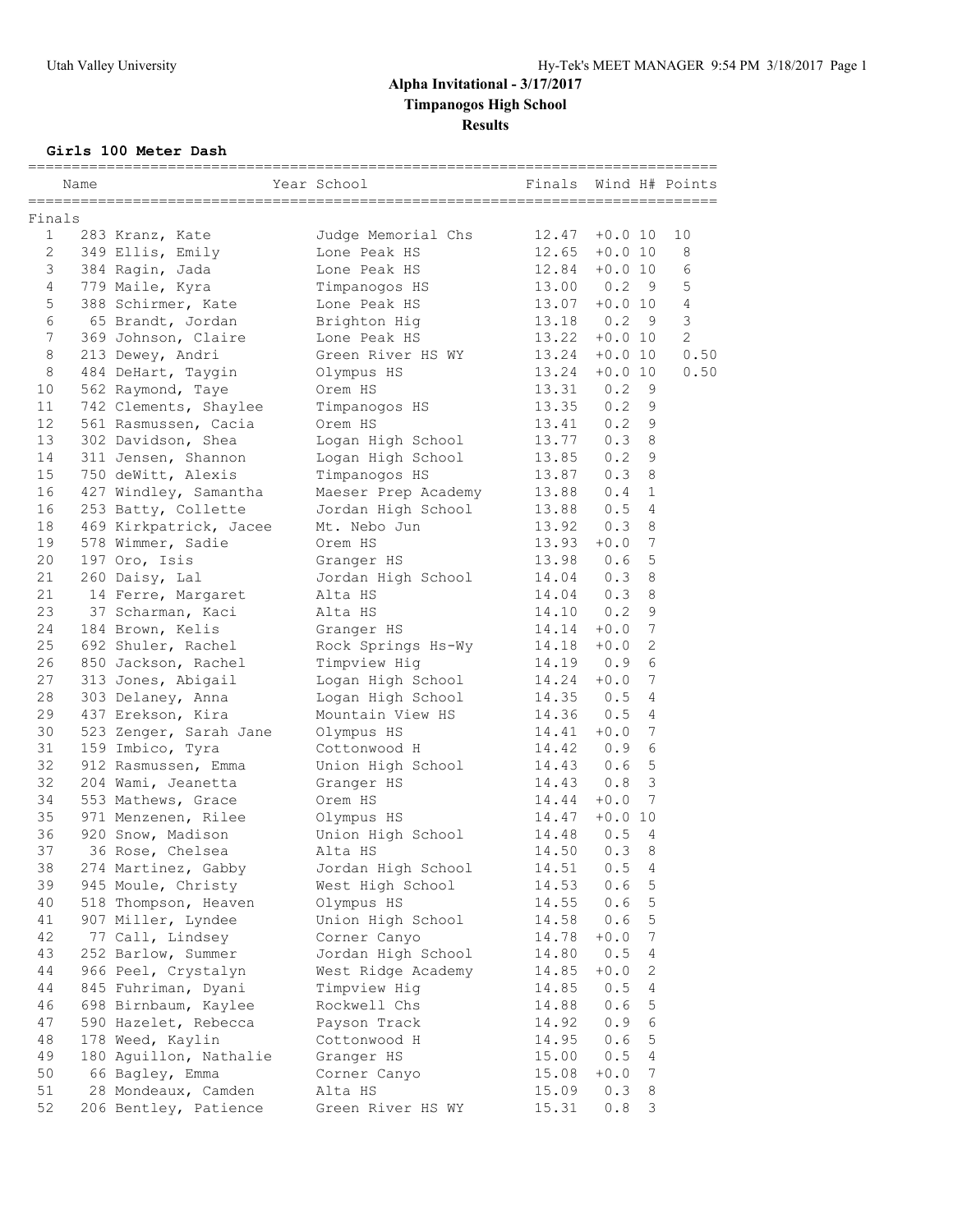## **....Girls 100 Meter Dash**

| 53                | 612 Williams, Chloe    | Payson Track        | 15.56          | 0.96                           |                      |
|-------------------|------------------------|---------------------|----------------|--------------------------------|----------------------|
| 54                | 608 Staheli, Evyn      | Payson Track        | 15.61          | 0.9<br>- 6                     |                      |
| 55                | 943 Merino, Alyssa     | West High School    | 15.68          | 0.8<br>$\overline{\mathbf{3}}$ |                      |
| 56                | 942 McCarthy, Eadan    | West High School    | 15.93          | 0.8 <sup>3</sup>               |                      |
| 57                | 644 Berger, Sadie      | Rock Springs Hs-Wy  | 15.96          | $0.4 \quad 1$                  |                      |
| 58                | 661 Johansen, Taylor   | Rock Springs Hs-Wy  | 16.04          | $-1.7$ 11                      |                      |
| 59                | 667 Longfellow, Andi   | Rock Springs Hs-Wy  |                | $16.11$ 0.4 1                  |                      |
| 60                | 54 Orozco Garcia, Ash  | American Pre        | 16.16          | 0.4<br>$\mathbf{1}$            |                      |
| 61                | 701 Eulberg, Lara      | Rockwell Chs        | 16.26          | $0.8 \quad 3$                  |                      |
| 62                | 752 Douglas, Mady      | Timpanogos HS       |                | $16.36$ $0.8$ 3                |                      |
| 63                | 681 Powell, Nakota     | Rock Springs Hs-Wy  | 16.50          | $-1.7$ 11                      |                      |
| 64                | 140 Birrell, Sarah     | Cottonwood H        |                | 18.28  0.4  1                  |                      |
| 65                | 961 Crandall, Bella    | West Ridge Academy  | $18.43 \t 0.4$ | $\overline{1}$                 |                      |
| 66                | 719 Wang, Coloney      | Rockwell Chs        | 18.49          | $+0.0$<br>- 2                  |                      |
| $- -$             | 407 Chase, Haylie      | Maeser Prep Academy | DO DO          | $+0.0$ 2                       | Interfered w/other r |
| $- -$             | 431 Arkell, Sofia      | Mountain View HS    | DNS            | 0.6<br>- 5                     |                      |
| $- -$             | 466 White, Tahlia      | Mountain View HS    | DNS            | $+0.0$<br>7                    |                      |
| $\qquad \qquad -$ | 80 Cox, Lauryn         | Corner Canyo        | DNS            | 0.9<br>- 6                     |                      |
| $- -$             | 866 Neves, Sierra      | Timpview Hig        | DNS            | 0.3<br>- 8                     |                      |
| $- -$             | 128 Smith, McKay       | Corner Canyo        | DNS            | 0.2<br>9                       |                      |
| $- -$             | 172 Rodriguez, Zamahar | Cottonwood H        | DNS            | $+0.0$<br>2                    |                      |
| $- -$             | 711 Sellers, Amaria    | Rockwell Chs        | DNS            | 0.8<br>- 3                     |                      |
| $- -$             | 589 Golding, Lacey     | Payson Track        | DNS            | 0.9<br>- 6                     |                      |
| $- -$             | 897 Hullinger, Isabell | Union High School   | DNS            | 0.8<br>$\overline{\mathbf{3}}$ |                      |
| $- -$             | 780 Maile, Tiera       | Timpanogos HS       | DNS            | 0.9<br>6                       |                      |
| $- -$             | 496 Jordan, Charley    | Olympus HS          | SCR            |                                |                      |
|                   |                        |                     |                |                                |                      |

### **Girls 200 Meter Dash**

=============================================================================== Name Year School Finals Wind H# Points

|                 | name      |                              | rear school                                                                                 | Finais          |  | Wind H# POINTS |
|-----------------|-----------|------------------------------|---------------------------------------------------------------------------------------------|-----------------|--|----------------|
|                 | $1 \quad$ |                              | 349 Ellis, Emily Lone Peak HS 25.51 -1.4 9 10                                               |                 |  |                |
| $\overline{2}$  |           |                              | 283 Kranz, Kate Judge Memorial Chs 25.69 -1.4 9 8                                           |                 |  |                |
| 3               |           |                              | 959 White, Brianna West High School 26.59 -1.4 9 6                                          |                 |  |                |
| $\overline{4}$  |           |                              | 388 Schirmer, Kate Lone Peak HS 26.81 -1.4 9 5                                              |                 |  |                |
| 5               |           |                              | 65 Brandt, Jordan Brighton Hig 27.11 -1.4 9 4                                               |                 |  |                |
| 6               |           |                              | 779 Maile, Kyra Timpanogos HS 27.16 -2.1 8                                                  |                 |  | $\mathcal{S}$  |
| 7               |           |                              | 484 DeHart, Taygin Clympus HS 27.44 -1.4 9 1.50                                             |                 |  |                |
| 7               |           |                              | 742 Clements, Shaylee Timpanogos HS 27.44 -2.1 8                                            |                 |  | 1.50           |
| 9               |           |                              | 213 Dewey, Andri Green River HS WY 27.46 -2.1 8                                             |                 |  |                |
| 10              |           |                              | 579 Winward, Kimmie Crem HS 27.56 -1.5 7<br>564 Reeves, Emma Crem HS 27.92 -2.1 8           |                 |  |                |
| 11              |           |                              |                                                                                             |                 |  |                |
| 12 <sup>°</sup> |           |                              | 369 Johnson, Claire Lone Peak HS 28.16 -1.5 7                                               |                 |  |                |
| 13              |           |                              | 260 Daisy, Lal Mordan High School 28.22 -2.1 8                                              |                 |  |                |
| 14              |           |                              | 647 Brandt, Rhys Rock Springs Hs-Wy 28.27 -1.1 1                                            |                 |  |                |
| 14              |           |                              | 311 Jensen, Shannon Logan High School 28.27 -2.1 8                                          |                 |  |                |
|                 |           |                              |                                                                                             |                 |  |                |
|                 |           |                              | 16 25 Martin, Mariah alta HS (28.32 -2.1 8)<br>17 14 Ferre, Margaret alta HS (28.33 -3.0 6) |                 |  |                |
| 18              |           |                              | 469 Kirkpatrick, Jacee Mt. Nebo Jun 28.36 -1.5 7                                            |                 |  |                |
| 19              |           |                              | 563 Reeves, Daphne Orem HS 28.43 -1.5 7                                                     |                 |  |                |
| 20              |           |                              | 253 Batty, Collette Jordan High School 28.56 -2.0 5                                         |                 |  |                |
| 20              |           |                              | 932 Gibson, Willa Mest High School 28.56 -1.4 9                                             |                 |  |                |
|                 |           | 22 37 Scharman, Kaci alta HS |                                                                                             | $28.70 - 3.0$ 6 |  |                |
| 23              |           | 561 Rasmussen, Cacia Orem HS |                                                                                             | $28.80 -1.5$ 7  |  |                |
| 24              |           |                              | 427 Windley, Samantha Maeser Prep Academy 28.82 -1.1 1                                      |                 |  |                |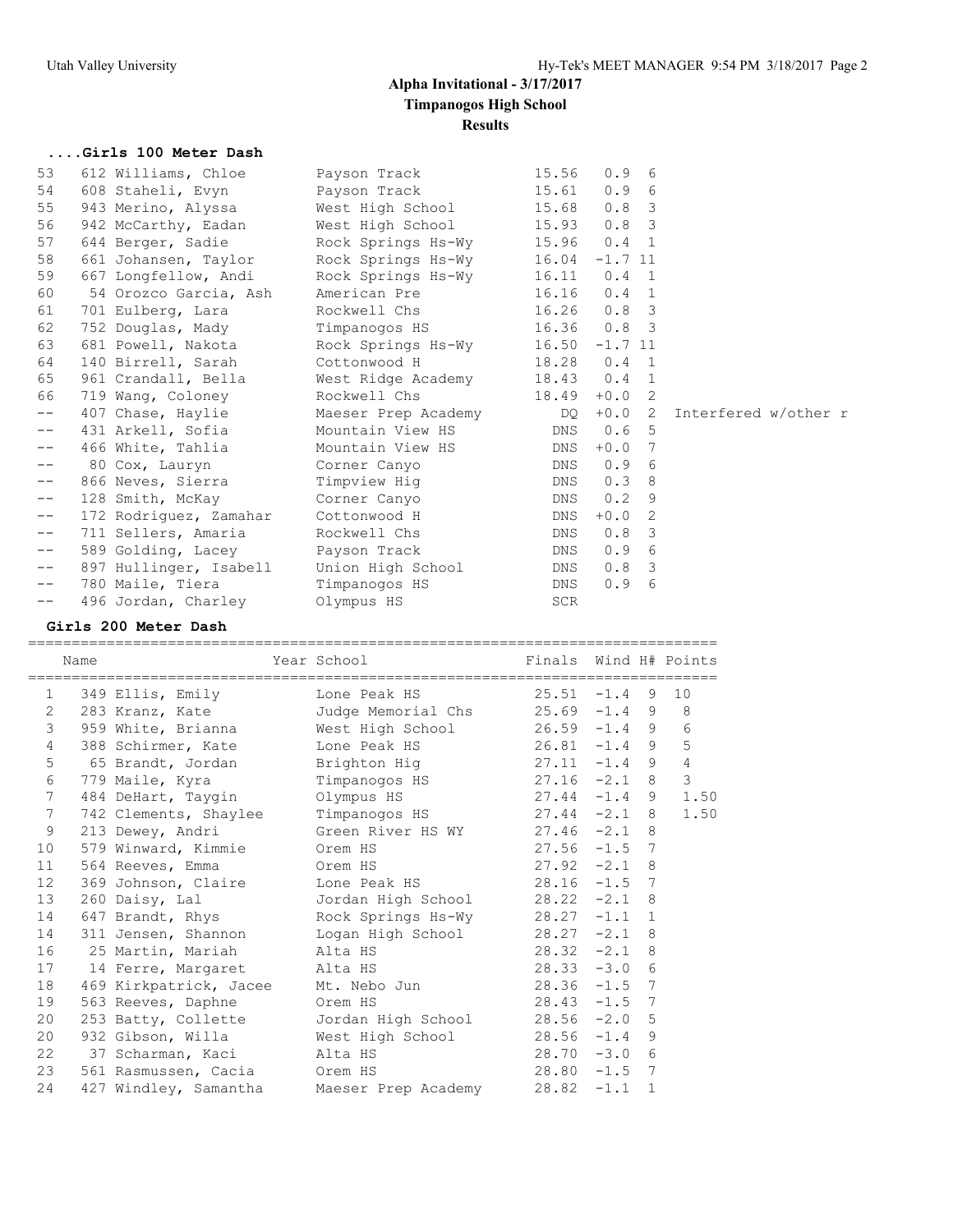### **....Girls 200 Meter Dash**

| 25                | 696 Wanjoku, Favour    | Rock Springs Hs-Wy  | 29.02 | $-1.1$ | 1              |
|-------------------|------------------------|---------------------|-------|--------|----------------|
| 26                | 442 Hernandez, Maddie  | Mountain View HS    | 29.20 | $-0.9$ | 4              |
| 27                | 488 Gale, Brinley      | Olympus HS          | 29.69 | $-3.0$ | 6              |
| 28                | 274 Martinez, Gabby    | Jordan High School  | 29.83 | $-0.9$ | 4              |
| 29                | 313 Jones, Abigail     | Logan High School   | 29.86 | $-2.0$ | 5              |
| 30                | 669 Longfellow, Shaunt | Rock Springs Hs-Wy  | 29.97 | $-3.0$ | 6              |
| 31                | 437 Erekson, Kira      | Mountain View HS    | 30.01 | $-1.7$ | 3              |
| 32                | 698 Birnbaum, Kaylee   | Rockwell Chs        | 30.06 | $-2.4$ | 2              |
| 33                | 77 Call, Lindsey       | Corner Canyo        | 30.32 | $-3.0$ | 6              |
| 34                | 908 Morley, Olivia     | Union High School   | 30.35 | $-0.9$ | $\overline{4}$ |
| 35                | 160 Jensen, Rylee      | Cottonwood H        | 30.51 | $-0.9$ | 4              |
| 36                | 966 Peel, Crystalyn    | West Ridge Academy  | 30.62 | $-2.4$ | 2              |
| 37                | 912 Rasmussen, Emma    | Union High School   | 30.71 | $-0.9$ | $\overline{4}$ |
| 38                | 252 Barlow, Summer     | Jordan High School  | 31.01 | $-2.0$ | $\mathsf S$    |
| 39                | 845 Fuhriman, Dyani    | Timpview Hig        | 31.45 | $-0.9$ | 4              |
| 40                | 907 Miller, Lyndee     | Union High School   | 31.90 | $-0.9$ | 4              |
| 41                | 801 Rivest, Joy        | Timpanogos HS       | 32.11 | $-1.7$ | 3              |
| 42                | 694 Sullivan, Lisa     | Rock Springs Hs-Wy  | 32.29 | $-2.4$ | 2              |
| 43                | 608 Staheli, Evyn      | Payson Track        | 32.40 | $-1.7$ | $\mathfrak{Z}$ |
| 44                | 206 Bentley, Patience  | Green River HS WY   | 32.48 | $-1.7$ | $\mathsf 3$    |
| 45                | 708 Percell, Aspen     | Rockwell Chs        | 34.80 | $-1.7$ | 3              |
| 46                | 961 Crandall, Bella    | West Ridge Academy  | 38.25 | $-1.1$ | $\mathbf 1$    |
| 47                | 717 Tyler, Amelia      | Rockwell Chs        | 39.35 | $-2.4$ | 2              |
| $-\,-$            | 459 Smith, Maya        | Mountain View HS    | DNS   | $-3.0$ | 6              |
| $- -$             | 128 Smith, McKay       | Corner Canyo        | DNS   | $-2.0$ | 5              |
| $- -$             | 606 Slade, Addison     | Payson Track        | DNS   | $-3.0$ | 6              |
| $- -$             | 522 Wunderli, Grace    | Olympus HS          | DNS   | $-1.4$ | $\mathsf 9$    |
| $\qquad \qquad -$ | 777 Ledezma, Evalyn    | Timpanogos HS       | DNS   | $-0.9$ | 4              |
| $ -$              | 805 Schaerrer, Kjarste | Timpanogos HS       | DNS   | $-2.4$ | 2              |
| $-\,-$            | 719 Wang, Coloney      | Rockwell Chs        | DNS   | $-2.4$ | 2              |
| $ -$              | 823 Weller, Leonie     | Timpanogos HS       | DNS   | $-1.7$ | $\mathcal{E}$  |
| $- -$             | 621 Kennedy, Sarah     | Pleasant Grove HS   | DNS   | $-2.0$ | 5              |
| $- -$             | 80 Cox, Lauryn         | Corner Canyo        | DNS   | $-2.0$ | 5              |
| $- -$             | 945 Moule, Christy     | West High School    | DNS   | $-1.5$ | 7              |
| $- -$             | 450 Mckell, Hallie     | Mountain View HS    | DNS   | $-2.4$ | 2              |
| $- -$             | 3 Bryson, Danielle     | Alta HS             | DNS   | $-3.0$ | 6              |
| $- -$             | 340 Beus, Mandy        | Lone Peak HS        | DNS   | $-1.5$ | 7              |
| $\qquad \qquad -$ | 407 Chase, Haylie      | Maeser Prep Academy | DNS   | $-1.1$ | $\mathbf{1}$   |
| $- -$             | 949 Rogers, Caitlyn    | West High School    | DNS   | $-1.5$ | 7              |
| $- -$             | 325 Ransom, Emily      | Logan High School   | DNS   | $-1.7$ | 3              |
| $-\,-$            | 473 Allen, Sage        | Olympus HS          | DNS   | $-2.1$ | 8              |
| $- -$             | 54 Orozco Garcia, Ash  | American Pre        | DNS   | $-1.1$ | $\mathbf{1}$   |
| $- -$             | 866 Neves, Sierra      | Timpview Hig        | DNS   | $-2.0$ | 5              |
| $- -$             | 119 Pulley, Abby       | Corner Canyo        | DNS   | $-2.0$ | 5              |
|                   |                        |                     |       |        |                |

## **Girls 400 Meter Dash**

|   | Name |                     | Year School        | Finals H# Points |   |      |
|---|------|---------------------|--------------------|------------------|---|------|
|   |      | 522 Wunderli, Grace | Olympus HS         | 1:00.52          |   | 8 10 |
| 2 |      | 579 Winward, Kimmie | Orem HS            | 1:00.62          | 8 | - 8  |
| 3 |      | 932 Gibson, Willa   | West High School   | 1:00.80          | 8 | 6    |
| 4 |      | 581 Zollinger, Kira | Orem HS            | 1:02.03          | 8 | .5   |
| 5 |      | 686 Ramirez, Jenae  | Rock Springs Hs-Wy | 1:02.25          | 8 | 4    |
| 6 |      | 473 Allen, Sage     | Olympus HS         | 1:03.09          | 8 |      |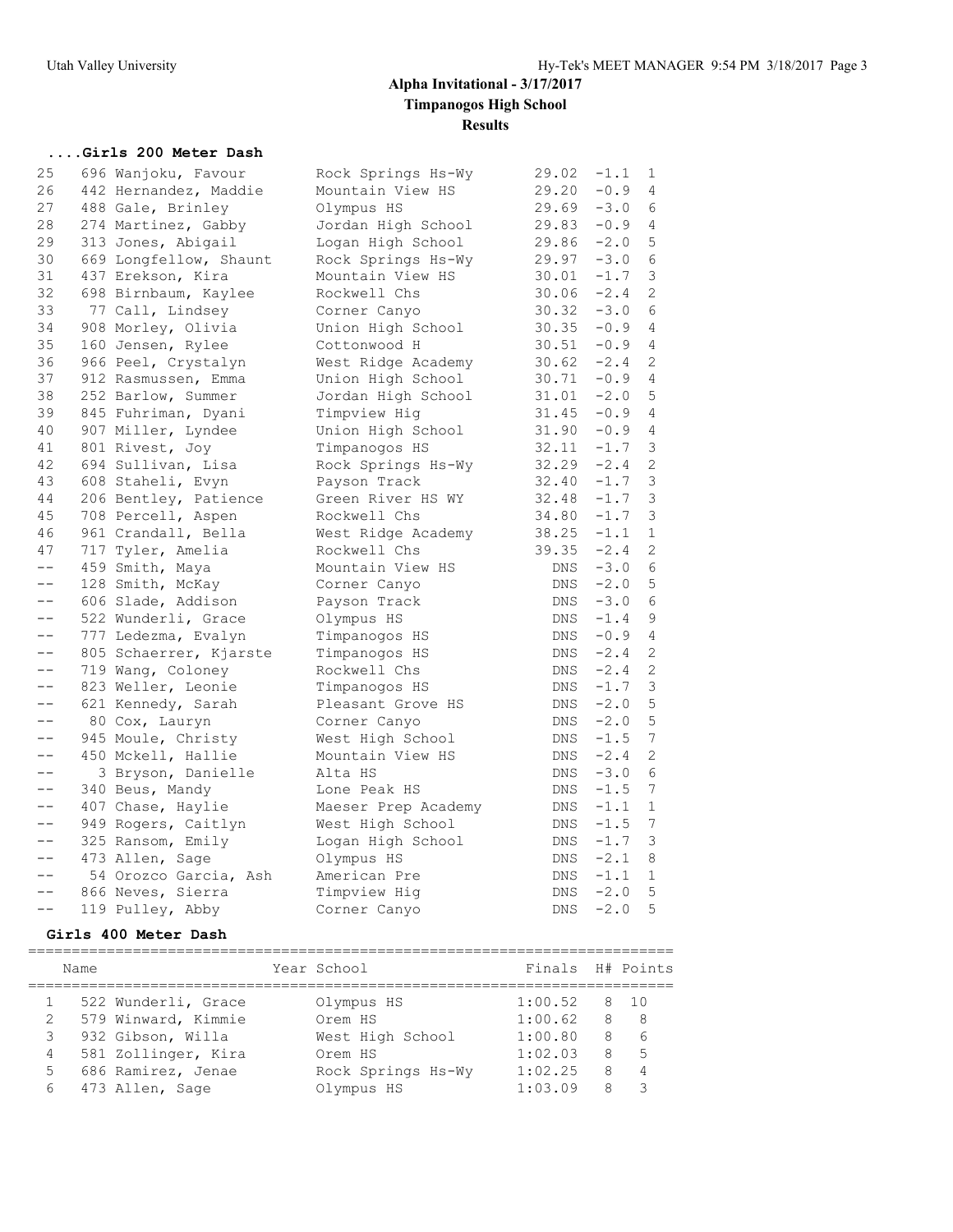### **....Girls 400 Meter Dash**

| 7                 | 603 Savage, Bailey     | Payson Track        | 1:03.60 | 7              | 2            |
|-------------------|------------------------|---------------------|---------|----------------|--------------|
| 8                 | 418 Norris, Madeline   | Maeser Prep Academy | 1:03.73 | 1              | $\mathbf{1}$ |
| 9                 | 369 Johnson, Claire    | Lone Peak HS        | 1:03.88 | 7              |              |
| 10                | 911 Powell, Kennedy    | Union High School   | 1:05.13 | 7              |              |
| 11                | 564 Reeves, Emma       | Orem HS             | 1:05.22 | 8              |              |
| 12                | 362 Hansen, Madison    | Lone Peak HS        | 1:05.53 | 7              |              |
| 13                | 303 Delaney, Anna      | Logan High School   | 1:05.69 | $\overline{4}$ |              |
| 14                | 669 Longfellow, Shaunt | Rock Springs Hs-Wy  | 1:05.95 | 6              |              |
| 15                | 618 Hawkes, Ada        | Pleasant Grove HS   | 1:06.12 | 5              |              |
| 16                | 563 Reeves, Daphne     | Orem HS             | 1:06.63 | 5              |              |
| 17                | 94 Heiden, Emma        | Corner Canyo        | 1:06.95 | 5              |              |
| 18                | 39 Taylor, Chloe       | Alta HS             | 1:07.50 | $\sqrt{6}$     |              |
| 19                |                        |                     | 1:07.65 | 5              |              |
|                   | 82 Diener, Sara        | Corner Canyo        |         | $\overline{4}$ |              |
| 20                | 130 Stott, Ashlyn      | Corner Canyo        | 1:07.84 |                |              |
| 21                | 827 Andrewsen, Shelby  | Timpview Hig        | 1:09.04 | 5              |              |
| 22                | 515 Spence, Meg        | Olympus HS          | 1:09.54 | $\overline{4}$ |              |
| 23                | 188 Gonzalez, Karina   | Granger HS          | 1:09.57 | 3              |              |
| 24                | 523 Zenger, Sarah Jane | Olympus HS          | 1:09.59 | $\sqrt{4}$     |              |
| 25                | 30 Packard, Abigail    | Alta HS             | 1:10.14 | 7              |              |
| 26                | 898 Hullinger, London  | Union High School   | 1:10.91 | $\overline{4}$ |              |
| 27                | 706 Nelson, Megan      | Rockwell Chs        | 1:11.14 | 3              |              |
| 28                | 602 Ramos, Izzy        | Payson Track        | 1:11.72 | 3              |              |
| 29                | 199 Rojas, Valeria     | Granger HS          | 1:12.35 | 3              |              |
| 30                | 606 Slade, Addison     | Payson Track        | 1:12.41 | $6\,$          |              |
| 31                | 694 Sullivan, Lisa     | Rock Springs Hs-Wy  | 1:13.39 | 5              |              |
| 32                | 915 Riser, Kailee      | Union High School   | 1:13.82 | 3              |              |
| 33                | 100 Jorgensen, Bryn    | Corner Canyo        | 1:14.36 | 4              |              |
| 34                | 413 Killpack, Allison  | Maeser Prep Academy | 1:14.46 | $\mathbf{1}$   |              |
| 35                | 759 Fletcher, Allison  | Timpanogos HS       | 1:15.61 | $\mathbf{1}$   |              |
| 36                | 723 Ah Mu, Brita       | Timpanogos HS       | 1:15.97 | $\mathsf 3$    |              |
| 37                | 672 McFarlane, Brinlee | Rock Springs Hs-Wy  | 1:16.84 | $\mathsf 3$    |              |
| 38                | 172 Rodriguez, Zamahar | Cottonwood H        | 1:17.03 | 4              |              |
| 39                | 718 Wachter, Breanna   | Rockwell Chs        | 1:17.61 | $\mathbf{1}$   |              |
| 40                | 608 Staheli, Evyn      | Payson Track        | 1:19.17 | 6              |              |
| 41                | 47 Guerrero, Naomi     | American Pre        | 1:22.05 | $\mathbf{1}$   |              |
| 42                | 717 Tyler, Amelia      | Rockwell Chs        | 1:24.85 | $\mathbf{1}$   |              |
| 43                | 221 Jensen, Ashley     | Green River HS WY   | 1:30.54 | $\mathbf 1$    |              |
| $--$              | 398 Wilcox, Brylee     | Lone Peak HS        | DNS     | 7              |              |
| $\qquad \qquad -$ | 395 Teemant, Allison   | Lone Peak HS        | DNS     | 6              |              |
| $- -$             | 961 Crandall, Bella    | West Ridge Academy  | DNS     | $\mathbf{2}$   |              |
| $- -$             | 450 Mckell, Hallie     | Mountain View HS    | DNS     | 5              |              |
|                   | 757 Fechter, Yesenia   | Timpanogos HS       | DNS     | 2              |              |
|                   | 442 Hernandez, Maddie  | Mountain View HS    | DNS     | 5              |              |
|                   |                        |                     |         | $\sqrt{2}$     |              |
|                   | 46 Franco, Adrianna    | American Pre        | DNS     | 7              |              |
|                   | 850 Jackson, Rachel    | Timpview Hig        | DNS     |                |              |
|                   | 299 Braner, Jasmine    | Logan High School   | DNS     | 4              |              |
|                   | 949 Rogers, Caitlyn    | West High School    | DNS     | 6              |              |
|                   | 808 Seaman, Alison     | Timpanogos HS       | DNS     | $\overline{7}$ |              |
|                   | 740 Christensen, Karen | Timpanogos HS       | DNS     | 8              |              |
|                   | 435 Clayton, Jaclin    | Mountain View HS    | DNS     | 6              |              |
|                   | 871 Robertson, Rebekah | Timpview Hig        | DNS     | 6              |              |
|                   | 54 Orozco Garcia, Ash  | American Pre        | SCR     |                |              |
| --                | 966 Peel, Crystalyn    | West Ridge Academy  | SCR     |                |              |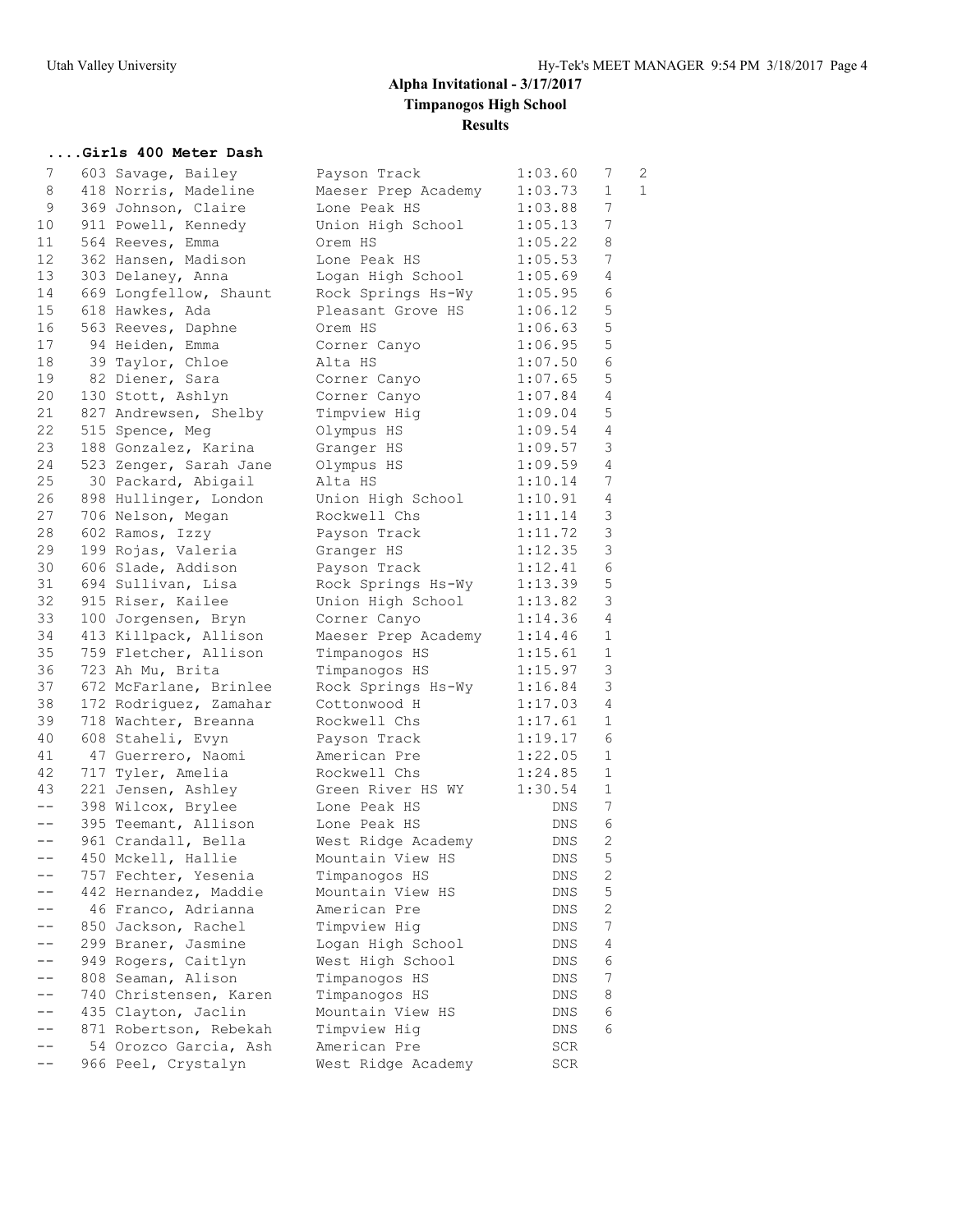### **Girls 800 Meter Run**

|    | Name |                        | Year School                  | Finals  | Points         |
|----|------|------------------------|------------------------------|---------|----------------|
| 1  |      | 740 Christensen, Karen | Timpanogos HS                | 2:20.62 | 10             |
| 2  |      | 452 Miyazawa, Helena   | Mountain View HS             | 2:22.89 | 8              |
| 3  |      | 741 Christensen, Rebek | Timpanogos HS                | 2:23.42 | 6              |
| 4  |      | 639 Tanne, Haley       | Pleasant Grove HS            | 2:23.86 | 5              |
| 5  |      | 685 Radokovich, Bailee | Rock Springs Hs-Wy 2:24.66   |         | $\overline{4}$ |
| 6  |      | 486 Duckworth, Katie   | Olympus HS                   | 2:25.06 | $\mathsf 3$    |
| 7  |      | 439 Fielding, Alissa   | Mountain View HS             | 2:25.91 | $\overline{c}$ |
| 8  |      | 875 Sybrowski, Eliza   | Timpview Hig                 | 2:26.09 | $\mathbf{1}$   |
| 9  |      | 508 Rasmussen, Abby    | Olympus HS                   | 2:26.16 |                |
| 10 |      | 395 Teemant, Allison   | Lone Peak HS                 | 2:26.56 |                |
| 11 |      | 619 Jeppson, Skye      | Pleasant Grove HS            | 2:27.74 |                |
| 12 |      | 817 Viertel, Taylor    | Timpanogos HS                | 2:27.78 |                |
| 13 |      | 911 Powell, Kennedy    | Union High School            | 2:28.03 |                |
| 14 |      | 398 Wilcox, Brylee     | Lone Peak HS                 | 2:28.16 |                |
| 15 |      | 480 Chatterton, Sage   | Olympus HS                   | 2:31.86 |                |
| 16 |      | 418 Norris, Madeline   | Maeser Prep Academy          | 2:33.12 |                |
| 17 |      | 344 Bybee, Kenzie      | Lone Peak HS                 | 2:33.83 |                |
| 18 |      | 377 Meldrum, Mackenzie | Lone Peak HS                 | 2:33.85 |                |
| 19 |      | 314 Kropp, Amy         | Logan High School            | 2:37.54 |                |
| 20 |      | 121 Rhoads, Raquel     | Corner Canyo                 | 2:38.57 |                |
| 21 |      | 104 Larsen, Alexia     | Corner Canyo                 | 2:39.37 |                |
| 22 |      | 630 Olson, Erika       | Pleasant Grove HS            | 2:40.20 |                |
| 23 |      | 90 Hansen, Savannah    | Corner Canyo                 | 2:40.29 |                |
| 24 |      | 769 Hickman, Shelbie   | Timpanogos HS                | 2:40.75 |                |
| 25 |      | 92 Hastings, Kara      | Corner Canyo                 | 2:40.92 |                |
| 26 |      | 198 Reynolds, Sarah    | Granger HS                   | 2:41.16 |                |
| 27 |      | 753 Farley, Morgan     | Timpanogos HS                | 2:41.29 |                |
| 28 |      | 467 Wood, Christina    | Mountain View HS             | 2:41.82 |                |
| 29 |      | 21 Jensen, Morgan      | Alta HS                      | 2:42.19 |                |
| 30 |      | 833 Boulton, Maddy     | Timpview Hig                 | 2:43.36 |                |
| 31 |      | 881 Wilcox, Elizibeth  | Timpview Hig                 | 2:43.46 |                |
| 32 |      | 138 Banks, Juliana     | Cottonwood H                 | 2:44.13 |                |
| 33 |      | 322 Perez, Isabella    | Logan High School            | 2:45.92 |                |
| 34 |      | 682 Poyer, Erin        | Rock Springs Hs-Wy           | 2:45.96 |                |
| 35 |      | 603 Savage, Bailey     | Payson Track                 | 2:46.67 |                |
| 36 |      | 529 Dayton, Riley      | Orem HS                      | 2:47.52 |                |
| 37 |      | 137 Banks, Abigail     | Cottonwood H                 | 2:48.20 |                |
| 38 |      | 19 Hawkins, Elise      | Alta HS                      | 2:48.30 |                |
| 39 |      | 134 Walker, Whitney    | Corner Canyo                 | 2:50.87 |                |
| 40 |      | 188 Gonzalez, Karina   | Granger HS                   | 2:51.47 |                |
| 41 |      | 552 Legas, Mia         | Orem HS                      | 2:52.27 |                |
| 42 |      | 951 Schulte, Katherine | West High School             | 2:52.55 |                |
| 43 |      | 57 Robles, Genesis     | American Pre                 | 2:54.51 |                |
| 44 |      | 221 Jensen, Ashley     | Green River HS WY            | 2:54.66 |                |
| 45 |      | 571 Shields, Cydney    | Orem HS                      | 2:56.39 |                |
| 46 |      | 623 McArthur, Lauren   | Pleasant Grove HS            | 2:56.41 |                |
| 47 |      | 829 Austin, Katelyn    | Timpview Hig                 | 2:56.69 |                |
| 48 |      | 602 Ramos, Izzy        | Payson Track                 | 2:57.07 |                |
| 49 |      | 168 Nielsen, Rachel    | Cottonwood H                 | 2:57.69 |                |
| 50 |      | 745 Cox, Millie        | Timpanogos HS                | 2:57.90 |                |
| 51 |      | 915 Riser, Kailee      |                              |         |                |
| 52 |      |                        | Union High School<br>Orem HS | 2:58.11 |                |
| 53 |      | 544 Jacobs, Mya        |                              | 2:58.16 |                |
|    |      | 150 Eroza, Jackeline   | Cottonwood H                 | 3:01.70 |                |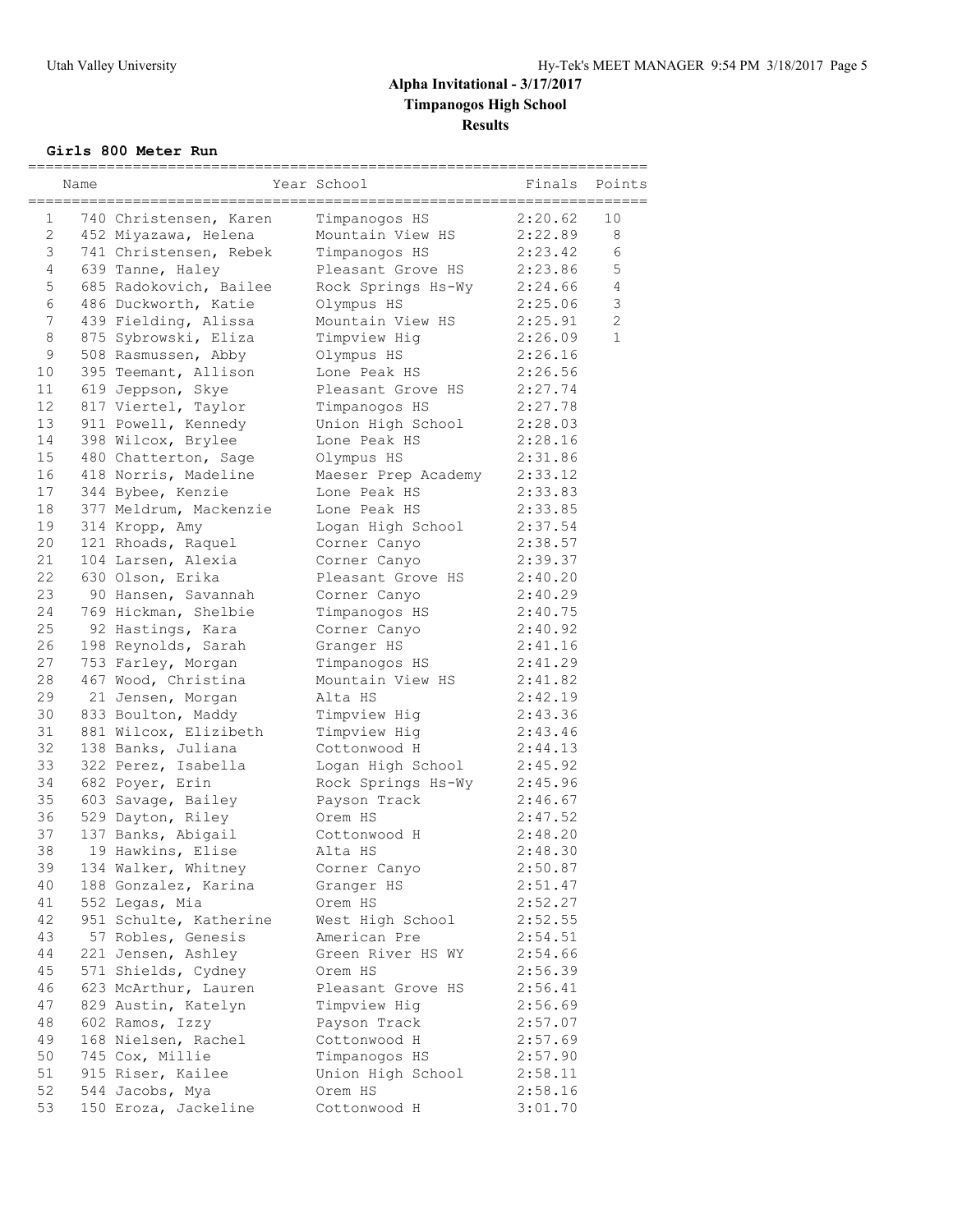#### **....Girls 800 Meter Run**

| 54    | 857 Lundberg, Abigail  | Timpview Hig       | 3:02.64    |
|-------|------------------------|--------------------|------------|
| 55    | 654 Duarte, Carla      | Rock Springs Hs-Wy | 3:17.67    |
| 56    | 705 Mortensen, Melanie | Rockwell Chs       | 3:18.38    |
| 57    | 717 Tyler, Amelia      | Rockwell Chs       | 3:23.02    |
| 58    | 47 Guerrero, Naomi     | American Pre       | 3:37.56    |
| $- -$ | 465 Warner, Allison    | Mountain View HS   | <b>DNS</b> |
| $- -$ | 785 Molina, Alanis     | Timpanogos HS      | DNS        |
| $- -$ | 490 Hall, Hannah       | Olympus HS         | <b>DNS</b> |
| $-$   | 531 Drinkwater, Jane   | Orem HS            | DNS        |
| $- -$ | 228 Moore, Kezley      | Green River HS WY  | <b>DNS</b> |
| $- -$ | 297 Blanchard, Abigail | Logan High School  | <b>DNS</b> |
| $- -$ | 435 Clayton, Jaclin    | Mountain View HS   | <b>DNS</b> |
| $- -$ | 387 Sage, Gross        | Lone Peak HS       | <b>DNS</b> |
| $- -$ | 174 Stettler, Kaylee   | Cottonwood H       | DNS        |
|       | 54 Orozco Garcia, Ash  | American Pre       | DNS        |
|       | 33 Roberts, Rachel     | Alta HS            | <b>DNS</b> |

**Girls 1600 Meter Run** ======================================================================= Name **Year School** Finals Points ======================================================================= 1 486 Duckworth, Katie 10 Olympus HS 5:09.57 10 2 342 Bybee, Ali Lone Peak HS 5:10.15 8 3 352 Erickson, Amanda Lone Peak HS 5:11.62 6 4 452 Miyazawa, Helena Mountain View HS 5:13.17 5 5 639 Tanne, Haley Pleasant Grove HS 5:13.69 4 6 360 Hafen, Madi Lone Peak HS 5:14.69 3 7 71 Branch, Hannah Corner Canyo 5:18.99 2 8 784 Moffitt, Madison Timpanogos HS 5:19.48 1 9 619 Jeppson, Skye Pleasant Grove HS 5:20.68 10 508 Rasmussen, Abby Olympus HS 5:29.91 11 439 Fielding, Alissa Mountain View HS 5:30.92 12 446 Lindley, Kelsi Mountain View HS 5:32.26 13 849 Hansen, Adia Timpview Hig 5:34.48 14 911 Powell, Kennedy Union High School 5:34.71 15 97 Jenkins, Raili Corner Canyo 5:35.76 16 833 Boulton, Maddy Timpview Hig 5:39.75 17 383 Parker, Sarah Lone Peak HS 5:40.50 18 630 Olson, Erika Pleasant Grove HS 5:43.79 19 881 Wilcox, Elizibeth Timpview Hig 5:45.19 20 167 Myers, Megan Cottonwood H 5:45.90 21 937 Hovermale, Emery West High School 5:46.32 22 21 Jensen, Morgan alta HS 5:48.79 23 198 Reynolds, Sarah Granger HS 5:50.68 24 20 Iverson, Audrey alta HS 5:51.40 25 728 Bean, Haley Timpanogos HS 5:51.93 26 770 Hunsaker, Raechel Timpanogos HS 5:53.70 27 435 Clayton, Jaclin Mountain View HS 5:54.13 28 106 Manwaring, Annika Corner Canyo 5:54.92 29 343 Bybee, Ellie Lone Peak HS 5:54.99 30 490 Hall, Hannah Olympus HS 5:55.27 31 133 Walker, Natalie Corner Canyo 5:55.33 32 38 Smith, Sydni Alta HS 5:55.68 33 651 Crockett, Hanna Rock Springs Hs-Wy 5:55.96

34 571 Shields, Cydney Orem HS 5:58.76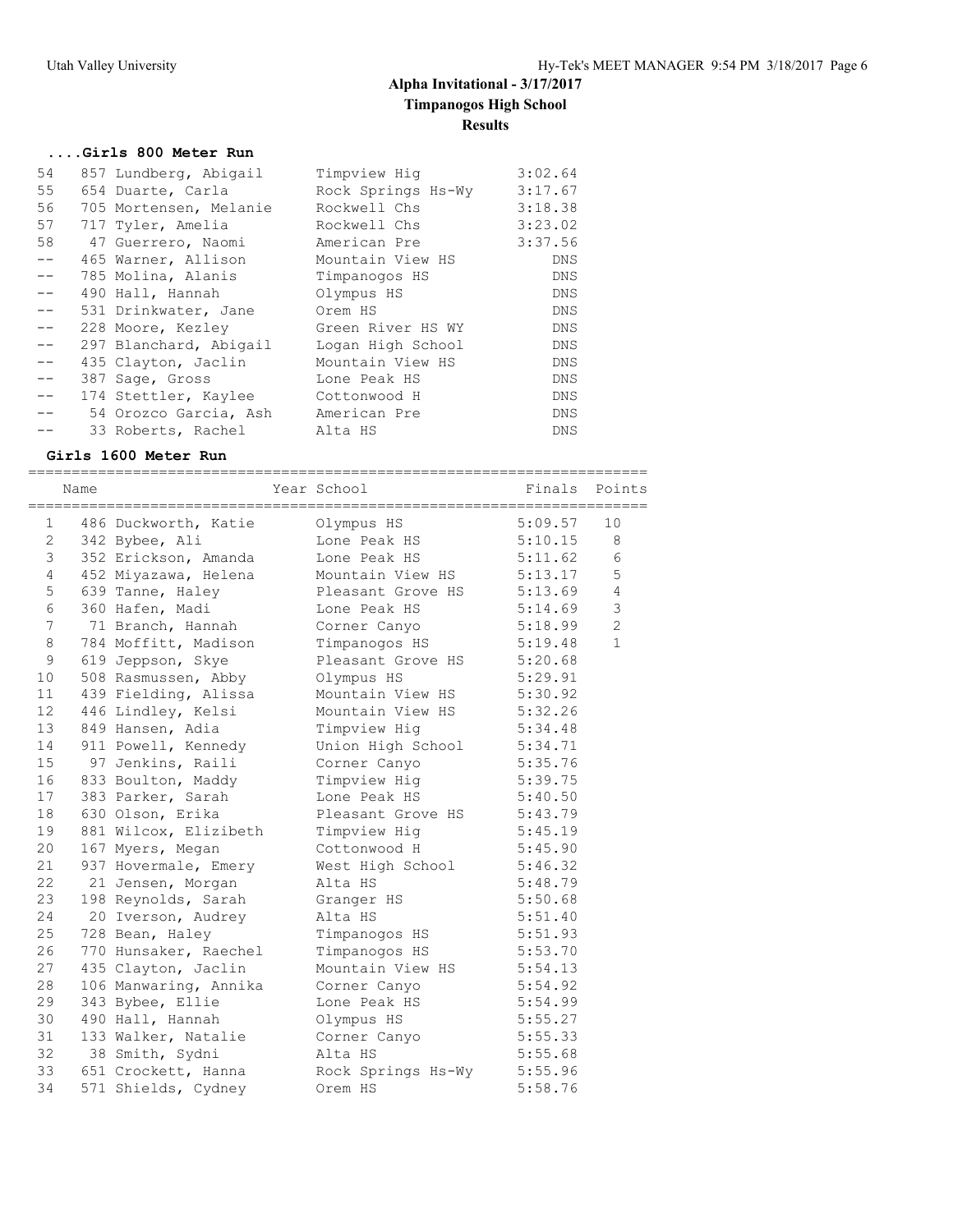### **....Girls 1600 Meter Run**

| 35    | 860 Massey, Caroline   | Timpview Hig        | 5:59.35    |
|-------|------------------------|---------------------|------------|
| 36    | 287 Gray, Abigail      | Lehi High School    | 5:59.65    |
| 37    | 478 Carson, Lauren     | Olympus HS          | 6:03.41    |
| 38    | 138 Banks, Juliana     | Cottonwood H        | 6:06.35    |
| 39    | 577 Willis, Kristi     | Orem HS             | 6:08.40    |
| 40    | 203 Vimbela, Daniela   | Granger HS          | 6:11.75    |
| 41    | 706 Nelson, Megan      | Rockwell Chs        | 6:12.62    |
| 42    | 110 Muir, Megan        | Corner Canyo        | 6:12.68    |
| 43    | 322 Perez, Isabella    | Logan High School   | 6:14.15    |
| 44    | 168 Nielsen, Rachel    | Cottonwood H        | 6:14.92    |
| 45    | 552 Legas, Mia         | Orem HS             | 6:16.62    |
| 46    | 137 Banks, Abigail     | Cottonwood H        | 6:17.12    |
| 47    | 554 McDonald, Mariah   | Orem HS             | 6:17.72    |
| 48    | 23 Jones, Makayla      | Alta HS             | 6:18.30    |
| 49    | 529 Dayton, Riley      | Orem HS             | 6:18.60    |
| 50    | 788 Nuttall, Jennifer  | Timpanogos HS       | 6:23.73    |
| 51    | 413 Killpack, Allison  | Maeser Prep Academy | 6:33.21    |
| 52    | 190 MacKay, Amanda     | Granger HS          | 6:34.14    |
| 53    | 640 Taylor, Paige      | Pleasant Grove HS   | 6:35.31    |
| 54    | 328 Rosenauer, Madelin | Logan High School   | 6:35.54    |
| 55    | 712 Sellers, Malia     | Rockwell Chs        | 6:37.16    |
| 56    | 857 Lundberg, Abigail  | Timpview Hig        | 6:44.36    |
| 57    | 691 Shannon, Sydney    | Rock Springs Hs-Wy  | 6:52.40    |
| 58    | 610 Sutton, Alyssa     | Payson Track        | 6:53.58    |
| 59    | 173 Rosenberg, Rachel  | Cottonwood H        | 6:53.78    |
| 60    | 47 Guerrero, Naomi     | American Pre        | 6:53.80    |
| 61    | 718 Wachter, Breanna   | Rockwell Chs        | 7:20.57    |
| 62    | 654 Duarte, Carla      | Rock Springs Hs-Wy  | 7:26.60    |
| 63    | 705 Mortensen, Melanie | Rockwell Chs        | 7:31.55    |
| 64    | 656 Goff, Heather      | Rock Springs Hs-Wy  | 8:11.66    |
| $- -$ | 936 Horne, Mia         | West High School    | DNS        |
| $- -$ | 465 Warner, Allison    | Mountain View HS    | DNS        |
| $- -$ | 29 Murphy, Abby        | Alta HS             | DNS        |
| $- -$ | 682 Poyer, Erin        | Rock Springs Hs-Wy  | DNS        |
| $- -$ | 228 Moore, Kezley      | Green River HS WY   | <b>DNS</b> |
| $- -$ | 332 Spach, Annie       | Logan High School   | DNS        |
| $- -$ | 816 VanSchouwenburg, H | Timpanogos HS       | DNS        |
| $- -$ | 297 Blanchard, Abigail | Logan High School   | <b>DNS</b> |

## **Girls 3200 Meter Run**

|              | Name |                       | Year School      | Finals   | Points        |
|--------------|------|-----------------------|------------------|----------|---------------|
|              |      |                       |                  |          |               |
|              |      | 72 Branch, Karli      | Corner Canyo     | 11:47.01 | 10            |
| 2            |      | 858 Lundberg, Hope    | Timpview Hig     | 12:02.48 | 8             |
| 3            |      | 849 Hansen, Adia      | Timpview Hig     | 12:07.41 | 6             |
| 4            |      | 446 Lindley, Kelsi    | Mountain View HS | 12:10.06 | 5             |
| 5            |      | 517 Thomas, Kate      | Olympus HS       | 12:18.57 | 4             |
| 6            |      | 781 Mashburn, Brooke  | Timpanogos HS    | 12:19.52 | 3             |
| 7            |      | 882 Wilcox, Emily     | Timpview Hig     | 12:25.12 | $\mathcal{L}$ |
| 8            |      | 390 Shumway, Julia    | Lone Peak HS     | 12:27.06 |               |
| $\mathsf{Q}$ |      | 791 Patterson, Ashlyn | Timpanogos HS    | 12:47.04 |               |
| 10           |      | 495 Johnsen, Cassie   | Olympus HS       | 12:49.51 |               |
| 11           |      | 494 Howell, Natalie   | Olympus HS       | 12:53.36 |               |
| 12           |      | 167 Myers, Megan      | Cottonwood H     | 12:56.20 |               |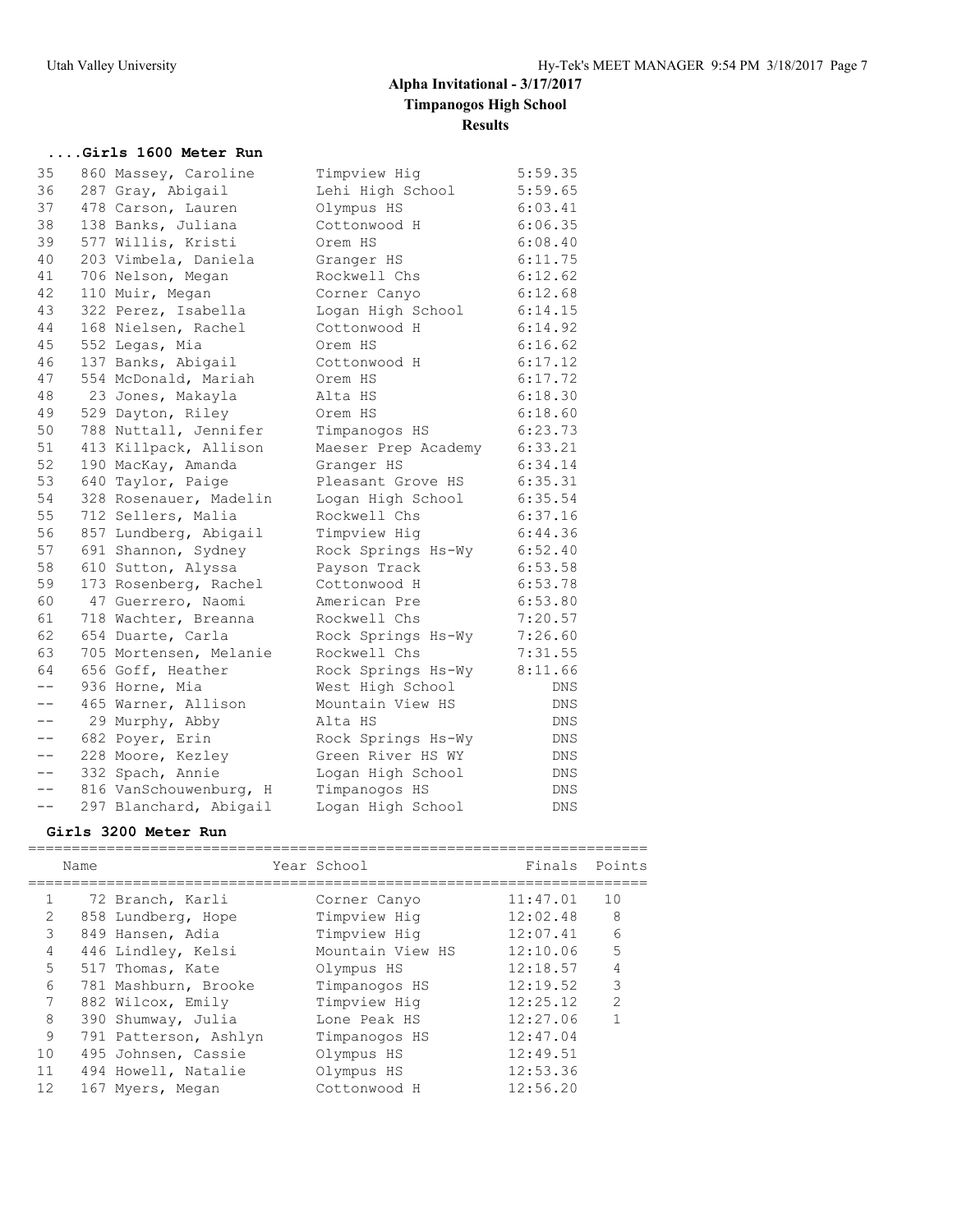### **....Girls 3200 Meter Run**

| 13    | 937 Hovermale, Emery   | West High School   | 13:00.72   |
|-------|------------------------|--------------------|------------|
| 14    | 790 Parker, Meredith   | Timpanogos HS      | 13:01.15   |
| 15    | 470 Blair, Abbey       | Oqden HS           | 13:06.49   |
| 16    | 875 Sybrowski, Eliza   | Timpview Hig       | 13:09.06   |
| 17    | 651 Crockett, Hanna    | Rock Springs Hs-Wy | 13:15.46   |
| 18    | 127 Singleton, Jaden   | Corner Canyo       | 13:15.81   |
| 19    | 467 Wood, Christina    | Mountain View HS   | 13:20.99   |
| 20    | 509 Rasmussen, Eden    | Olympus HS         | 13:31.55   |
| 21    | 577 Willis, Kristi     | Orem HS            | 13:31.91   |
| 22    | 105 Lawson, Makenzie   | Corner Canyo       | 13:38.35   |
| 23    | 575 Warner, Anna       | Orem HS            | 13:42.44   |
| 24    | 851 Jakins, Kendyl     | Timpview Hig       | 13:48.76   |
| 25    | 762 Gillies, Bailee    | Timpanogos HS      | 14:10.10   |
| 26    | 57 Robles, Genesis     | American Pre       | 14:18.32   |
| 27    | 332 Spach, Annie       | Logan High School  | 14:19.06   |
| 28    | 554 McDonald, Mariah   | Orem HS            | 14:26.32   |
| 29    | 42 Wood, Jessica       | Alta HS            | 14:29.10   |
| 30    | 712 Sellers, Malia     | Rockwell Chs       | 14:38.76   |
| 31    | 476 Bentley, Vanessa   | Olympus HS         | 14:53.33   |
| 32    | 173 Rosenberg, Rachel  | Cottonwood H       | 15:05.47   |
| 33    | 691 Shannon, Sydney    | Rock Springs Hs-Wy | 15:09.88   |
| 34    | 705 Mortensen, Melanie | Rockwell Chs       | 17:33.85   |
| $- -$ | 174 Stettler, Kaylee   | Cottonwood H       | <b>DNS</b> |
| $- -$ | 132 Van Dinter, Cheyen | Corner Canyo       | <b>DNS</b> |
| $- -$ | 718 Wachter, Breanna   | Rockwell Chs       | <b>DNS</b> |
| $- -$ | 610 Sutton, Alyssa     | Payson Track       | <b>DNS</b> |
| $- -$ | 360 Hafen, Madi        | Lone Peak HS       | <b>DNS</b> |
| $- -$ | 47 Guerrero, Naomi     | American Pre       | DNS        |
| $- -$ | 766 Hakala, Emily      | Timpanogos HS      | <b>DNS</b> |
| $- -$ | 79 Covington, Aubree   | Corner Canyo       | <b>DNS</b> |
| --    | 352 Erickson, Amanda   | Lone Peak HS       | <b>DNS</b> |
| $- -$ | 910 Perkins, Gloria    | Union High School  | <b>DNS</b> |
| $- -$ | 29 Murphy, Abby        | Alta HS            | DNS        |
| $- -$ | 328 Rosenauer, Madelin | Logan High School  | DNS        |
| $- -$ | 21 Jensen, Morgan      | Alta HS            | <b>DNS</b> |
| $- -$ | 449 Magistro, Elina    | Mountain View HS   | <b>DNS</b> |

### **Girls 100 Meter Hurdles**

| Name |                                                                                                                                                                                                                                                                                                          |                   | Finals      |        |                  |                                                                    |
|------|----------------------------------------------------------------------------------------------------------------------------------------------------------------------------------------------------------------------------------------------------------------------------------------------------------|-------------------|-------------|--------|------------------|--------------------------------------------------------------------|
|      |                                                                                                                                                                                                                                                                                                          | Orem HS           | 15.36       | $+0.0$ | 7                | 10                                                                 |
|      |                                                                                                                                                                                                                                                                                                          | Brighton Hig      | 15.61       |        |                  | 8                                                                  |
|      |                                                                                                                                                                                                                                                                                                          | Hunter HS         |             |        | $6 \overline{6}$ | 6                                                                  |
|      |                                                                                                                                                                                                                                                                                                          | Timpview Hig      | 17.20       | $+0.0$ | 7                | 5                                                                  |
|      |                                                                                                                                                                                                                                                                                                          | Timpanogos HS     | 17.58       | $+0.0$ | 6                | 4                                                                  |
|      |                                                                                                                                                                                                                                                                                                          | Orem HS           | 17.74       | $+0.0$ | 5                | 3                                                                  |
|      |                                                                                                                                                                                                                                                                                                          | Timpanogos HS     |             | $+0.0$ | $6 \overline{6}$ | $\mathcal{P}$                                                      |
|      |                                                                                                                                                                                                                                                                                                          | Corner Canyo      | 17.82       |        | 7                |                                                                    |
|      |                                                                                                                                                                                                                                                                                                          | Logan High School | 17.88       | $+0.0$ | $6\overline{6}$  |                                                                    |
|      |                                                                                                                                                                                                                                                                                                          | Timpview Hig      | 17.94       |        | 5                |                                                                    |
|      |                                                                                                                                                                                                                                                                                                          | Lone Peak HS      | 17.95       | $+0.0$ | $6\overline{6}$  |                                                                    |
|      |                                                                                                                                                                                                                                                                                                          | Timpview Hig      | 17.99       |        | 5                |                                                                    |
|      |                                                                                                                                                                                                                                                                                                          | Payson Track      | 18.11       | $+0.0$ | 6                |                                                                    |
|      |                                                                                                                                                                                                                                                                                                          | Payson Track      | 18.28       | $+0.0$ | 4                |                                                                    |
|      | 580 Young, Paige<br>65 Brandt, Jordan<br>243 Kuhn, Brittany<br>864 Mitton, Lizzie<br>725 Baker, Ashlyn<br>557 Merrill, Lauren<br>758 Fisher, Malia<br>69 Bird, Ashlyn<br>302 Davidson, Shea<br>853 Jensen, Maris<br>368 James, Samantha<br>846 Glazier, Hannah<br>583 Arqyle, Tiana<br>598 Marvin, Sadie |                   | Year School |        | 16.96<br>17.75   | Wind H# Points<br>$+0.0$ 7<br>$+0.0$<br>$+0.0$<br>$+0.0$<br>$+0.0$ |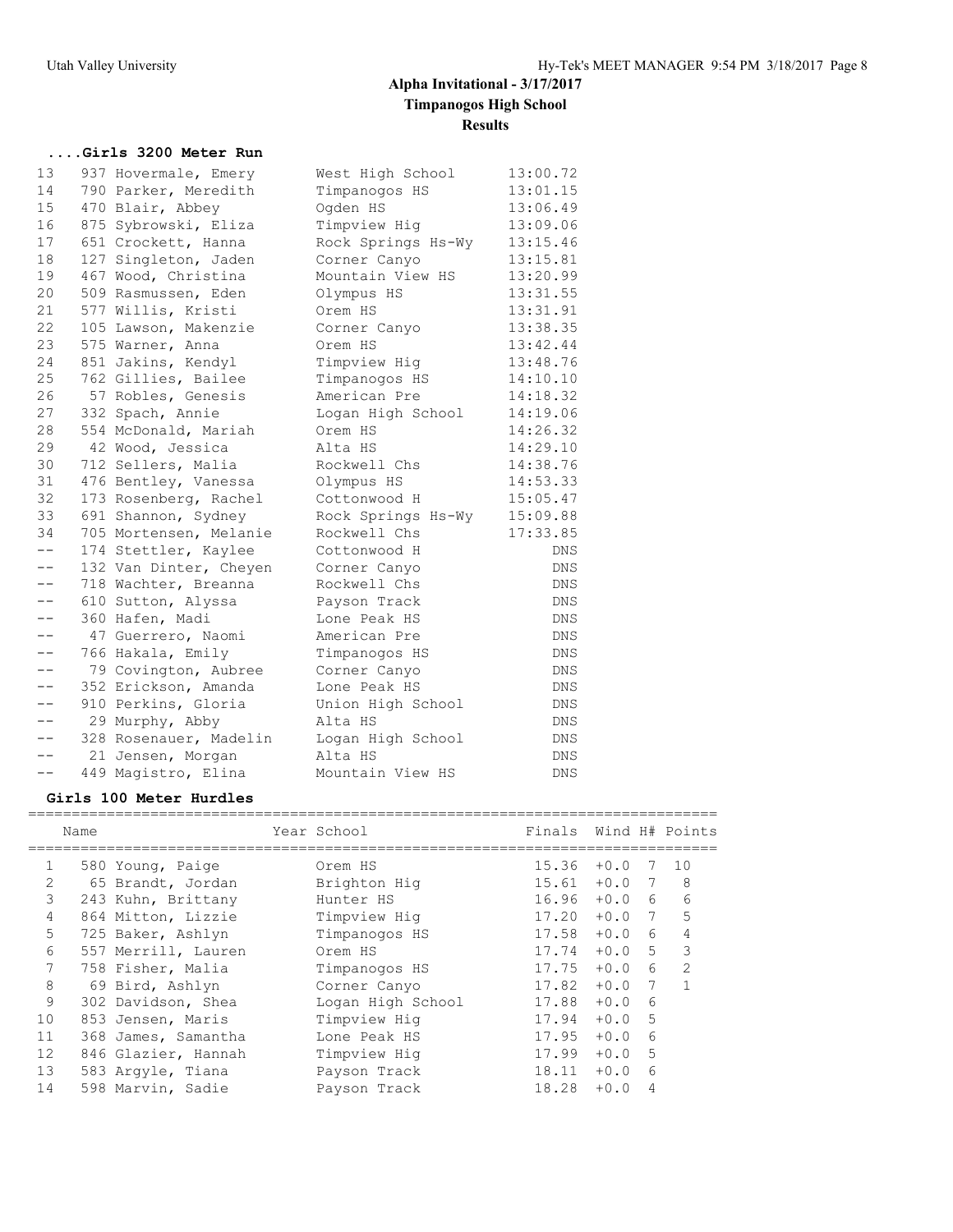## **....Girls 100 Meter Hurdles**

| 15                | 783 Miles, Darcie      | Timpanogos HS       | 18.40      | $+0.0$ | 6               |
|-------------------|------------------------|---------------------|------------|--------|-----------------|
| 16                | 238 Wilson, Erika      | Green River HS WY   | 18.45      | $+0.0$ | 4               |
| 17                | 124 Sanderson, Hannah  | Corner Canyo        | 18.50      | $+0.0$ | 7               |
| 18                | 815 Vance, Kathryn     | Timpanogos HS       | 18.66      | $+0.0$ | 5               |
| 19                | 880 Wallace, Grace     | Timpview Hig        | 18.94      | $+0.0$ | $\mathsf S$     |
| 19                | 208 Brady, Mariyah     | Green River HS WY   | 18.94      | 0.2    | $\overline{c}$  |
| 21                | 587 Evans, Kari        | Payson Track        | 18.95      | $+0.0$ | $\mathfrak{Z}$  |
| 22                | 546 Johnson, Addie     | Orem HS             | 19.54      | $+0.0$ | 5               |
| 23                | 441 Herd, Kynlee       | Mountain View HS    | 20.04      | $+0.0$ | 5               |
| 24                | 737 Carter, Alyxis     | Timpanogos HS       | 20.08      | $+0.0$ | 5               |
| 25                | 336 Aagard, Aubrey     | Lone Peak HS        | 20.18      | $+0.0$ | $\mathfrak{Z}$  |
| 26                | 621 Kennedy, Sarah     | Pleasant Grove HS   | 20.20      | $+0.0$ | $\overline{4}$  |
| 27                | 609 Staheli, Ezri      | Payson Track        | 20.40      | $+0.0$ | 4               |
| 28                | 420 Rosenvall, Abriel  | Maeser Prep Academy | 20.49      | 0.2    | $\mathbf{2}$    |
| 29                | 210 Campos, Jimena     | Green River HS WY   | 20.58      | $+0.0$ | $\mathfrak{Z}$  |
| 30                | 312 Jim, Emily         | Logan High School   | 20.68      | $+0.0$ | $\mathfrak{Z}$  |
| 31                | 129 Staker, Sarah      | Corner Canyo        | 21.42      | $+0.0$ | 7               |
| 32                | 392 Stansfield, Alysa  | Lone Peak HS        | 21.62      | $+0.0$ | $\mathfrak{Z}$  |
| 33                | 178 Weed, Kaylin       | Cottonwood H        | 21.74      | 0.2    | $\mathbf{2}$    |
| 34                | 945 Moule, Christy     | West High School    | 22.04      | $+0.0$ | $\overline{4}$  |
| 35                | 943 Merino, Alyssa     | West High School    | 22.06      | $+0.0$ | $\overline{4}$  |
| 36                | 709 Percell, Bailey    | Rockwell Chs        | 23.93      | 0.2    | 2               |
| 37                | 923 Yost, Adrianna     | Union High School   | 24.37      | $+0.0$ | $\mathfrak{Z}$  |
| 38                | 661 Johansen, Taylor   | Rock Springs Hs-Wy  | 25.88      | 0.2    | 2               |
| 39                | 704 Martinez, Elena    | Rockwell Chs        | 26.11      | 0.2    | $\mathbf{2}$    |
| 40                | 708 Percell, Aspen     | Rockwell Chs        | 30.59      | 0.2    | 2               |
| $- -$             | 726 Barlow, Mia        | Timpanogos HS       | DNS        | NWI    | $\mathbf{1}$    |
| $- -$             | 800 Ramirez, Giuliana  | Timpanogos HS       | DNS        | $+0.0$ | $\overline{4}$  |
| $- -$             | 959 White, Brianna     | West High School    | DNS        | $+0.0$ | $7\phantom{.0}$ |
| $- -$             | 496 Jordan, Charley    | Olympus HS          | DNS        | $+0.0$ | 7               |
|                   | 897 Hullinger, Isabell | Union High School   | DNS        | $+0.0$ | $\mathsf 3$     |
| $-\,-$            | 431 Arkell, Sofia      | Mountain View HS    | <b>DNS</b> | NWI    | $\mathbf 1$     |
| $- -$             | 46 Franco, Adrianna    | American Pre        | DNS        | NWI    | $\mathbf 1$     |
| $\qquad \qquad -$ | 358 Grimmer, Emmeline  | Lone Peak HS        | DNS        | $+0.0$ | 3               |
| $- -$             | 2 Babka, Sadie         | Alta HS             | <b>DNS</b> | NWI    | $\mathbf{1}$    |
| $- -$             | 459 Smith, Maya        | Mountain View HS    | DNS        | $+0.0$ | 6               |
| $\qquad \qquad -$ | 618 Hawkes, Ada        | Pleasant Grove HS   | <b>SCR</b> |        |                 |
| $- -$             | 701 Eulberg, Lara      | Rockwell Chs        | SCR        |        |                 |
| $- -$             | 782 Middleton, Kendra  | Timpanogos HS       | <b>SCR</b> |        |                 |
| $- -$             | 466 White, Tahlia      | Mountain View HS    | <b>SCR</b> |        |                 |

### **Girls 300 Meter Hurdles**

|               | Name |                       | Year School       | Finals H# Points |                |               |
|---------------|------|-----------------------|-------------------|------------------|----------------|---------------|
|               |      | 580 Young, Paige      | Orem HS           | 46.64            |                | 6 10          |
| $\mathcal{L}$ |      | 65 Brandt, Jordan     | Brighton Hig      | 47.53            | 6 <sup>6</sup> | - 8           |
| 3             |      | 459 Smith, Maya       | Mountain View HS  | 48.21            | 6              | 6             |
| 4             |      | 583 Argyle, Tiana     | Payson Track      | 48.23            | 6              | 5             |
| 5             |      | 725 Baker, Ashlyn     | Timpanogos HS     | 48.62            | 5              |               |
| 6             |      | 243 Kuhn, Brittany    | Hunter HS         | 50.21            | 6              | 3             |
| 7             |      | 557 Merrill, Lauren   | Orem HS           | 50.23            | 5              | $\mathcal{D}$ |
| 8             |      | 302 Davidson, Shea    | Logan High School | 50.53            | 5              |               |
| 9             |      | 368 James, Samantha   | Lone Peak HS      | 51.19            | 4              |               |
| 10            |      | 124 Sanderson, Hannah | Corner Canyo      | 51.63            | ีค             |               |
|               |      |                       |                   |                  |                |               |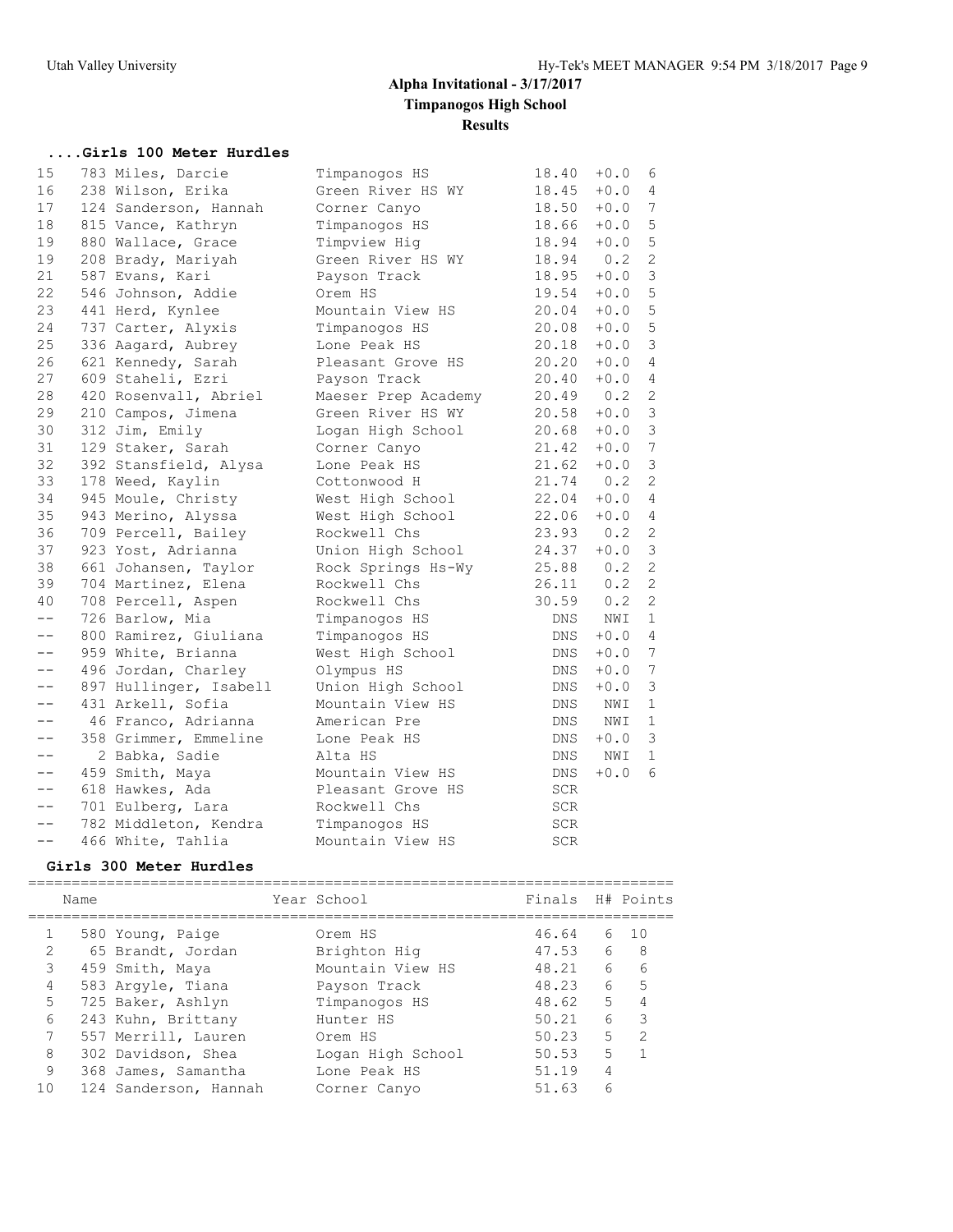### **....Girls 300 Meter Hurdles**

| 11                | 758 Fisher, Malia      | Timpanogos HS      | 51.67      | 3              |
|-------------------|------------------------|--------------------|------------|----------------|
| $12 \overline{ }$ | 880 Wallace, Grace     | Timpview Hig       | 52.04      | 5              |
| 13                | 546 Johnson, Addie     | Orem HS            | 52.64      | 3              |
| 14                | 908 Morley, Olivia     | Union High School  | 52.90      | 5              |
| 15                | 598 Marvin, Sadie      | Payson Track       | 53.07      | 3              |
| 16                | 853 Jensen, Maris      | Timpview Hig       | 53.13      | 5              |
| 17                | 621 Kennedy, Sarah     | Pleasant Grove HS  | 53.28      | $\overline{4}$ |
| 18                | 587 Evans, Kari        | Payson Track       | 54.06      | $\overline{4}$ |
| 19                | 855 Lewis, Hannah      | Timpview Hig       | 54.53      | $\overline{4}$ |
| 20                | 737 Carter, Alyxis     | Timpanogos HS      | 55.23      | 5              |
| 21                | 210 Campos, Jimena     | Green River HS WY  | 55.79      | $\overline{2}$ |
| 22                | 865 Nemelka, Katherine | Timpview Hig       | 56.03      | $\overline{4}$ |
| 23                | 441 Herd, Kynlee       | Mountain View HS   | 56.17      | $\overline{c}$ |
| 24                | 208 Brady, Mariyah     | Green River HS WY  | 56.27      | $\mathbf{1}$   |
| 25                | 336 Aagard, Aubrey     | Lone Peak HS       | 56.44      | 3              |
| 26                | 392 Stansfield, Alysa  | Lone Peak HS       | 56.66      | 3              |
| 27                | 609 Staheli, Ezri      | Payson Track       | 57.01      | $\overline{4}$ |
| 28                | 57 Robles, Genesis     | American Pre       | 57.81      | $\mathbf{1}$   |
| 29                | 622 Lawrence, Olivia   | Pleasant Grove HS  | 59.11      | 3              |
| 30                | 923 Yost, Adrianna     | Union High School  | 59.68      | $\mathbf{2}$   |
| 31                | 129 Staker, Sarah      | Corner Canyo       | 1:01.80    | 5              |
| 32                | 709 Percell, Bailey    | Rockwell Chs       | 1:02.76    | 2              |
| 33                | 192 Miller, Artmis     | Granger HS         | 1:03.11    | $\overline{2}$ |
| 34                | 185 Cano, Kara         | Granger HS         | 1:04.78    | $\overline{2}$ |
| 35                | 704 Martinez, Elena    | Rockwell Chs       | 1:11.29    | $\mathbf{1}$   |
| 36                | 708 Percell, Aspen     | Rockwell Chs       | 1:12.07    | $\overline{c}$ |
| 37                | 701 Eulberg, Lara      | Rockwell Chs       | 1:18.11    | $\mathbf{1}$   |
| $- -$             | 69 Bird, Ashlyn        | Corner Canyo       | DNS        | 6              |
| $- -$             | 2 Babka, Sadie         | Alta HS            | DNS        | $\mathbf{1}$   |
| $- -$             | 431 Arkell, Sofia      | Mountain View HS   | DNS        | 3              |
| $- -$             | 696 Wanjoku, Favour    | Rock Springs Hs-Wy | DNS        | $\mathbf{1}$   |
| $- -$             | 267 Jensen, Anna       | Jordan High School | <b>DNS</b> | $\overline{4}$ |
| $- -$             | 805 Schaerrer, Kjarste | Timpanogos HS      | DNS        | 4              |
| $- -$             | 382 Parker, Gabrielle  | Lone Peak HS       | DNS        | 2              |
| $- -$             | 496 Jordan, Charley    | Olympus HS         | DNS        | $\epsilon$     |
| $- -$             | 46 Franco, Adrianna    | American Pre       | DNS        | $\mathbf{1}$   |
| $- -$             | 5 Cottam, Camille      | Alta HS            | DNS.       | $\mathbf{1}$   |
| $- -$             | 807 Scribner, Maggie   | Timpanogos HS      | DNS        | 3              |

## **Girls 4x100 Meter Relay**

| School                     |  | Finals H# Points       |               |   |
|----------------------------|--|------------------------|---------------|---|
| 1 Lone Peak HS 'A'         |  | 48.94 2 10             |               |   |
| 1) 388 Schirmer, Kate      |  | 2) 369 Johnson, Claire |               |   |
| 3) 349 Ellis, Emily        |  | 4) 384 Raqin, Jada     |               |   |
| 2 Orem HS 'A'              |  | 51.10                  | 2             | 8 |
| 1) 563 Reeves, Daphne      |  | 2) 579 Winward, Kimmie |               |   |
| 3) 561 Rasmussen, Cacia    |  | 4) 562 Raymond, Taye   |               |   |
| 3 Timpanogos HS 'A'        |  | 51.28                  | $\mathcal{L}$ | 6 |
| 4 Olympus HS 'A'           |  | 51.65                  | $\mathcal{L}$ | 5 |
| 1) 522 Wunderli, Grace     |  | 2) 496 Jordan, Charley |               |   |
| 3) 473 Allen, Sage         |  | 4) 484 DeHart, Taygin  |               |   |
| 5 Timpview High School 'A' |  | 52.60                  | $\mathcal{P}$ |   |
| 1) 866 Neves, Sierra       |  | 2) 850 Jackson, Rachel |               |   |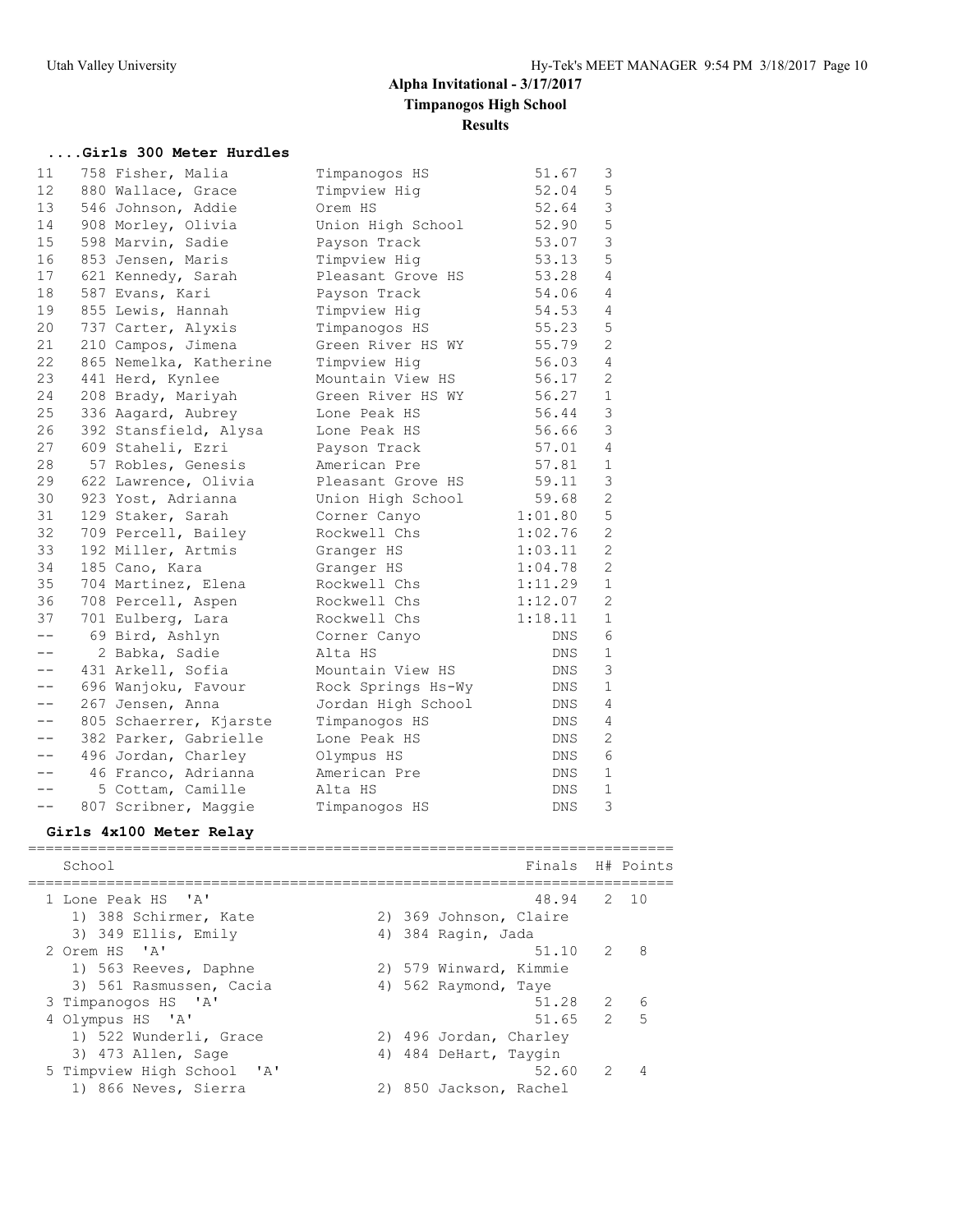4) 876 Tillery, Skyler

2) 14 Ferre, Margaret 4) 30 Packard, Abigail

2) 932 Gibson, Willa 4) 949 Rogers, Caitlyn

2) 420 Rosenvall, Abriel 4) 418 Norris, Madeline

2) 907 Miller, Lyndee 4) 912 Rasmussen, Emma

2) 609 Staheli, Ezri 4) 598 Marvin, Sadie

2) 701 Eulberg, Lara 4) 711 Sellers, Amaria

2) 442 Hernandez, Maddie 4) 466 White, Tahlia

2) 313 Jones, Abigail 4) 303 Delaney, Anna

 $52.98$  2 3

 $54.23$  2 2

 $55.07$  1 1

 $55.47$  1

 $55.80$  1

 $56.64$  1

 $DNS<sub>1</sub>$ 

DNS 2

#### **....Girls 4x100 Meter Relay**

|  |               | 3) 864 Mitton, Lizzie       |
|--|---------------|-----------------------------|
|  |               | 6 Logan High School 'A'     |
|  |               | 1) 302 Davidson, Shea       |
|  |               | 3) 311 Jensen, Shannon      |
|  | 7 Alta HS 'A' |                             |
|  |               | 1) 37 Scharman, Kaci        |
|  |               | 3) 36 Rose, Chelsea         |
|  |               | 8 West High School 'A'      |
|  |               | 1) 926 BakenRa, Abena       |
|  |               | 3) 945 Moule, Christy       |
|  |               | 9 Maeser Prep Academy 'A'   |
|  |               | 1) 407 Chase, Haylie        |
|  |               | 3) 427 Windley, Samantha    |
|  |               | 10 Union High School 'A'    |
|  |               | 1) 908 Morley, Olivia       |
|  |               | 3) 920 Snow, Madison        |
|  |               | 11 Payson Track & Field 'A' |
|  |               | 1) 606 Slade, Addison       |
|  |               | 3) 587 Evans, Kari          |
|  |               | -- Rockwell Chs 'A'         |
|  |               | 1) 698 Birnbaum, Kaylee     |
|  |               | 3) 704 Martinez, Elena      |
|  |               | -- Mountain View HS 'A'     |
|  |               | 1) 437 Erekson, Kira        |
|  |               | 3) 431 Arkell, Sofia        |

#### **Girls 4x400 Meter Relay**

========================================================================== School **Finals** H# Points ========================================================================== 1 Lone Peak HS 'A' 4:06.14 2 10 1) 342 Bybee, Ali 2) 398 Wilcox, Brylee 3) 352 Erickson, Amanda 4) 349 Ellis, Emily 2 Olympus HS 'A' 4:17.33 2 8 1) 522 Wunderli, Grace 2) 486 Duckworth, Katie 3) 508 Rasmussen, Abby 4) 473 Allen, Sage 3 Timpanogos HS 'A' 18.97 2 6<br>4 Mountain View HS 'A' 18.97 2 6 4 Mountain View HS 'A' 4:19.68 1 5 5 Orem HS 'A' 4:21.58 2 4 1) 581 Zollinger, Kira 2) 564 Reeves, Emma 3) 562 Raymond, Taye 4) 579 Winward, Kimmie 6 West High School 'A' 4:28.27 1 3 1) 932 Gibson, Willa 2) 959 White, Brianna 3) 951 Schulte, Katherine 4) 926 BakenRa, Abena 7 Rock Springs Hs-Wy 'A' 4:29.49 2 2 1) 685 Radokovich, Bailee 2) 686 Ramirez, Jenae 3) 669 Longfellow, Shaunti (4) 682 Poyer, Erin 8 Payson Track & Field 'A' 4:33.27 2 1 1) 606 Slade, Addison (2) 602 Ramos, Izzy 3) 603 Savage, Bailey 4) 583 Argyle, Tiana 9 Maeser Prep Academy 'A' 4:33.96 1 1) 407 Chase, Haylie 2) 420 Rosenvall, Abriel 3) 427 Windley, Samantha 4) 418 Norris, Madeline 10 Timpview High School 'A' 4:38.98 2 1) 850 Jackson, Rachel 2) 827 Andrewsen, Shelby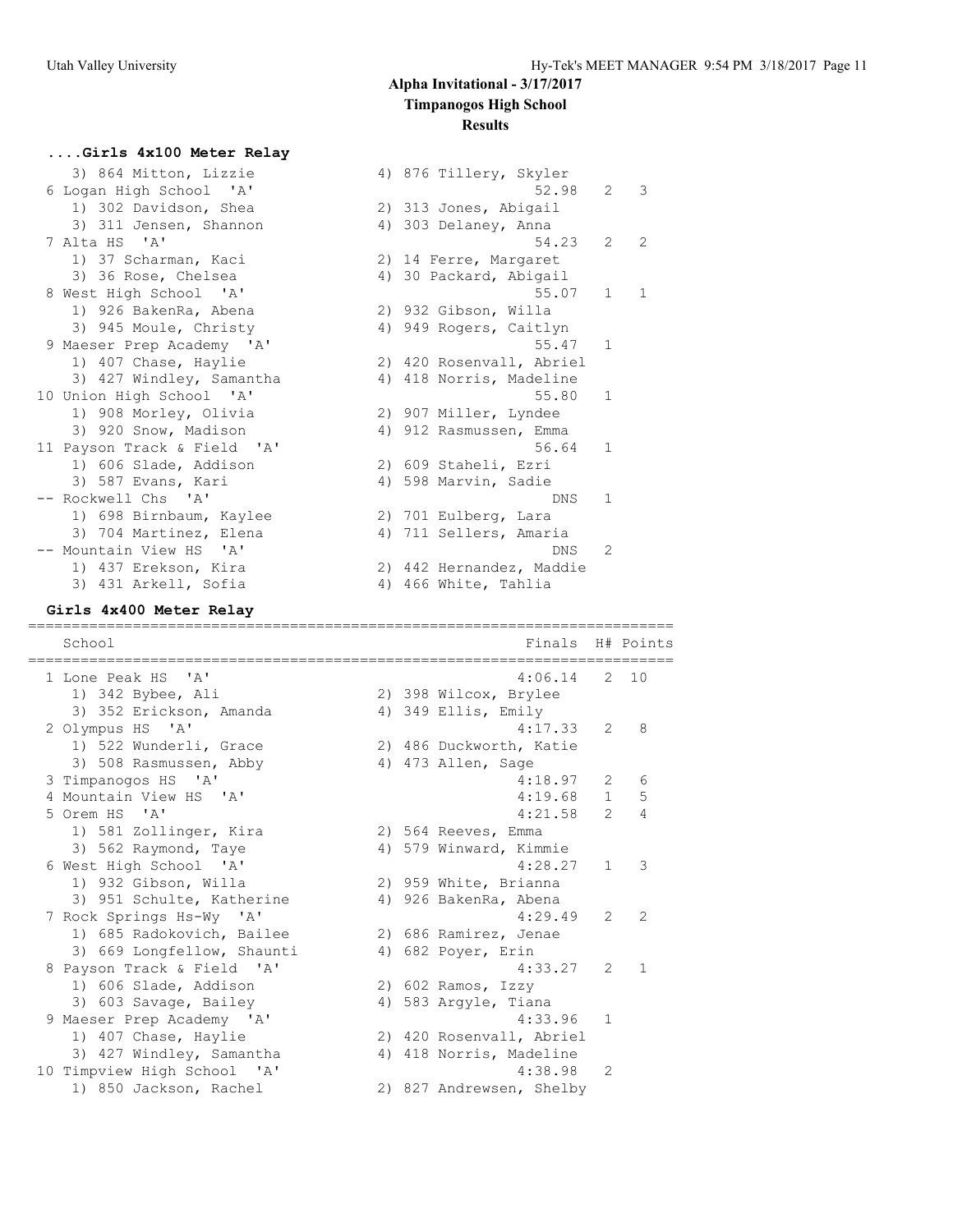### **....Girls 4x400 Meter Relay**

| 3) 880 Wallace, Grace            | 4) |                        |                           |  |  |
|----------------------------------|----|------------------------|---------------------------|--|--|
| 11 Corner Canyon High School 'A' |    | $4:39.44$ 1            |                           |  |  |
| 1) 121 Rhoads, Raquel            |    | 2) 104 Larsen, Alexia  |                           |  |  |
| 3) 134 Walker, Whitney           |    | 4) 71 Branch, Hannah   |                           |  |  |
| 12 Union High School 'A'         |    | $4:40.87$ 1            |                           |  |  |
| 1) 898 Hullinger, London         |    | 2) 911 Powell, Kennedy |                           |  |  |
| 3) 908 Morley, Olivia            |    | 4) 915 Riser, Kailee   |                           |  |  |
| 13 Green River HS WY 'A'         |    | $4:41.95$ 1            |                           |  |  |
| 1) 213 Dewey, Andri              |    | 2) 222 King, Alexis    |                           |  |  |
| 3) 228 Moore, Kezley             |    | 4) 238 Wilson, Erika   |                           |  |  |
| 14 Logan High School 'A'         |    | $4:47.65$ 1            |                           |  |  |
| 1) 322 Perez, Isabella           |    | 2) 299 Braner, Jasmine |                           |  |  |
| 3) 314 Kropp, Amy                |    | 4) 313 Jones, Abigail  |                           |  |  |
| -- Alta HS 'A'                   |    |                        | DO 2 out of zone on 3rd e |  |  |
| 1) 14 Ferre, Margaret            |    | 2) 25 Martin, Mariah   |                           |  |  |
| 3) 30 Packard, Abigail           | 4) | 33 Roberts, Rachel     |                           |  |  |

#### **Girls 1600 Sprint Medley**

==========================================================================

| School                                    | Finals<br>H# Points                                    |  |
|-------------------------------------------|--------------------------------------------------------|--|
| 1 Lone Peak HS 'A'                        | 4:32.47<br>1 10                                        |  |
| 1) 392 Stansfield, Alysa                  | 2) 338 Belliston, Ashlyn                               |  |
| 3) 362 Hansen, Madison                    | 4) 395 Teemant, Allison                                |  |
| 2 Olympus HS 'A'                          | 4:50.91<br>8<br>1                                      |  |
| 1) 523 Zenger, Sarah Jane                 | 2) 518 Thompson, Heaven                                |  |
| 3) 481 Crofts, Regan                      | 4) 490 Hall, Hannah                                    |  |
| 3 Timpanogos HS 'A'<br>4 Rockwell Chs 'A' | 5:04.05<br>1<br>6<br>5<br>5:10.20<br>$\overline{1}$    |  |
| 1) 705 Mortensen, Melanie                 |                                                        |  |
|                                           | 2) 718 Wachter, Breanna                                |  |
| 3) 706 Nelson, Megan<br>-- Orem HS 'A'    | 4) 712 Sellers, Malia<br>1 outside zone 1st exc<br>DO. |  |
| 1) 553 Mathews, Grace                     | 2) 578 Wimmer, Sadie                                   |  |
| 3) 548 Johnson, Jessica                   | 4) 525 Bergeson, Susanna                               |  |
| -- Rock Springs Hs-Wy 'A'                 | 1 outside zone on firs<br>DO.                          |  |
| 1) 672 McFarlane, Brinlee                 | 2) 692 Shuler, Rachel                                  |  |
| 3) 694 Sullivan, Lisa                     | 4) 647 Brandt, Rhys                                    |  |
| -- Logan High School 'A'                  | 2<br><b>DNS</b>                                        |  |
| 1) 322 Perez, Isabella                    | 2) 313 Jones, Abigail                                  |  |
| 3) 303 Delaney, Anna                      | 4) 314 Kropp, Amy                                      |  |
| -- Alta HS 'A'                            | 2<br>DNS.                                              |  |
| 1) 36 Rose, Chelsea                       | 2) 28 Mondeaux, Camden                                 |  |
| 3) 39 Taylor, Chloe                       | 4) 17 Garland, Olivia                                  |  |
| -- Payson Track & Field 'A'               | DNS.<br>2                                              |  |
| -- Green River HS WY 'A'                  | 2<br><b>DNS</b>                                        |  |
| 1) 206 Bentley, Patience                  | 2) 210 Campos, Jimena                                  |  |
| 3) 222 King, Alexis                       | 4) 223 Knezovich, Kirsten                              |  |
|                                           |                                                        |  |

### **Girls High Jump**

======================================================================= Name Year School Finals Points ======================================================================= 1 565 Richards, Eden Orem HS 5-05.00 10 2 238 Wilson, Erika Green River HS WY 5-04.00 8 3 489 Gygi, Allison Olympus HS 5-01.00 6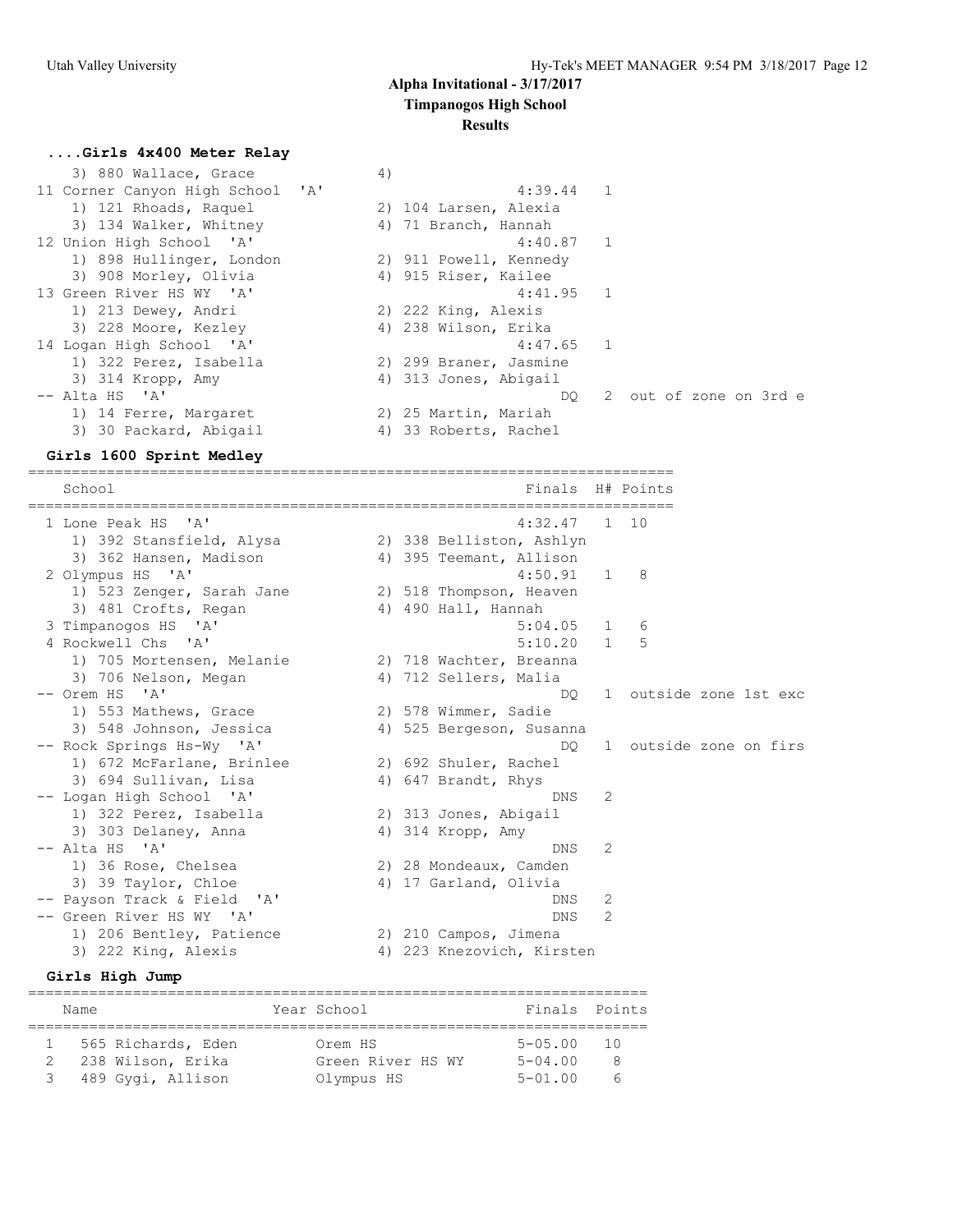## **....Girls High Jump**

| 4               | 758 Fisher, Malia      | Timpanogos HS       | $4 - 10.00$  | 5              |
|-----------------|------------------------|---------------------|--------------|----------------|
| 5               | 438 Evans, Emma        | Mountain View HS    | $J4 - 10.00$ | $\overline{4}$ |
| 6               | 488 Gale, Brinley      | Olympus HS          | $4 - 08.00$  | 3              |
| 7               | 69 Bird, Ashlyn        | Corner Canyo        | $4 - 06.00$  | 1.50           |
| $7\phantom{.0}$ | 598 Marvin, Sadie      | Payson Track        | $4 - 06.00$  | 1.50           |
| 9               | 864 Mitton, Lizzie     | Timpview Hig        | $J4 - 06.00$ |                |
| 9               | 867 Oscarson, Mathilde | Timpview Hiq        | $J4 - 06.00$ |                |
| 9               | 782 Middleton, Kendra  | Timpanogos HS       | $J4 - 06.00$ |                |
|                 | 124 Sanderson, Hannah  | Corner Canyo        | NH           |                |
|                 | 920 Snow, Madison      | Union High School   | NH           |                |
|                 | 564 Reeves, Emma       | Orem HS             | ΝH           |                |
|                 | 57 Robles, Genesis     | American Pre        | NH           |                |
|                 | 881 Wilcox, Elizibeth  | Timpview Hig        | NH           |                |
| $- -$           | 524 Barlow, Afton      | Orem HS             | ΝH           |                |
| $- -$           | 815 Vance, Kathryn     | Timpanogos HS       | NH           |                |
|                 | 424 Velasco, Myrna     | Maeser Prep Academy | NH           |                |
| $- -$           | 858 Lundberg, Hope     | Timpview Hig        | ΝH           |                |
| $- -$           | 907 Miller, Lyndee     | Union High School   | NH           |                |
|                 | 562 Raymond, Taye      | Orem HS             | NH           |                |
| --              | 625 Miller, Emily      | Pleasant Grove HS   | DNS          |                |
| $- -$           | 610 Sutton, Alyssa     | Payson Track        | <b>DNS</b>   |                |
|                 | 820 Webb, Tianna       | Timpanogos HS       | DNS          |                |
| $- -$           | 970 Dopp, Megan        | Woods Cross         | <b>DNS</b>   |                |
| $- -$           | 77 Call, Lindsey       | Corner Canyo        | <b>DNS</b>   |                |
| $- -$           | 809 Shaw, Niki         | Timpanogos HS       | DNS          |                |
| $- -$           | 74 Broadhead, Gwen     | Corner Canyo        | DNS          |                |
| $- -$           | 460 Stafford, Danja    | Mountain View HS    | DNS          |                |
| $- -$           | 300 Coppin, Rose       | Logan High School   | DNS          |                |
|                 |                        |                     |              |                |

### **Girls Pole Vault**

|               | Name |                        | Year School       | Finals Points |              |
|---------------|------|------------------------|-------------------|---------------|--------------|
| $\mathbf{1}$  |      | 60 Earl, Kendra        | Bingham HS        | $9 - 07.00$   | 10           |
| $\mathcal{L}$ |      | 346 Childs, Cassie     | Lone Peak HS      | 8-06.00       | 8            |
| 3             |      | 391 Smith, Elizabeth   | Lone Peak HS      | $J8-06.00$    | 6            |
| 4             |      | 307 Hansen, Tabitha    | Logan High School | 8-00.00       | 5            |
| 5             |      | 304 Dudley, Jayden     | Logan High School | 7-00.00       | 4            |
| 6             |      | 865 Nemelka, Katherine | Timpview Hig      | 6-06.00       | 2.50         |
| 6             |      | 324 Pintor, Alexandra  | Logan High School | 6-06.00       | 2.50         |
| 8             |      | 59 Chapple, Savannah   | Bingham HS        | $J6 - 06.00$  | $\mathbf{1}$ |
| 9             |      | 9 Eldredge, Genessa    | Alta HS           | $J6 - 06.00$  |              |
| 9             |      | 302 Davidson, Shea     | Logan High School | $J6 - 06.00$  |              |
| 11            |      | 10 Eldredge, Kalee     | Alta HS           | $6 - 00.00$   |              |
|               |      | 797 Poulson, Emilie    | Timpanoqos HS     | ΝH            |              |
|               |      | 756 Faulkner, Rylee    | Timpanogos HS     | ΝH            |              |
|               |      | 738 Chenney, Megan     | Timpanogos HS     | DNS           |              |
|               |      | Girls Long Jump        |                   |               |              |
|               | Name |                        | Year School       | Prelims       | Wind         |
|               |      |                        |                   |               |              |

| Preliminaries |                    |                      |         |  |                  |                   |  |  |  |
|---------------|--------------------|----------------------|---------|--|------------------|-------------------|--|--|--|
|               |                    | 1 959 White, Brianna |         |  | West High School | $18 - 03.50q$ 0.9 |  |  |  |
|               | 2 580 Young, Paige |                      | Orem HS |  |                  | $17 - 05.50q$ 1.8 |  |  |  |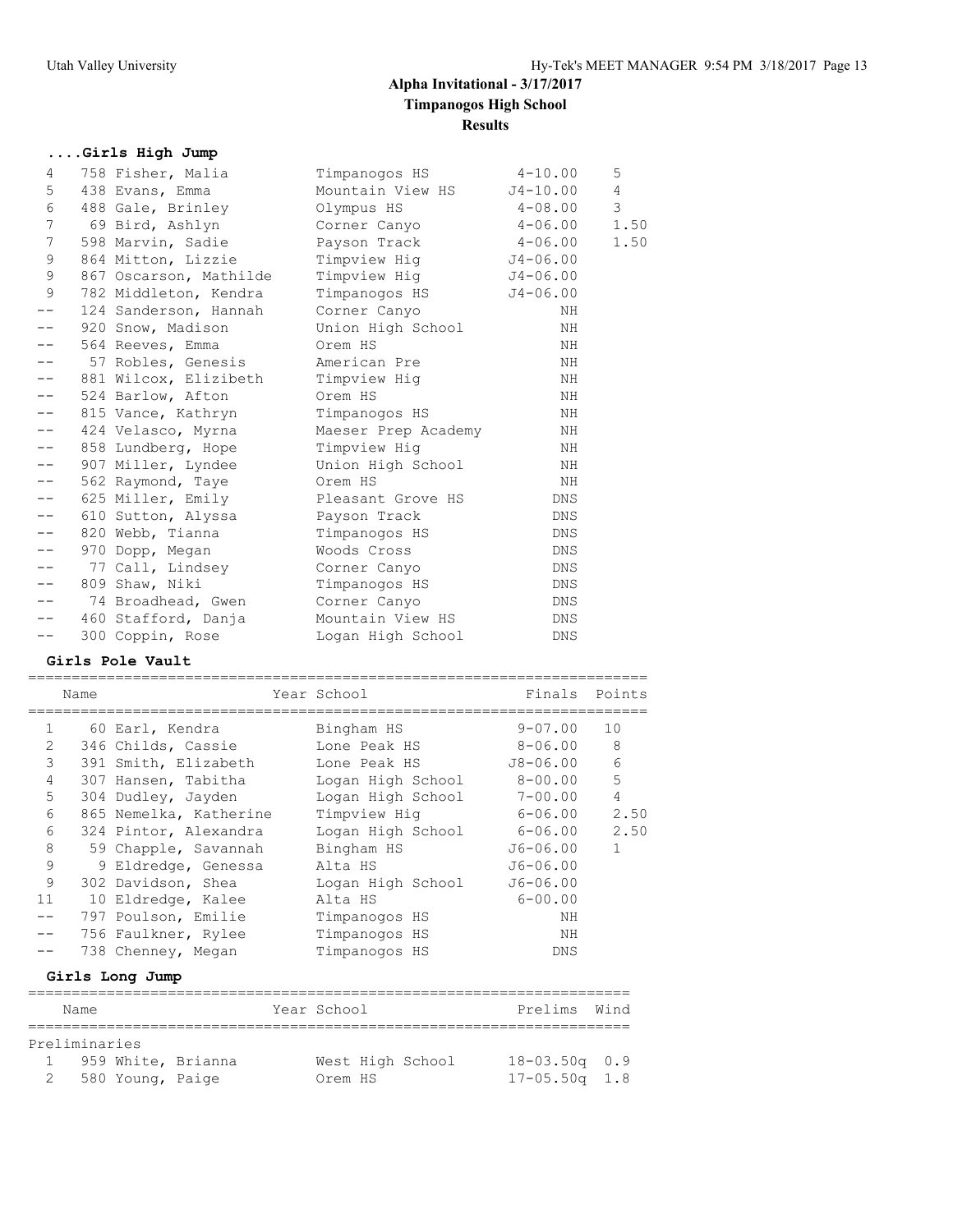## **....Girls Long Jump**

| 3                 | 30 Packard, Abigail    | Alta HS             | $15 - 11.75q$<br>2.3   |
|-------------------|------------------------|---------------------|------------------------|
| 4                 | 864 Mitton, Lizzie     | Timpview Hig        | 0.2<br>$15 - 10.50q$   |
| 5                 | 238 Wilson, Erika      | Green River HS WY   | $15 - 07.50q$<br>2.0   |
| 6                 | 484 DeHart, Taygin     | Olympus HS          | 2.5<br>$15 - 07.25q$   |
| 7                 | 213 Dewey, Andri       | Green River HS WY   | 1.2<br>$14 - 09.00q$   |
| 8                 | 782 Middleton, Kendra  | Timpanogos HS       | $14 - 08.50q + 0.0$    |
| 9                 | 581 Zollinger, Kira    | Orem HS             | $14 - 06.50q$<br>1.5   |
| $\mathsf 9$       | 805 Schaerrer, Kjarste | Timpanogos HS       | $14 - 06.50q$<br>1.5   |
| 11                | 812 Thomas, Glory      | Timpanogos HS       | $14 - 04.50$<br>3.0    |
| 11                | 880 Wallace, Grace     | Timpview Hig        | $14 - 04.50$<br>1.8    |
| 13                | 587 Evans, Kari        | Payson Track        | 2.3<br>$14 - 01.00$    |
| 14                | 578 Wimmer, Sadie      | Orem HS             | $14 - 00.00$<br>3.4    |
| 15                | 583 Arqyle, Tiana      | Payson Track        | 0.5<br>$13 - 08.25$    |
| 16                | 854 King, Abby         | Timpview Hig        | 1.2<br>13-08.00        |
| 17                | 589 Golding, Lacey     | Payson Track        | 2.3<br>$13 - 07.50$    |
| 18                | 553 Mathews, Grace     | Orem HS             | 1.9<br>$13 - 05.00$    |
| 19                | 488 Gale, Brinley      | Olympus HS          | 3.0<br>$13 - 03.75$    |
| 20                | 206 Bentley, Patience  | Green River HS WY   | 2.2<br>$13 - 02.25$    |
| 21                | 420 Rosenvall, Abriel  | Maeser Prep Academy | $+0.0$<br>$12 - 10.50$ |
| 22                | 942 McCarthy, Eadan    | West High School    | 1.7<br>$12 - 08.00$    |
| 23                | 108 McCarter, Mallory  | Corner Canyo        | 0.5<br>$12 - 05.75$    |
| 24                | 915 Riser, Kailee      | Union High School   | $12 - 05.50$<br>2.0    |
| 25                | 311 Jensen, Shannon    | Logan High School   | $12 - 01.75$<br>0.6    |
| 26                | 923 Yost, Adrianna     | Union High School   | 3.1<br>$11 - 08.00$    |
| 27                | 607 Smith, Stephanie   | Payson Track        | $11 - 03.00$<br>$+0.0$ |
| 28                | 840 Christensen, Kasan | Timpview Hig        | $10 - 08.25$<br>$+0.0$ |
| 29                | 701 Eulberg, Lara      | Rockwell Chs        | $9 - 05.50$<br>$+0.0$  |
| $- -$             | 178 Weed, Kaylin       | Cottonwood H        | NWI<br>FOUL            |
| $- -$             | 808 Seaman, Alison     | Timpanogos HS       | <b>DNS</b><br>NWI      |
| $- -$             | 160 Jensen, Rylee      | Cottonwood H        | NWI<br>DNS.            |
| $- -$             | 898 Hullinger, London  | Union High School   | DNS<br>NWI             |
| $- -$             | 373 Lindsley, Grace    | Lone Peak HS        | DNS<br>NWI             |
| $- -$             | 300 Coppin, Rose       | Logan High School   | DNS<br>NWI             |
|                   | 365 Hellbusch, Ryanne  | Lone Peak HS        | DNS<br>NWI             |
| $- -$             | 379 Nielson, Alexa     | Lone Peak HS        | <b>DNS</b><br>NWI      |
| $- -$             | 625 Miller, Emily      | Pleasant Grove HS   | DNS<br>NWI             |
| $\qquad \qquad -$ | 381 Palsson, Kelsea    | Lone Peak HS        | DNS<br>NWI             |
| $- -$             | 704 Martinez, Elena    | Rockwell Chs        | <b>DNS</b><br>NWI      |
| $- -$             | 450 Mckell, Hallie     | Mountain View HS    | NWI<br>DNS             |
|                   |                        |                     |                        |

### **Girls Long Jump**

|               | Name |                        | Year School       | Finals       |        | Wind Points   |
|---------------|------|------------------------|-------------------|--------------|--------|---------------|
| Finals        |      |                        |                   |              |        |               |
|               |      | 959 White, Brianna     | West High School  | $18 - 03.50$ | 0.9    | 1 O           |
| $\mathcal{L}$ |      | 580 Young, Paige       | Orem HS           | $17 - 05.50$ | 1.8    | 8             |
| 3             |      | 30 Packard, Abigail    | Alta HS           | $15 - 11.75$ | 2.3    | 6             |
| 4             |      | 864 Mitton, Lizzie     | Timpview Hig      | $15 - 10.50$ | 0.2    | 5             |
| 5             |      | 484 DeHart, Taygin     | Olympus HS        | $15 - 09.75$ | $+0.0$ | 4             |
| 6             |      | 238 Wilson, Erika      | Green River HS WY | $15 - 07.50$ | 2.0    | 3             |
| 7             |      | 213 Dewey, Andri       | Green River HS WY | $15 - 02.00$ | 1.5    | $\mathcal{L}$ |
| 8             |      | 805 Schaerrer, Kjarste | Timpanogos HS     | $15 - 01.25$ | 1.3    |               |
| 9             |      | 782 Middleton, Kendra  | Timpanogos HS     | $14 - 07.50$ | $+0.0$ |               |
| 10            |      | 581 Zollinger, Kira    | Orem HS           | $14 - 06.50$ | 1.5    |               |
|               |      |                        |                   |              |        |               |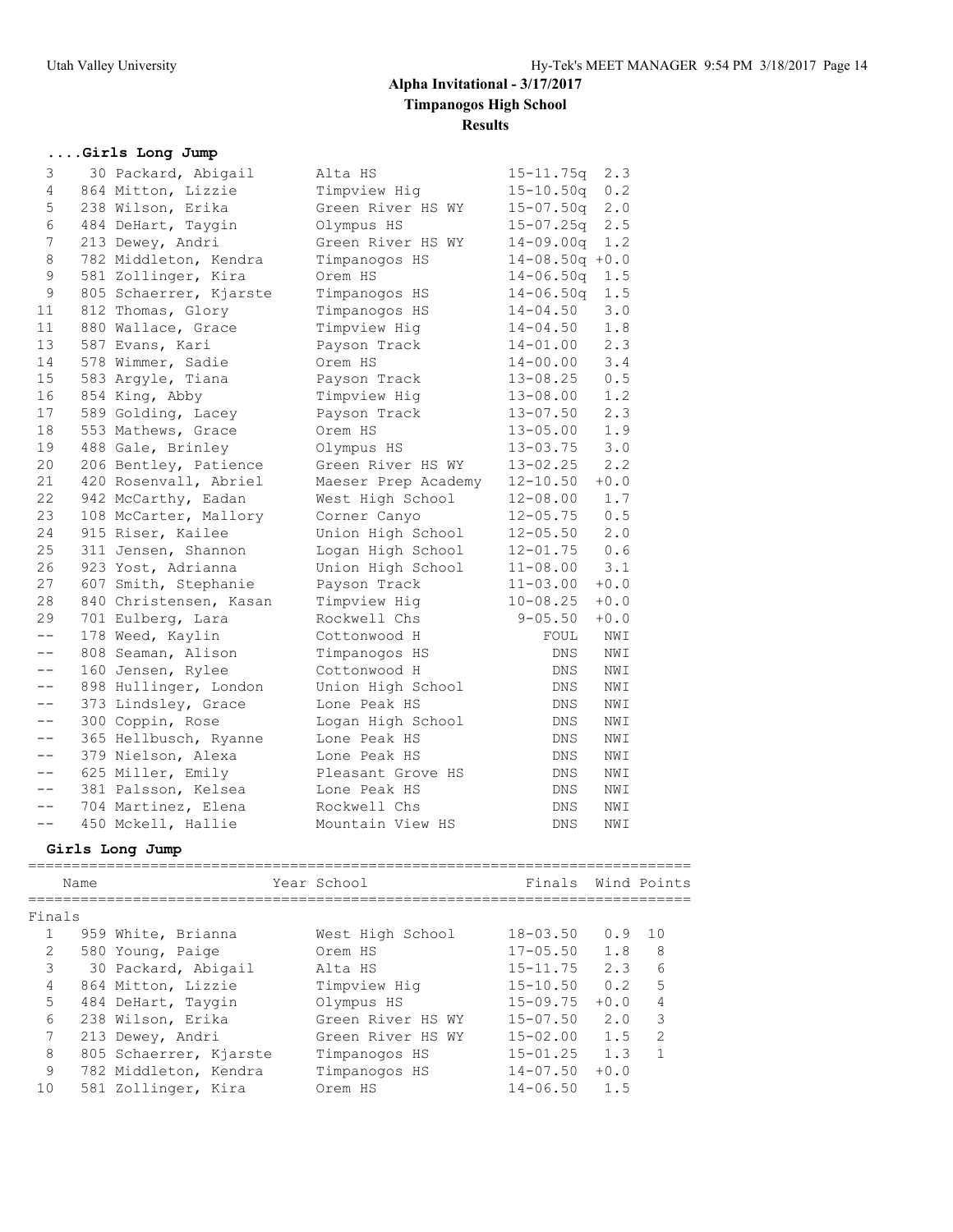### **Girls Shot Put**

|                 | Name          |                                            | Year School                       | Prelims                      |
|-----------------|---------------|--------------------------------------------|-----------------------------------|------------------------------|
|                 |               |                                            |                                   |                              |
| $\mathbf{1}$    | Preliminaries | 693 Smith, Courtney                        | Rock Springs Hs-Wy                | $35 - 10.00q$                |
| $\overline{2}$  |               | 249 Sekona, Lavinia                        | Hunter HS                         | $34 - 00.00q$                |
| 3               |               | 239 Young, Natasha                         | Green River HS WY                 | $33 - 10.00q$                |
| 4               |               | 771 Hutchins, Megan                        | Timpanogos HS                     | $33 - 07.00q$                |
| 5               |               | 645 Bournazian, McKenn                     | Rock Springs Hs-Wy                | $33 - 03.50q$                |
| 6               |               | 684 Quigley, Emily                         | Rock Springs Hs-Wy                | $32 - 02.00q$                |
| 7               |               | 353 Escalona, Ivanna                       | Lone Peak HS                      | $31 - 04.00q$                |
| 8               |               | 695 Thompson, Sara                         | Rock Springs Hs-Wy                | $30 - 11.00q$                |
| 9               |               | 646 Bradford, Megan                        | Rock Springs Hs-Wy                | $30 - 09.50q$                |
| 10              |               | 244 Lapuaho, Ola                           | Hunter HS                         | $30 - 09.00$                 |
| 11              |               | 146 Davidson, Malea                        | Cottonwood H                      | $28 - 07.50$                 |
| 12 <sup>2</sup> |               | 301 Craig, Abby                            | Logan High School                 | $28 - 03.00$                 |
| 13              |               | 931 Garay, Chasity                         | West High School                  | $28 - 01.50$                 |
| 14              |               | 204 Wami, Jeanetta                         | Granger HS                        | $28 - 00.00$                 |
| 15              |               | 590 Hazelet, Rebecca                       | Payson Track                      | $27 - 06.00$                 |
| 16              |               | 665 Lapp, Kylee                            | Rock Springs Hs-Wy                | 27-04.50                     |
| 17              |               | 375 McCann, Jessica                        | Lone Peak HS                      | $27 - 00.00$                 |
| 18              |               |                                            |                                   | $26 - 08.50$                 |
| 19              |               | 181 Alatini, Lavinia                       | Granger HS<br>West Ridge Academy  | $26 - 06.00$                 |
| 20              |               | 962 Haneberg, Haley                        | Green River HS WY                 |                              |
| 21              |               | 217 Gomez, Cassidy<br>334 Vasquez, Vanessa |                                   | 26-04.00                     |
| 22              |               | 862 Meldrum, Derekah                       | Logan High School<br>Timpview Hig | $26 - 02.50$<br>$26 - 02.00$ |
| 23              |               | 916 Rook, Ally                             |                                   | $25 - 10.50$                 |
| 24              |               |                                            | Union High School                 |                              |
| 25              |               | 225 Maiers, Alaina                         | Green River HS WY                 | $25 - 08.50$                 |
|                 |               | 323 Peterson, Brookell                     | Logan High School                 | $25 - 00.50$                 |
| 26<br>27        |               | 306 Gutenberger, Rache                     | Logan High School                 | $24 - 05.00$                 |
| 28              |               | 194 Muongaafi, Toilose                     | Granger HS                        | $24 - 04.00$                 |
|                 |               | 277 Perkins, Savannah                      | Jordan High School                | $24 - 02.00$                 |
| 28<br>30        |               | 271 Lewis, Natalie                         | Jordan High School                | $24 - 02.00$                 |
| 31              |               | 139 Bergeson, Anna                         | Cottonwood H                      | $23 - 10.50$                 |
| 32              |               | 846 Glazier, Hannah                        | Timpview Hig                      | $23 - 09.00$                 |
|                 |               | 533 Egbert, Ali                            | Orem HS                           | $23 - 07.00$                 |
| 33              |               | 432 Burningham, Emily                      | Mountain View HS                  | $23 - 04.25$                 |
| 34              |               | 230 Peterson, Kim                          | Green River HS WY                 | $22 - 10.50$                 |
| 35              |               | 556 Mcintyre, Claire                       | Orem HS                           | $22 - 10.00$                 |
| 36              |               | 76 Browning, Lily                          | Corner Canyo                      | $22 - 01.00$                 |
| 37              |               | 925 Zager, Kenlie                          | Union High School                 | $21 - 10.00$                 |
| 38              |               | 593 Johnson, Savannah                      | Payson Track                      | $21 - 08.00$                 |
| 39              |               | 924 Yost, Joselynn                         | Union High School                 | $21 - 03.50$                 |
| 40              |               | 569 Salanoa, Tiani                         | Orem HS                           | $20 - 02.00$                 |
| 41              |               | 545 Jensen, Tatiana                        | Orem HS                           | $18 - 08.00$                 |
| 42              |               | 433 Burningham, Sophia                     | Mountain View HS                  | $18 - 06.50$                 |
| 43              |               | 591 Hunt, Renee                            | Payson Track                      | $18 - 04.50$                 |
| 44              |               | 419 Norris, Megan                          | Maeser Prep Academy               | $15 - 04.50$                 |
| $--$            |               | 460 Stafford, Danja                        | Mountain View HS                  | DNS                          |
| $- -$           |               | 143 Brower, Madison                        | Cottonwood H                      | DNS                          |
| $- -$           |               | 879 Tuha, Malia                            | Timpview Hig                      | DNS                          |
| $- -$           |               | 746 Dale, Marissa                          | Timpanogos HS                     | DNS                          |
| $- -$           |               | 457 Schow, Colin                           | Mountain View HS                  | DNS                          |
| $- -$           |               | 780 Maile, Tiera                           | Timpanogos HS                     | DNS                          |
| $- -$           |               | 847 Grindstaff, Liyani                     | Timpview Hig                      | DNS                          |
| $- -$           |               | 711 Sellers, Amaria                        | Rockwell Chs                      | DNS                          |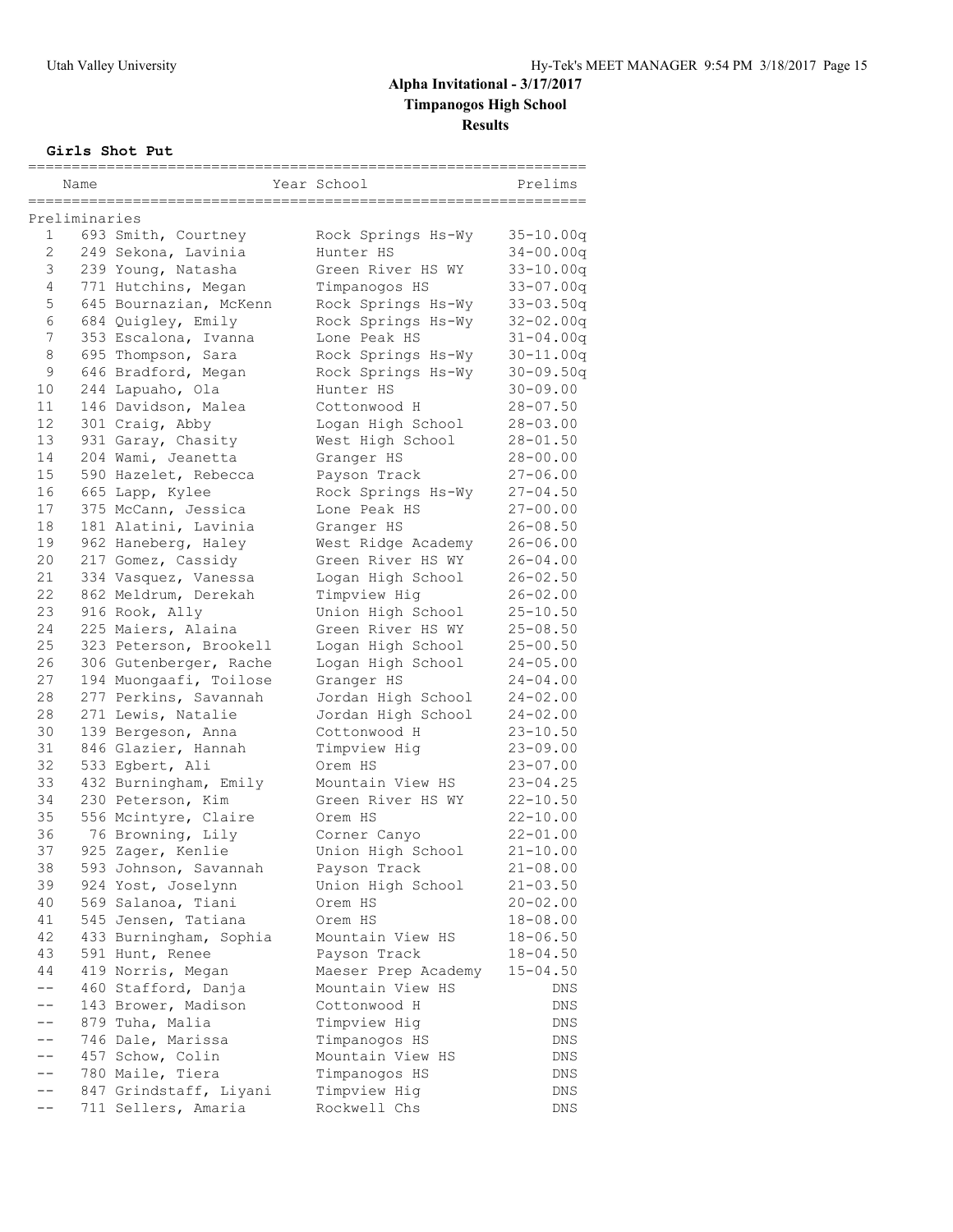### **....Girls Shot Put**

| $- -$ | 347 Conley, Katelyn  | Lone Peak HS  | DNS |
|-------|----------------------|---------------|-----|
|       | -- 806 Schwenke, Tia | Timpanoqos HS | DNS |
| $- -$ | 841 Creer, Jessie    | Timpview Hig  | DNS |

### **Girls Shot Put**

|                 | Name          |                                               | Year School                   | Finals                 | Points         |
|-----------------|---------------|-----------------------------------------------|-------------------------------|------------------------|----------------|
| Finals          |               | =====================                         |                               |                        |                |
| $\mathbf{1}$    |               | 693 Smith, Courtney                           | Rock Springs Hs-Wy            | $36 - 04.50$           | 10             |
| $\mathbf{2}$    |               | 239 Young, Natasha                            | Green River HS WY             | $34 - 05.50$           | 8              |
| 3               |               | 249 Sekona, Lavinia                           | Hunter HS                     | $34 - 00.00$           | 6              |
| 4               |               | 684 Quigley, Emily                            | Rock Springs Hs-Wy            | $33 - 07.50$           | 5              |
| 5               |               | 771 Hutchins, Megan                           | Timpanogos HS                 | $33 - 07.00$           | 4              |
| 6               |               | 645 Bournazian, McKenn                        | Rock Springs Hs-Wy            | $33 - 03.50$           | 3              |
| 7               |               | 695 Thompson, Sara                            | Rock Springs Hs-Wy            | $31 - 11.00$           | $\overline{2}$ |
| 8               |               | 353 Escalona, Ivanna                          | Lone Peak HS                  | $31 - 04.00$           | $\mathbf 1$    |
| 9               |               | 646 Bradford, Megan                           | Rock Springs Hs-Wy            | $30 - 09.50$           |                |
|                 |               | Girls Discus Throw                            |                               |                        |                |
|                 | Name          | -------------------------                     | --------------<br>Year School | Prelims                |                |
|                 | Preliminaries |                                               |                               |                        |                |
| 1               |               | 841 Creer, Jessie                             | Timpview Hig                  | $101 - 05q$            |                |
| 2               |               | 693 Smith, Courtney                           | Rock Springs Hs-Wy            | $100 - 04q$            |                |
| 3               |               | 146 Davidson, Malea                           | Cottonwood H                  | $92 - 01q$             |                |
| 4               |               | 239 Young, Natasha                            | Green River HS WY             | $91 - 10q$             |                |
| 5               |               | 590 Hazelet, Rebecca                          | Payson Track                  | $90 - 10q$             |                |
| 6               |               | 684 Quigley, Emily                            | Rock Springs Hs-Wy            | $87 - 10q$             |                |
| 7               |               | 244 Lapuaho, Ola                              | Hunter HS                     | $87 - 09q$             |                |
| 7               |               | 695 Thompson, Sara                            | Rock Springs Hs-Wy            | $87 - 09q$             |                |
| 9               |               | 931 Garay, Chasity                            | West High School              | $87 - 05q$             |                |
| 10              |               | 306 Gutenberger, Rache                        | Logan High School             | $85 - 00$              |                |
| 11              |               | 645 Bournazian, McKenn                        | Rock Springs Hs-Wy            | $83 - 02$              |                |
| 12 <sup>2</sup> |               | 665 Lapp, Kylee                               | Rock Springs Hs-Wy            | $81 - 07$              |                |
| 13              |               | 323 Peterson, Brookell                        | Logan High School             | $80 - 11$              |                |
| 14              |               | 771 Hutchins, Megan                           | Timpanogos HS                 | $79 - 05$              |                |
| 15              |               | 646 Bradford, Megan                           | Rock Springs Hs-Wy            | $78 - 04$              |                |
| 16              |               | 862 Meldrum, Derekah                          | Timpview Hig                  | $76 - 01$              |                |
| 17              |               | 545 Jensen, Tatiana                           | Orem HS                       | $74 - 03$              |                |
| 18              |               | 181 Alatini, Lavinia                          | Granger HS                    | $72 - 11$              |                |
| 19              |               | 962 Haneberg, Haley                           | West Ridge Academy            | 72-01                  |                |
| 20              |               | 277 Perkins, Savannah                         | Jordan High School            | $71 - 09$              |                |
| 21              |               | 556 Mcintyre, Claire                          | Orem HS                       | $70 - 00$              |                |
| 22              |               | 424 Velasco, Myrna                            | Maeser Prep Academy           | $69 - 00$              |                |
| 23              |               | 76 Browning, Lily                             | Corner Canyo                  | $67 - 10$              |                |
| 24              |               | 375 McCann, Jessica                           | Lone Peak HS                  | $65 - 04$              |                |
| 25              |               | 230 Peterson, Kim                             | Green River HS WY             | $63 - 03$              |                |
| 26              |               | 846 Glazier, Hannah                           | Timpview Hig                  | $62 - 08$              |                |
| 27              |               |                                               | Cottonwood H                  | $59 - 10$              |                |
| 28              |               | 139 Bergeson, Anna<br>249 Sekona, Lavinia     | Hunter HS                     | $59 - 09$              |                |
| 28              |               | 186 Colunga, Xochi                            |                               | $59 - 09$              |                |
|                 |               |                                               | Granger HS                    |                        |                |
| 30<br>31        |               | 593 Johnson, Savannah<br>353 Escalona, Ivanna | Payson Track<br>Lone Peak HS  | $56 - 09$<br>$54 - 11$ |                |
|                 |               |                                               |                               |                        |                |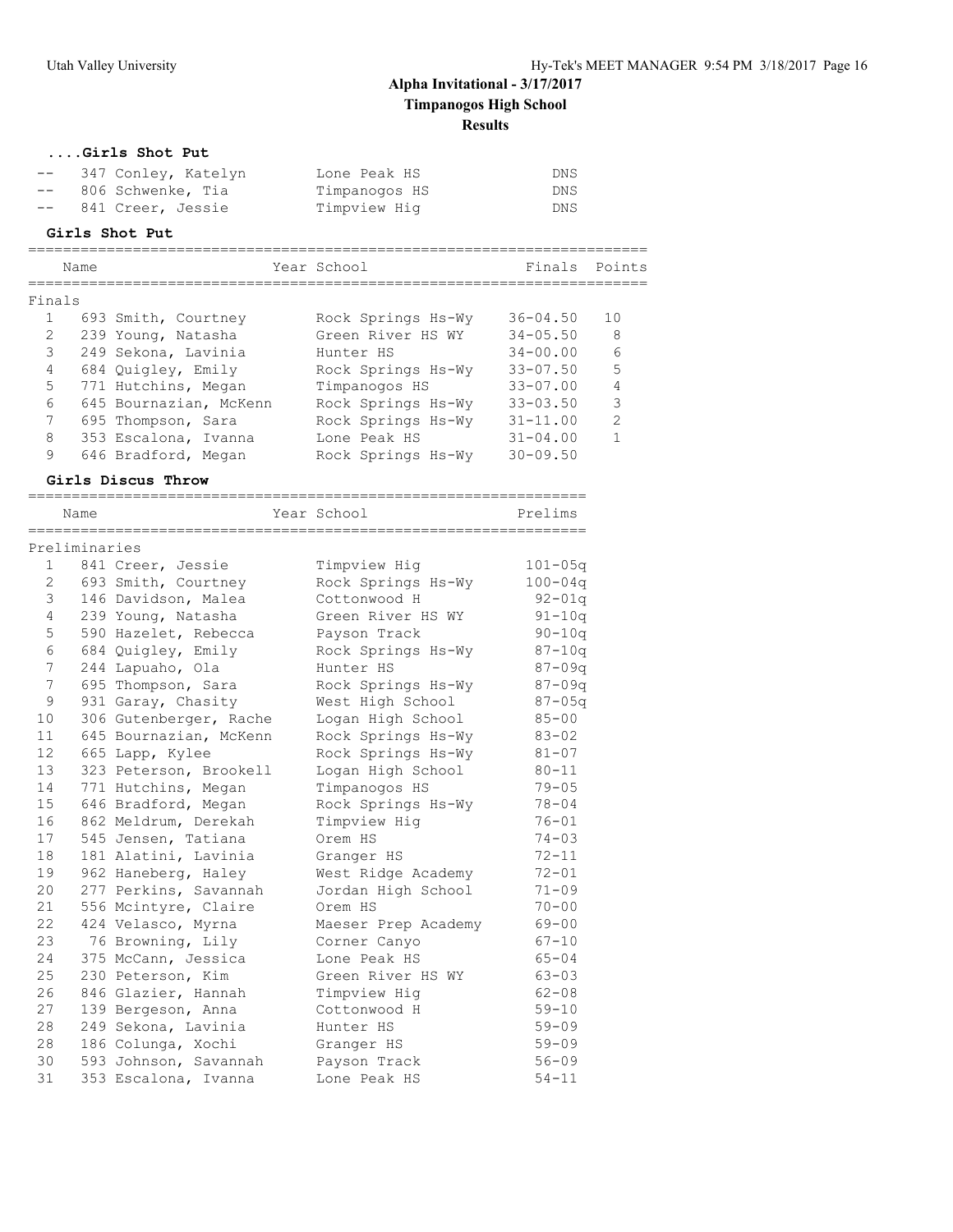## **....Girls Discus Throw**

| 32            | 432 Burningham, Emily  | Mountain View HS  | $54 - 08$  |
|---------------|------------------------|-------------------|------------|
| 33            | 225 Maiers, Alaina     | Green River HS WY | $52 - 11$  |
| 34            | 607 Smith, Stephanie   | Payson Track      | $46 - 05$  |
| 35            | 591 Hunt, Renee        | Payson Track      | $42 - 11$  |
| $- -$         | 217 Gomez, Cassidy     | Green River HS WY | <b>SCR</b> |
| $- -$         | 569 Salanoa, Tiani     | Orem HS           | <b>SCR</b> |
| $- -$         | 466 White, Tahlia      | Mountain View HS  | DNS        |
| $= -$         | 711 Sellers, Amaria    | Rockwell Chs      | DNS        |
| $- -$         | 462 Stansworth, Jordan | Mountain View HS  | DNS        |
| $- -$         | 301 Craig, Abby        | Logan High School | DNS        |
| $- -$         | 347 Conley, Katelyn    | Lone Peak HS      | DNS        |
| $- -$         | 367 Jacobson, Janessa  | Lone Peak HS      | DNS        |
| $- -$         | 746 Dale, Marissa      | Timpanogos HS     | DNS        |
| $\frac{1}{2}$ | 457 Schow, Colin       | Mountain View HS  | DNS        |
| $- -$         | 806 Schwenke, Tia      | Timpanogos HS     | DNS        |
|               | 433 Burningham, Sophia | Mountain View HS  | <b>DNS</b> |

#### **Girls Discus Throw**

|                 | Name |                      | Year School        | Finals Points |               |
|-----------------|------|----------------------|--------------------|---------------|---------------|
| Finals          |      |                      |                    |               |               |
|                 |      | 693 Smith, Courtney  | Rock Springs Hs-Wy | $101 - 05$    | 10            |
| $\overline{2}$  |      | 841 Creer, Jessie    | Timpview Hig       | $J101 - 05$   | 8             |
| 3               |      | 146 Davidson, Malea  | Cottonwood H       | $93 - 05$     | 6             |
| 4               |      | 684 Quigley, Emily   | Rock Springs Hs-Wy | $92 - 01$     | 5             |
| 5               |      | 239 Young, Natasha   | Green River HS WY  | $91 - 10$     |               |
| $6\overline{6}$ |      | 590 Hazelet, Rebecca | Payson Track       | $90 - 10$     | 3             |
| 7               |      | 695 Thompson, Sara   | Rock Springs Hs-Wy | $88 - 08$     | $\mathcal{P}$ |
| 8               |      | 244 Lapuaho, Ola     | Hunter HS          | $87 - 09$     |               |
| 9               |      | 931 Garay, Chasity   | West High School   | $87 - 0.5$    |               |

### **Girls Javelin Throw**

| _<br>___           | ___                                   | ___<br>______ |
|--------------------|---------------------------------------|---------------|
| $\sim$ $-$<br>Name | $ -$<br>$\sim$ $\sim$ $\sim$<br>یہ دے |               |

| Preliminaries |                   |            |             |
|---------------|-------------------|------------|-------------|
|               | 481 Crofts, Regan | Olympus HS | $104 - 00q$ |

| <u>. на с</u> | 101 CLOICD, RCGON      | $\cup$ $\bot$ yiiip up in | 101 UUU    |
|---------------|------------------------|---------------------------|------------|
| 2             | 424 Velasco, Myrna     | Maeser Prep Academy       | 96-06a     |
| 3             | 841 Creer, Jessie      | Timpview Hig              | $95 - 04q$ |
| 4             | 925 Zager, Kenlie      | Union High School         | $85 - 00q$ |
| 5             | 143 Brower, Madison    | Cottonwood H              | $81 - 06q$ |
| 6             | 737 Carter, Alyxis     | Timpanogos HS             | $81 - 03q$ |
| $7^{\circ}$   | 271 Lewis, Natalie     | Jordan High School        | $78 - 04q$ |
| 8             | 323 Peterson, Brookell | Logan High School         | $77 - 00q$ |
| 9             | 896 Hamblin, Hannah    | Union High School         | $75 - 05q$ |
| 10            | 312 Jim, Emily         | Logan High School         | $72 - 01$  |
| 11            | 590 Hazelet, Rebecca   | Payson Track              | $72 - 00$  |
| 12            | 273 Mafileo, Melinda   | Jordan High School        | $71 - 07$  |
| 13            | 139 Bergeson, Anna     | Cottonwood H              | $69 - 08$  |
| 14            | 545 Jensen, Tatiana    | Orem HS                   | $69 - 01$  |
| 15            | 556 Mcintyre, Claire   | Orem HS                   | $67 - 01$  |
| 16            | 862 Meldrum, Derekah   | Timpview Hig              | $66 - 11$  |
| 17            | 116 Otteson, Danielle  | Corner Canyo              | $65 - 10$  |
| 18            | 277 Perkins, Savannah  | Jordan High School        | $61 - 11$  |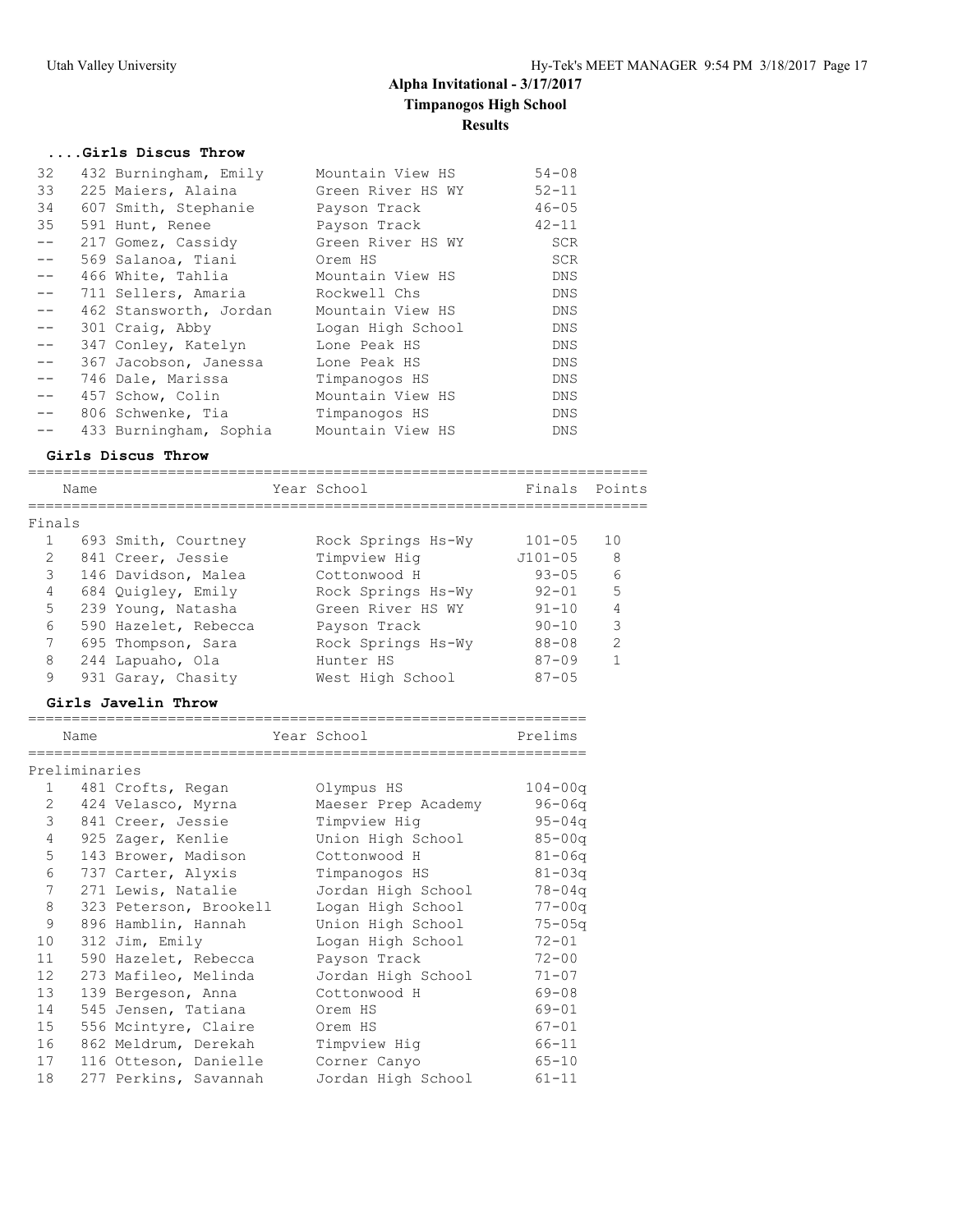### **....Girls Javelin Throw**

| 19    | 375 McCann, Jessica   | Lone Peak HS       | $61 - 08$  |
|-------|-----------------------|--------------------|------------|
| 20    | 315 Lam, Kayleen      | Logan High School  | $61 - 03$  |
| 21    | 146 Davidson, Malea   | Cottonwood H       | $59 - 07$  |
| 22    | 118 Penrod, Hiedi     | Corner Canyo       | $42 - 07$  |
| 23    | 591 Hunt, Renee       | Payson Track       | $36 - 06$  |
| 24    | 744 Corbett, Melinda  | Timpanogos HS      | $34 - 06$  |
| 25    | 593 Johnson, Savannah | Payson Track       | $31 - 07$  |
| $- -$ | 334 Vasquez, Vanessa  | Logan High School  | DNS        |
| $- -$ | 461 Stafford, Ricky   | Mountain View HS   | DNS        |
| $- -$ | 347 Conley, Katelyn   | Lone Peak HS       | DNS        |
| $- -$ | 759 Fletcher, Allison | Timpanogos HS      | DNS        |
| $- -$ | 367 Jacobson, Janessa | Lone Peak HS       | DNS        |
| $- -$ | 966 Peel, Crystalyn   | West Ridge Academy | DNS        |
| $-$   | 460 Stafford, Danja   | Mountain View HS   | DNS        |
|       | 962 Haneberg, Haley   | West Ridge Academy | <b>DNS</b> |

#### **Girls Javelin Throw**

======================================================================= Name Year School Finals Points ======================================================================= Finals 1 481 Crofts, Regan Olympus HS 114-02 10 2 424 Velasco, Myrna Maeser Prep Academy 97-08 8 3 841 Creer, Jessie Timpview Hig 95-04 6 4 737 Carter, Alyxis Timpanogos HS 91-00 5 5 925 Zager, Kenlie Union High School 85-00 4 6 143 Brower, Madison Cottonwood H 81-06 3 7 271 Lewis, Natalie Jordan High School 78-04 2 8 896 Hamblin, Hannah Union High School 77-10 1 9 323 Peterson, Brookell Logan High School 77-00

#### **Boys 100 Meter Dash**

|                | Name |                                       | Finals Wind H# Points<br>Year School                        |                  |     |   |                |
|----------------|------|---------------------------------------|-------------------------------------------------------------|------------------|-----|---|----------------|
| $\mathbf{1}$   |      | 26 Maxfield, Landon Alta HS           | $10.83 - 1.6$ 12                                            |                  |     |   | 10             |
| 2              |      |                                       | 464 Waite, Mckay Mountain View HS 10.95 -1.6 12 8           |                  |     |   |                |
| $\mathcal{S}$  |      |                                       | 376 McChesney, Jackson Lone Peak HS 11.32 -1.6 12 6         |                  |     |   |                |
| $\overline{4}$ |      |                                       | 266 Jackson, Isiah Jordan High School 11.37 -0.9 11 4.50    |                  |     |   |                |
| $\overline{4}$ |      | 35 Rockwood, London Alta HS           | $11.37 - 1.6$ 12 4.50                                       |                  |     |   |                |
| 6              |      | 482 Davis, Brach           Olympus HS |                                                             | $11.40 - 1.6 12$ |     |   | 3              |
| 7              |      | 1 Alsop, Zach alta HS                 | $11.42 - 1.6 12$                                            |                  |     |   | $\overline{2}$ |
| 8              |      | 555 Mcdougal, Alex Orem HS            |                                                             | $11.43 - 1.6$ 12 |     |   | $\mathbf{1}$   |
| 9              |      |                                       | 259 Curtis, Spencer Jordan High School 11.48 -0.9 11        |                  |     |   |                |
| 10             |      | 8 Davis, Joshua (alta HS              | $11.50 - 1.6 12$                                            |                  |     |   |                |
| 10             |      |                                       | 361 Hannemann, Ammon Lone Peak HS 11.50 -0.9 11             |                  |     |   |                |
| 12             |      |                                       | 675 Obrocto, Doug Rock Springs Hs-Wy 11.61 +0.0 1           |                  |     |   |                |
| 13             |      |                                       | 430 Achebo, Sommy Mount Vernon 11.65 +0.0 10                |                  |     |   |                |
| 14             |      |                                       | 281 Wakley, Crew Jordan High School 11.70 +0.0 10           |                  |     |   |                |
| 15             |      |                                       | 399 Wood, Josh         Lone Peak HS           11.75 +0.0 10 |                  |     |   |                |
| 16             |      |                                       | 425 Wellman, Jonathan Maeser Prep Academy 11.78 0.1 2       |                  |     |   |                |
| 17             |      | 209 Cacho, Kyle                       | Green River HS WY 11.81 0.8 8                               |                  |     |   |                |
| 18             |      |                                       | 677 Okere, Favor Rock Springs Hs-Wy 11.84 0.1 2             |                  |     |   |                |
| 18             |      | 241 Culley, Dakota Munter HS          |                                                             | 11.84 0.2 9      |     |   |                |
| 20             |      |                                       | 103 Labrum, Parker Corner Canyo 11.86                       |                  | 0.8 | 8 |                |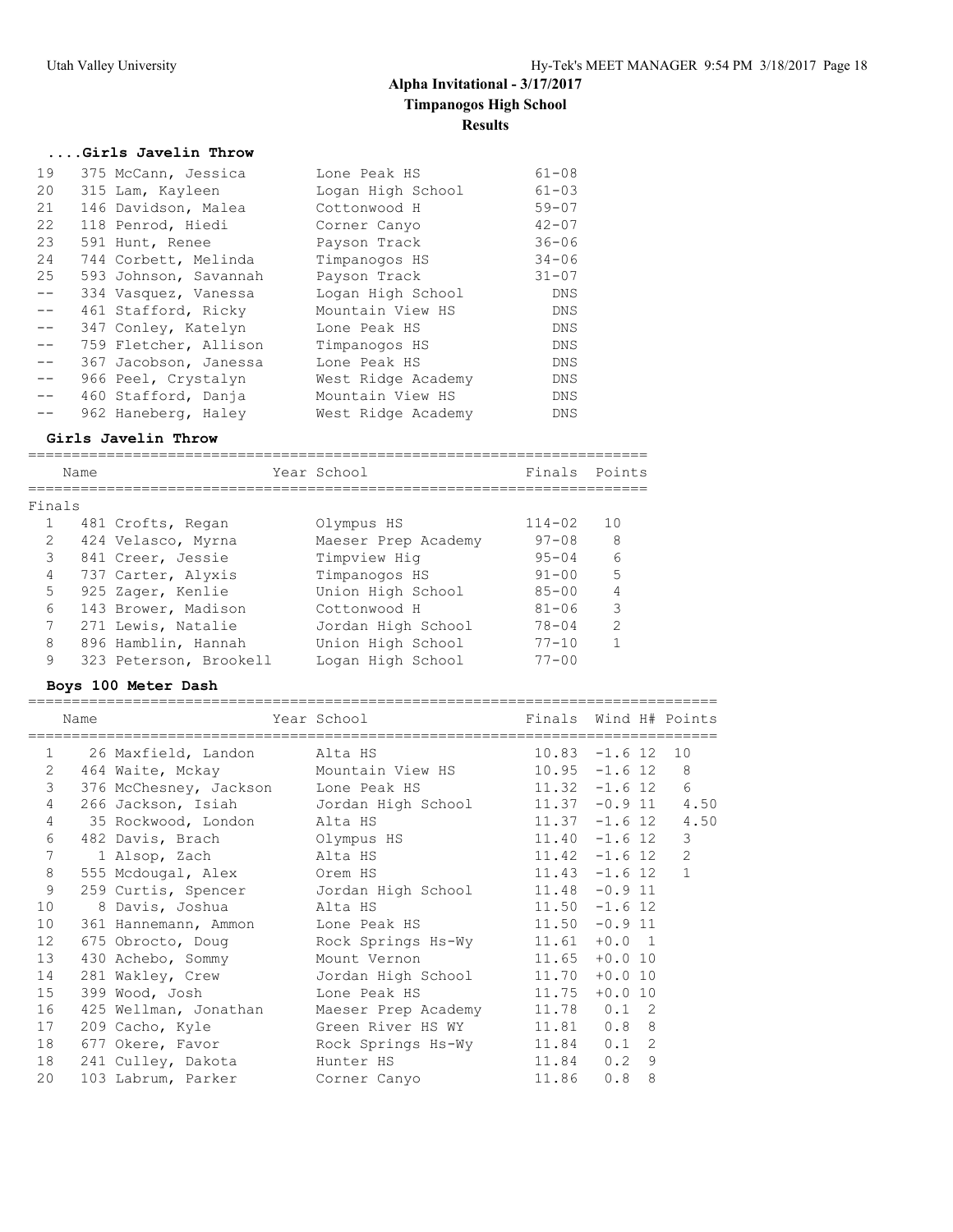## **....Boys 100 Meter Dash**

| 21 | 831 Biggs, Jake        | Timpview Hig        | 11.88         | $+0.0$ 10                        |
|----|------------------------|---------------------|---------------|----------------------------------|
| 22 | 637 Smith, Jaxson      | Pleasant Grove HS   |               | $11.90 + 0.0 10$                 |
| 23 | 319 Neiderhauser, Sam  | Logan High School   | 11.93         | 0.2<br>- 9                       |
| 24 | 586 Christensen, Matt  | Payson Track        | 11.94 0.2     | - 9                              |
| 25 | 156 Higham, Stetson    | Cottonwood H        |               | $11.96 + 0.0 10$                 |
| 25 | 802 Roberts, Jadyn     | Timpanogos HS       | 11.96 0.2     | - 9                              |
| 27 | 290 James, Logan       | Lehi High School    | 11.97         | $-0.9$ 11                        |
| 28 | 540 Hallam, Randy      | Orem HS             | 12.04         | 0.8<br>8                         |
| 29 | 182 Blank, Brendon     | Granger HS          | 12.06         | $+0.0$ 7                         |
| 30 | 202 Ventura, Isaiah    | Granger HS          | 12.08         | 0.88                             |
| 30 | 869 Pence, Joshua      | Timpview Hig        | 12.08         | 0.29                             |
| 32 | 902 Kelly, Cole        | Union High School   | 12.09         | 0.8<br>- 8                       |
| 33 | 826 Ammons, Will       | Timpview Hig        |               | $12.12 -0.911$                   |
| 33 | 359 Gunther, Max       | Lone Peak HS        | 12.12         | 0.1<br>6                         |
| 35 | 111 Nestman, Bryce     | Corner Canyo        | 12.18         | 0.2<br>- 9                       |
| 36 |                        | Corner Canyo        | 12.19         | 8<br>0.8                         |
| 37 | 67 Barkey, Cole        |                     | 12.20         | $-0.9$ 11                        |
| 38 | 288 Hadfield, Grayden  | Lehi High School    |               |                                  |
|    | 502 Midgley, Tanner    | Olympus HS          | $12.21 + 0.0$ | $\overline{7}$                   |
| 39 | 601 Prestwich, Nathan  | Payson Track        |               | $12.23$ $1.2$<br>5               |
| 39 | 913 Reary, Jaylen      | Union High School   | 12.23         | 1.2 <sub>5</sub><br>0.29         |
| 41 | 102 Knowlton, David    | Corner Canyo        | 12.26         |                                  |
| 41 | 211 Childress, Cody    | Green River HS WY   | 12.26         | $1.2$ 4                          |
| 43 | 440 Giraud-Carrier, Pi | Mountain View HS    | 12.28         | $\,8\,$<br>0.8                   |
| 43 | 813 Thomas, Jt         | Timpanogos HS       | 12.28         | $7\phantom{.0}$<br>$+0.0$        |
| 45 | 246 Mulibea, Emmanuel  | Hunter HS           | 12.29         | 7<br>$+0.0$                      |
| 46 | 444 Jensen, Noah       | Mountain View HS    | 12.33         | 7<br>$+0.0$                      |
| 47 | 520 Walker, Charlie    | Olympus HS          | 12.35         | 6<br>0.1                         |
| 47 | 532 Earnshaw, Ethan    | Orem HS             | 12.35         | $\sqrt{6}$<br>0.1                |
| 49 | 454 Palmer, Kyler      | Mountain View HS    | 12.36         | 5<br>1.2                         |
| 50 | 275 McRae, Beau        | Jordan High School  | $12.39 + 0.0$ | $7\phantom{.0}$                  |
| 51 | 885 Alcocer, Gabriel   | Union High School   |               | $12.41$ $1.2$<br>$\overline{4}$  |
| 52 | 237 Wilson, Drew       | Green River HS WY   | 12.43         | 1.2<br>4                         |
| 53 | 724 Ashdown, Kaleb     | Timpanogos HS       | 12.46         | 1.2<br>5                         |
| 54 | 543 Harris, Hunter     | Orem HS             | 12.55         | $\sqrt{6}$<br>0.1                |
| 55 | 707 Nielson, Tyler     | Rockwell Chs        | 12.63         | $7\phantom{.0}$<br>$+0.0$        |
| 56 | 409 Garner, Gavin      | Maeser Prep Academy | $12.64$ 0.1   | 2                                |
| 57 | 830 Biggs, Chase       | Timpview Hig        | 12.68         | 8<br>0.8                         |
| 58 | 506 Pierce, Sawyer     | Olympus HS          |               | $12.71 + 0.0$<br>$7\phantom{.0}$ |
| 59 | 903 Llamas, Chris      | Union High School   | 12.76         | 1.2<br>$\overline{4}$            |
| 60 | 642 Walker, Hunter     | Pleasant Grove HS   | 12.79         | $\mathsf 9$<br>0.2               |
| 60 | 406 Call, Carter       | Maeser Prep Academy | 12.79         | $\mathbf{1}$<br>$+0.0$           |
| 62 | 958 Urcino, Noe        | West High School    | 12.80         | 0.1<br>6                         |
| 62 | 632 Payne, Dylan       | Pleasant Grove HS   | 12.80         | $-0.9$ 11                        |
| 64 | 954 Thambu, Kishan     | West High School    | 12.83         | 1.2<br>5                         |
| 65 | 972 Goff, Marc         | West High School    | 12.88         | 1.2<br>5                         |
| 66 | 660 Jassman, Brendan   | Rock Springs Hs-Wy  | 12.92         | $+0.0$<br>$\mathbf 1$            |
| 67 | 165 Marichal, Elijah   | Cottonwood H        | 12.93         | 1.2<br>4                         |
| 68 | 963 Huddleston, Martin | West Ridge Academy  | 13.12         | $+0.0$<br>$\mathbf 1$            |
| 69 | 403 Anthony, Stanton   | Maeser Prep Academy | 13.14         | $+0.0$<br>1                      |
| 69 | 676 Odogwu, Emmanuel   | Rock Springs Hs-Wy  | 13.14         | $+0.0$<br>1                      |
| 71 | 714 Sherman, Ben       | Rockwell Chs        | 13.20         | 1.2<br>3                         |
| 72 | 48 Hatch, Sam          | American Pre        | 13.29         | $\sqrt{2}$<br>0.1                |
| 73 | 154 Hagerman, Gabriel  | Cottonwood H        | 13.38         | 1.2<br>3                         |
| 74 | 713 Sellers, Marshall  | Rockwell Chs        | 13.46         | 1.2<br>$\overline{4}$            |
| 75 | 330 Semadeni, Isaac    | Logan High School   | 13.48         | 1.2<br>3                         |
|    |                        |                     |               |                                  |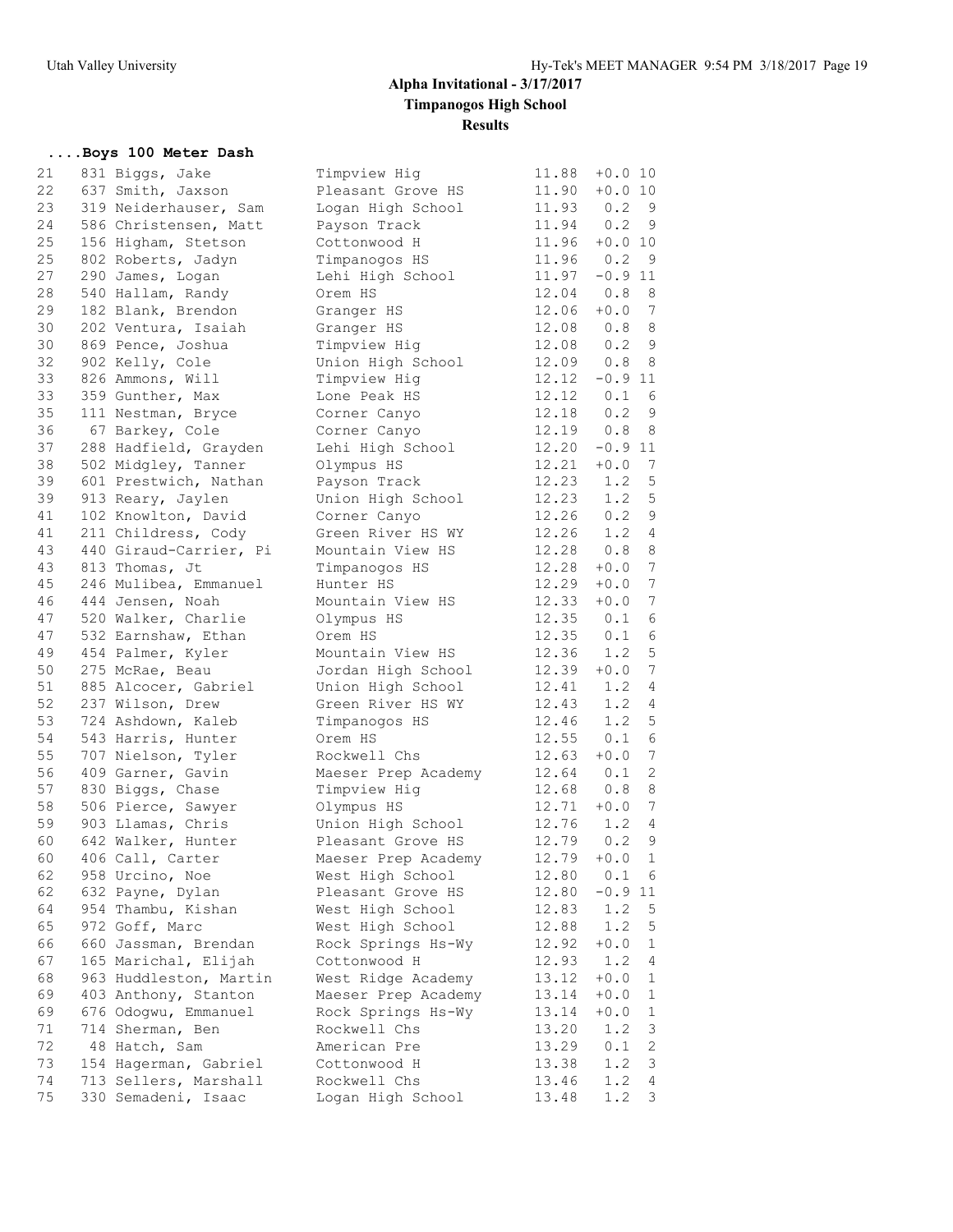## **....Boys 100 Meter Dash**

| 76 | 595 Jones, Jarrett   | Payson Track      | 13.61 | 1.2              | $\overline{4}$ |
|----|----------------------|-------------------|-------|------------------|----------------|
| 77 | 51 Nguy, Alec        | American Pre      | 13.66 | $0.1 \quad 2$    |                |
| 78 | 176 Tako, Gnoulelein | Cottonwood H      | 13.70 | $1.2 \quad 3$    |                |
| 79 | 56 Ralph, Andrew     | American Pre      | 14.00 | 0.1              | -2             |
| 80 | 941 Johnson, Daniel  | West High School  | 14.03 | 0.1              | 6              |
| 81 | 715 Smith, Branden   | Rockwell Chs      | 14.28 | $1.2 \quad 3$    |                |
| 82 | 600 Ostler, Nathen   | Payson Track      | 15.03 | 1.2 <sub>5</sub> |                |
|    | 286 Cooper, Cammon   | Lehi High School  | DNS   | $+0.0$ 10        |                |
|    | 799 Rakchhat, Dylan  | Timpanogos HS     | DNS   | $1.2 \quad 5$    |                |
|    | 778 Lindsay, Colton  | Timpanogos HS     | DNS   | $1.2 \quad 4$    |                |
|    | 305 Gibbs, Channing  | Logan High School | DNS   | $1.2 \quad 3$    |                |
|    | 293 Smith, Jalen     | Lehi High School  | DNS   | $+0.0$ 10        |                |
|    | 624 McHugh, Jayson   | Pleasant Grove HS | DNS   | $-0.9$ 11        |                |
|    | 320 Nieves, Lito     | Logan High School | DNS   | $0.1\quad 6$     |                |
|    | 775 Jorgensen, Hugo  | Timpanogos HS     | DNS   | $0.1\quad 6$     |                |
|    | 940 Johnson, Brydon  | West High School  | SCR   |                  |                |
|    | 930 Fortune, Isaiah  | West High School  | SCR   |                  |                |
|    |                      |                   |       |                  |                |

### **Boys 200 Meter Dash**

|                 | Name | Year School                     |                                                | Finals           |           |                 | Wind H# Points |
|-----------------|------|---------------------------------|------------------------------------------------|------------------|-----------|-----------------|----------------|
|                 |      | 1 26 Maxfield, Landon           | Alta HS                                        | $22.17 - 1.5 10$ |           |                 | 10             |
| $\mathbf{2}$    |      | 339 Bentil, Dominic             | Lone Peak HS                                   | $22.27 - 1.5 10$ |           |                 | 8              |
| $\mathcal{E}$   |      |                                 | 122 Rockwood, Mark Corner Canyo 22.87          |                  | $-1.5$ 10 |                 | 6              |
| $\overline{4}$  |      | 560 Radebaugh, Kam Orem HS      |                                                | 23.02            | $-1.5$ 10 |                 | 5              |
| 5               |      |                                 | 266 Jackson, Isiah Jordan High School 23.04    |                  |           |                 | $-1.2$ 9 3.50  |
| 5               |      | 500 Mahitula, Mussa Olympus HS  |                                                | 23.04            | $-1.5$ 10 |                 | 3.50           |
| $7\phantom{.0}$ |      |                                 | 464 Waite, Mckay Mountain View HS 23.19        |                  | $-1.5$ 10 |                 | 2              |
| 8               |      | 555 Mcdougal, Alex Orem HS      |                                                | 23.37            | $-1.5$ 10 |                 | $\mathbf{1}$   |
| $\mathsf 9$     |      | 482 Davis, Brach Olympus HS     |                                                | 23.51            | $-1.2$ 9  |                 |                |
| 10              |      | 115 Orr, Logan                  | Corner Canyo                                   | $23.73 - 1.2$    |           | 9               |                |
| 11              |      | 8 Davis, Joshua                 | Alta HS                                        | $23.74 - 1.2$    |           | 9               |                |
| 12              |      | 35 Rockwood, London Alta HS     |                                                | 23.79            | $-1.2$    | 9               |                |
| 13              |      | 209 Cacho, Kyle                 | Green River HS WY                              | 23.92            | $-0.8$    | 7               |                |
| 14              |      | 103 Labrum, Parker Corner Canyo |                                                | 24.07            | $-0.8$    | $7\phantom{.0}$ |                |
| 15              |      | 430 Achebo, Sommy               | Mount Vernon                                   | 24.08            | $-2.1$    | 8               |                |
| 16              |      |                                 | 668 Longfellow, Damon Rock Springs Hs-Wy 24.10 |                  | $-2.1$    | 8               |                |
| 17              |      | 677 Okere, Favor                | Rock Springs Hs-Wy 24.37                       |                  | $-1.1$    | $\mathbf{1}$    |                |
| 18              |      | 425 Wellman, Jonathan           | Maeser Prep Academy 24.39                      |                  | $-2.0$    | $\overline{2}$  |                |
| 19              |      | 241 Culley, Dakota              | 24.47<br>Hunter HS                             |                  | $-0.8$    | 7               |                |
| 20              |      | 319 Neiderhauser, Sam           | Logan High School 24.49                        |                  | $-1.2$    | 9               |                |
| 21              |      | 526 Carlson, Brett              | Orem HS                                        | 24.51 1.7        |           | 5               |                |
| 22              |      | 902 Kelly, Cole                 | Union High School 24.61                        |                  | $-2.1$    | 8               |                |
| 23              |      | 211 Childress, Cody             | Green River HS WY                              | 24.67 0.7        |           | 4               |                |
| 24              |      | 804 Sandstrom, Haydn            | Timpanogos HS                                  | 24.71            | $-0.1$    | 6               |                |
| 25              |      | 813 Thomas, Jt                  | Timpanogos HS                                  | 24.96            | $-0.1$    | 6               |                |
| 26              |      | 454 Palmer, Kyler               | Mountain View HS 25.00                         |                  | 0.7       | $\overline{4}$  |                |
| 27              |      | 236 White, Cole                 | Green River HS WY 25.02                        |                  | $-0.8$    | 7               |                |
| 28              |      | 440 Giraud-Carrier, Pi          | Mountain View HS 25.04                         |                  | 0.7       | 4               |                |
| 29              |      | 237 Wilson, Drew                | Green River HS WY 25.09 0.7                    |                  |           | 4               |                |
| 30              |      | 256 Bolingbroke, Ethan          | Jordan High School 25.11 1.7                   |                  |           | 5               |                |
| 31              |      | 831 Biggs, Jake                 | Timpview Hig                                   | 25.17 0.7        |           | 4               |                |
| 32              |      | 543 Harris, Hunter              | Orem HS                                        | 25.18            | $-0.1$    | 6               |                |
| 33              |      | 520 Walker, Charlie             | Olympus HS                                     | 25.21            | $-2.1$    | 8               |                |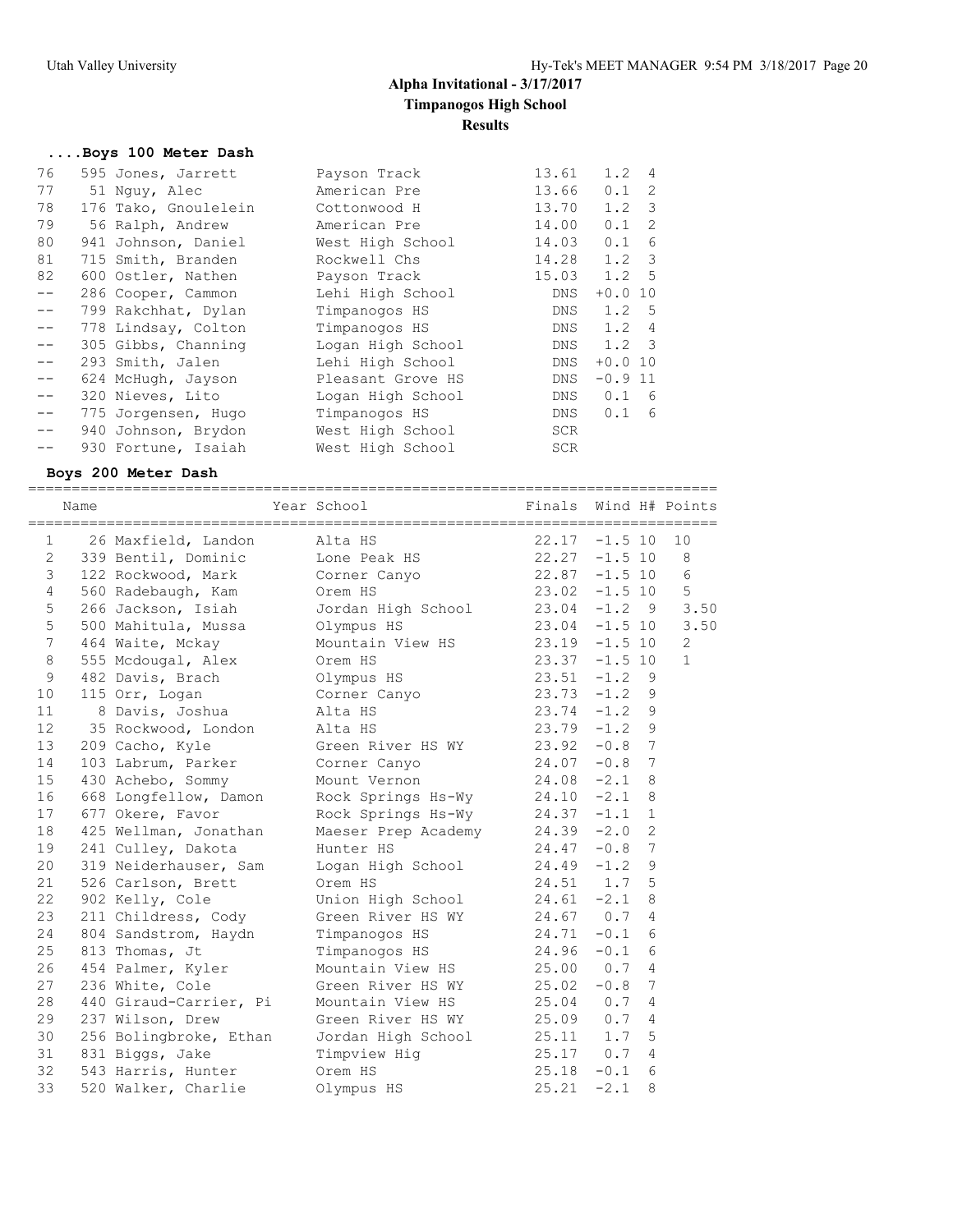## **....Boys 200 Meter Dash**

| 34                | 279 Tait, Conner       | Jordan High School  | 25.23          | 1.7       | 5               |
|-------------------|------------------------|---------------------|----------------|-----------|-----------------|
| 35                | 938 Hussein, Jay       | West High School    | 25.27          | $-0.8$    | $7\phantom{.0}$ |
| 36                | 444 Jensen, Noah       | Mountain View HS    | 25.33          | 1.7       | 5               |
| 37                | 246 Mulibea, Emmanuel  | Hunter HS           | 25.34          | $-0.1$    | 6               |
| 38                | 914 Riser, Gabe        | Union High School   | 25.35          | 0.7       | $\overline{4}$  |
| 39                | 863 Merrill, Kyle      | Timpview Hig        | 25.69          | 0.9       | 3               |
| 40                | 479 Cedillo, Hector    | Olympus HS          | $25.71 -2.1$   |           | $\,8\,$         |
| 41                | 404 Arts, Jacob        | Maeser Prep Academy | 25.81          | $-2.0$    | $\mathbf{2}$    |
| 42                | 281 Wakley, Crew       | Jordan High School  | 26.02          | $-0.8$    | 7               |
| 43                | 888 Birchell, Trever   | Union High School   | 26.15          | 0.7       | 4               |
| 44                | 958 Urcino, Noe        | West High School    | 26.28          | $-0.1$    | $\epsilon$      |
| 45                | 887 Birchell, Chase    | Union High School   | 26.36          | 0.9       | $\mathsf 3$     |
| 46                | 676 Odogwu, Emmanuel   | Rock Springs Hs-Wy  | 26.49          | $-2.0$    | $\overline{c}$  |
| 47                | 964 Mauchley, Jared    | West Ridge Academy  | 26.64          | $-1.1$    | $\mathbf{1}$    |
| 48                | 836 Burningham, Dallin | Timpview Hig        | 26.71          | 0.9       | 3               |
| 49                | 972 Goff, Marc         | West High School    | 26.73          | $-0.1$    | 6               |
| 50                | 321 Orton, Nathan      | Logan High School   | 26.74          | $-0.8$    | 7               |
| 51                | 158 Iba, Jeremiah      | Cottonwood H        | 26.81          | 1.7       | 5               |
| 51                | 825 Williams, Dylan    | Timpanogos HS       |                | 0.9       | $\mathfrak{Z}$  |
| 53                | 595 Jones, Jarrett     | Payson Track        | 26.81<br>27.68 | 0.9       | $\mathfrak{Z}$  |
| 54                | 1446 Bailey, Elijah    | American Pre        | 28.09          | $-2.0$    | 2               |
| 55                | 142 Boss, Mathew       | Cottonwood H        | 28.84          | $-2.0$    | $\mathbf{2}$    |
| 56                | 715 Smith, Branden     | Rockwell Chs        | 29.98          | 0.9       | 3               |
| 57                | 423 Stancil, Luke      | Maeser Prep Academy | $30.37 -1.1$   |           | $\mathbf{1}$    |
| 58                | 50 Maag, Brandon       | American Pre        | 30.38          | $-2.0$    | 2               |
| 59                | 585 Bennett, Josh      | Payson Track        | 31.74          | $-1.1$    | $\mathbf{1}$    |
| 60                | 166 Miner, Jacob       | Cottonwood H        | 33.14          | $-1.1$    | $\mathbf{1}$    |
| $ -$              | 874 Smith, Mackay      | Timpview Hig        | DNS            | $-0.1$    | 6               |
| $- -$             | 642 Walker, Hunter     | Pleasant Grove HS   | DNS            | 1.7       | $\mathsf S$     |
| $- -$             | 611 Ugarte, Francisco  | Payson Track        | DNS            | 1.7       | $\overline{5}$  |
| $ -$              | 760 Freitas, Jordan    | Timpanogos HS       | DNS            | 0.9       | $\mathfrak{Z}$  |
| $ -$              | 176 Tako, Gnoulelein   | Cottonwood H        | DNS            | $-1.1$    | $\mathbf{1}$    |
| $- -$             | 659 Hymas, Seth        | Rock Springs Hs-Wy  | DNS            | $-2.0$    | 2               |
| $\qquad \qquad -$ | 707 Nielson, Tyler     | Rockwell Chs        | DNS            | $-2.0$    | 2               |
| $ -$              | 310 Hopkins, Isaac     | Logan High School   | DNS            | $-0.8$    | 7               |
| $\qquad \qquad -$ | 600 Ostler, Nathen     | Payson Track        | DNS            | 0.9       | 3               |
| $- -$             | 1 Alsop, Zach          | Alta HS             | DNS            | $-1.5$ 10 |                 |
| $- \, -$          | 582 Argyle, Gideon     | Payson Track        | DNS            | $-2.1$    | 8               |
| $- \, -$          | 366 Jackson, Trey      | Lone Peak HS        | DNS            | $-1.2$    | 9               |
| $ -$              | 359 Gunther, Max       | Lone Peak HS        | DNS            | $-2.1$    | 8               |
| $- -$             | 361 Hannemann, Ammon   | Lone Peak HS        | DNS            | $-1.2$ 9  |                 |
|                   | 933 Gruber, Max        | West High School    | DNS            | 0.7       | 4               |
|                   | 329 Salisbury, Sean    | Logan High School   | DNS            | $-2.1$    | 8               |
|                   | 120 Ramos, Juan        | Corner Canyo        | DNS            | $-0.1$    | 6               |
|                   | 632 Payne, Dylan       | Pleasant Grove HS   | DNS            | 1.7       | 5               |
|                   | 940 Johnson, Brydon    | West High School    | SCR            |           |                 |
|                   | 675 Obrocto, Doug      | Rock Springs Hs-Wy  | SCR            |           |                 |
|                   | 51 Nguy, Alec          | American Pre        | SCR            |           |                 |
|                   | 56 Ralph, Andrew       | American Pre        | SCR            |           |                 |
|                   |                        |                     |                |           |                 |

## **Boys 400 Meter Dash**

| Name |                     |  | Year School |  | Finals H# Points |  |
|------|---------------------|--|-------------|--|------------------|--|
|      | 500 Mahitula, Mussa |  | Olympus HS  |  | 49.02 9 10       |  |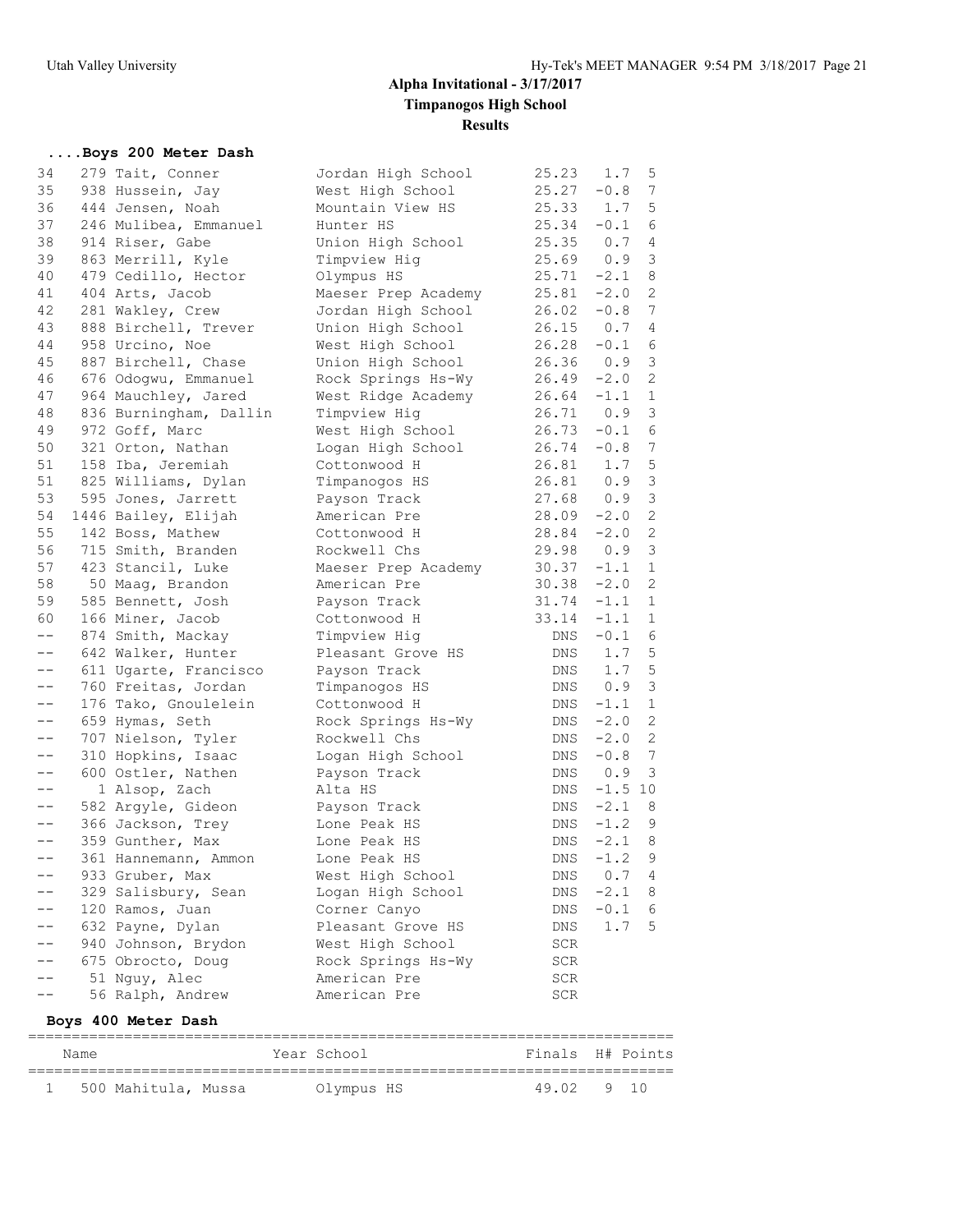## **....Boys 400 Meter Dash**

| 2  | 339 Bentil, Dominic    | Lone Peak HS        | 49.59   | 9                | 8              |
|----|------------------------|---------------------|---------|------------------|----------------|
| 3  | 179 Draper, Dallin     | Delta High Track    | 49.85   | 9                | 6              |
| 4  | 122 Rockwood, Mark     | Corner Canyo        | 50.20   | 9                | $\mathbf 5$    |
| 5  | 818 Waldron, Brady     | Timpanogos HS       | 50.77   | 9                | $\overline{4}$ |
| 6  | 560 Radebaugh, Kam     | Orem HS             | 50.84   | 9                | $\mathfrak{Z}$ |
| 7  | 266 Jackson, Isiah     | Jordan High School  | 51.26   | 8                | $\overline{c}$ |
| 8  | 366 Jackson, Trey      | Lone Peak HS        | 51.57   | 9                | $\mathbf{1}$   |
| 9  | 592 Johnson, Kellis    | Payson Track        | 51.81   | 8                |                |
| 10 | 902 Kelly, Cole        | Union High School   | 52.37   | 7                |                |
| 11 | 359 Gunther, Max       | Lone Peak HS        | 52.51   | 8                |                |
| 12 | 559 Price, Jayden      | Orem HS             | 52.66   | 8                |                |
| 13 | 668 Longfellow, Damon  | Rock Springs Hs-Wy  | 52.97   | 8                |                |
| 14 | 804 Sandstrom, Haydn   | Timpanogos HS       | 53.17   | 7                |                |
| 15 | 913 Reary, Jaylen      | Union High School   | 53.80   | 4                |                |
| 16 | 386 Rugg, Conner       | Lone Peak HS        | 53.89   | 6                |                |
| 17 | 527 Chamberlain, Ian   | Orem HS             | 53.91   | 6                |                |
| 18 | 236 White, Cole        | Green River HS WY   | 53.92   | 7                |                |
| 19 | 200 Sheikh, Mohamud    | Granger HS          | 54.27   | 3                |                |
| 20 | 680 Portillo, Preston  | Rock Springs Hs-Wy  | 54.32   | $\mathsf 9$      |                |
| 21 | 479 Cedillo, Hector    | Olympus HS          | 54.34   | 7                |                |
| 22 | 874 Smith, Mackay      | Timpview Hig        | 54.41   | 6                |                |
| 23 | 95 Hong, Kasey         | Corner Canyo        | 54.71   | 7                |                |
| 24 | 710 Salinas, David     | Rockwell Chs        | 54.93   | $\mathbf{2}$     |                |
| 24 | 658 Hanson, Hunter     | Rock Springs Hs-Wy  | 54.93   | 8                |                |
| 26 | 329 Salisbury, Sean    | Logan High School   | 54.97   | $\boldsymbol{7}$ |                |
| 27 | 582 Argyle, Gideon     | Payson Track        | 55.12   | 5                |                |
| 28 | 107 Manwaring, Tanner  | Corner Canyo        | 55.16   | 7                |                |
| 29 | 187 Garcia, Ben        | Granger HS          | 55.25   | 4                |                |
| 30 | 294 Wilcox, Miles      | Lehi High School    | 55.44   | 5                |                |
| 31 | 938 Hussein, Jay       | West High School    | 55.49   | 6                |                |
| 32 | 262 Dumsa, Joseph      | Jordan High School  | 56.18   | 6                |                |
| 33 | 310 Hopkins, Isaac     | Logan High School   | 56.20   | 4                |                |
| 34 | 502 Midgley, Tanner    | Olympus HS          | 56.52   | 5                |                |
| 35 | 933 Gruber, Max        | West High School    | 56.57   | 7                |                |
| 36 | 888 Birchell, Trever   | Union High School   | 56.60   | 4                |                |
| 37 | 126 Sherman, Niall     | Corner Canyo        | 56.65   | 4                |                |
| 38 | 512 Rowley, Jacob      | Olympus HS          | 56.69   | 6                |                |
| 39 | 170 Orbezua Black, Jay | Cottonwood H        | 56.83   | 8                |                |
| 40 | 270 Jones, Wyatt       | Jordan High School  | 57.19   | 5                |                |
| 41 | 411 Garrison, Sam      | Maeser Prep Academy | 57.21   | $\mathbf{1}$     |                |
| 42 | 863 Merrill, Kyle      | Timpview Hiq        | 57.28   | 3                |                |
| 43 | 215 Gaytan, Christian  | Green River HS WY   | 57.49   | 3                |                |
| 44 | 914 Riser, Gabe        | Union High School   | 57.66   | 3                |                |
| 45 | 721 Wynn, Justin       | Rockwell Chs        | 57.69   | $\mathsf 3$      |                |
| 46 | 202 Ventura, Isaiah    | Granger HS          | 57.79   | 4                |                |
| 47 | 532 Earnshaw, Ethan    | Orem HS             | 57.86   | 5                |                |
| 48 |                        |                     |         | 5                |                |
|    | 321 Orton, Nathan      | Logan High School   | 57.99   |                  |                |
| 49 | 956 Turner, Torin      | West High School    | 58.89   | 4                |                |
| 50 | 825 Williams, Dylan    | Timpanogos HS       | 59.12   | $\sqrt{2}$       |                |
| 51 | 836 Burningham, Dallin | Timpview Hig        | 59.26   | $\mathsf 3$      |                |
| 52 | 724 Ashdown, Kaleb     | Timpanogos HS       | 1:00.17 | 5                |                |
| 53 | 595 Jones, Jarrett     | Payson Track        | 1:00.24 | 5                |                |
| 54 | 412 Gustaveson, Aaron  | Maeser Prep Academy | 1:00.30 | $\mathbf 1$      |                |
| 55 | 584 Bender, Joshua     | Payson Track        | 1:00.88 | 3                |                |
| 56 | 714 Sherman, Ben       | Rockwell Chs        | 1:01.01 | $\mathbf{2}$     |                |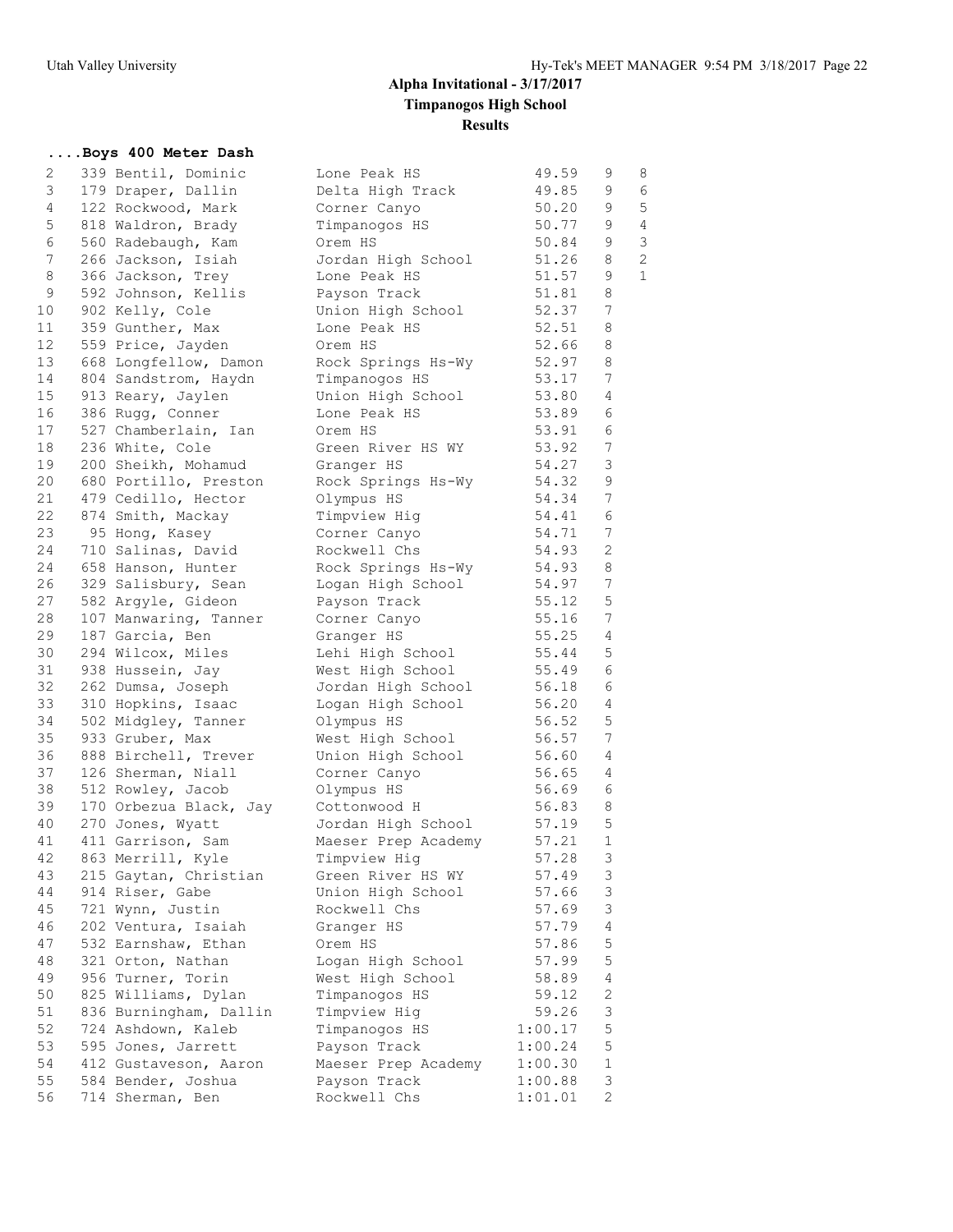#### **....Boys 400 Meter Dash**

| 57    | 957 Turok, Asa         | West High School    | 1:01.26 | 4              |
|-------|------------------------|---------------------|---------|----------------|
| 58    | 56 Ralph, Andrew       | American Pre        | 1:01.30 | 1              |
| 59    | 408 Frost, Dillon      | Maeser Prep Academy | 1:02.18 | $\mathbf{1}$   |
| 60    | 158 Iba, Jeremiah      | Cottonwood H        | 1:02.25 | 3              |
| 61    | 426 Wilkins, Cody      | Maeser Prep Academy | 1:02.51 | 2              |
| 62    | 51 Nguy, Alec          | American Pre        | 1:03.17 | 2              |
| 63    | 703 Largent, Robert    | Rockwell Chs        | 1:06.58 | 2              |
| 64    | 50 Maag, Brandon       | American Pre        | 1:12.96 | 1              |
| 65    | 969 Stowell, Caleb     | West Ridge Academy  | 1:16.43 | $\overline{1}$ |
| $- -$ | 748 Davis, Tyson       | Timpanogos HS       | DNS     | 2              |
| $- -$ | 440 Giraud-Carrier, Pi | Mountain View HS    | DNS     | 6              |
| $- -$ | 155 Hernandez, Anthony | Cottonwood H        | DNS     | $\mathbf{1}$   |
| $- -$ | 454 Palmer, Kyler      | Mountain View HS    | DNS     | 6              |
| $ -$  | 144 Burke, Jacob       | Cottonwood H        | DNS     | 2              |
| $- -$ | 664 Lapp, Brenden      | Rock Springs Hs-Wy  | DNS.    | 8              |

#### **Boys 800 Meter Run**

======================================================================= Name **Year School** Finals Points ======================================================================= 1 576 Williams, Brandon Orem HS 1:55.79 10 2 511 Rout, Jima Olympus HS 1:58.19 8 3 354 Evans, Craik Lone Peak HS 1:58.48 6 4 231 Reichl, Braden Green River HS WY 1:58.63 5 5 514 Spence, Max 61ympus HS 1:59.35 4 6 363 Hartshorn, Justin Lone Peak HS 1:59.49 3 7 566 Riding, Jiraa Orem HS 2:00.03 2 8 761 Gardner, JT Timpanogos HS 2:02.11 1 9 835 Brock, Ammon Timpview Hig 2:02.25 10 641 Taylor, Riley Pleasant Grove HS 2:02.40 11 592 Johnson, Kellis Payson Track 2:02.65 12 633 Penrod, Tyler Pleasant Grove HS 2:04.17 13 296 Anawalt, Isaac Logan High School 2:05.22 14 483 DeGraw, Zack Olympus HS 2:06.37 15 64 Perry, Denver Bonneville H 2:06.57 16 538 Greenwood, Seth Orem HS 2:06.97 17 662 Jones, Parker Rock Springs Hs-Wy 2:07.55 18 89 Hansen, Austin Corner Canyo 2:07.62 19 558 Morgan, Parker Orem HS 2:08.27 20 83 Ellsworth, Nathan Corner Canyo 2:08.99 21 327 Reeve, Tyler Logan High School 2:09.47 22 85 Gardenhire, Luke Corner Canyo 2:09.85 23 75 Brophy, Cody Corner Canyo 2:09.87 24 458 Smith, Isaiah Mountain View HS 2:10.79 25 739 Christensen, Colin Timpanogos HS 2:11.16 26 615 Christen, Eric Pleasant Grove HS 2:11.27 27 487 Dymond, Jackson Olympus HS 2:11.61 28 844 Fillmore, Robert Timpview Hig 2:11.89 29 251 Archer, Nathan Jordan High School 2:12.13 30 151 Fagre, David Cottonwood H 2:12.81 31 401 Allred, Evan Maeser Prep Academy 2:12.98 32 445 Leavitt, Haden Mountain View HS 2:13.42 33 549 Jones, Ben Orem HS 2:13.49 34 227 Moffat, Miles Green River HS WY 2:13.61 35 414 Killpack, Jonathan Maeser Prep Academy 2:14.21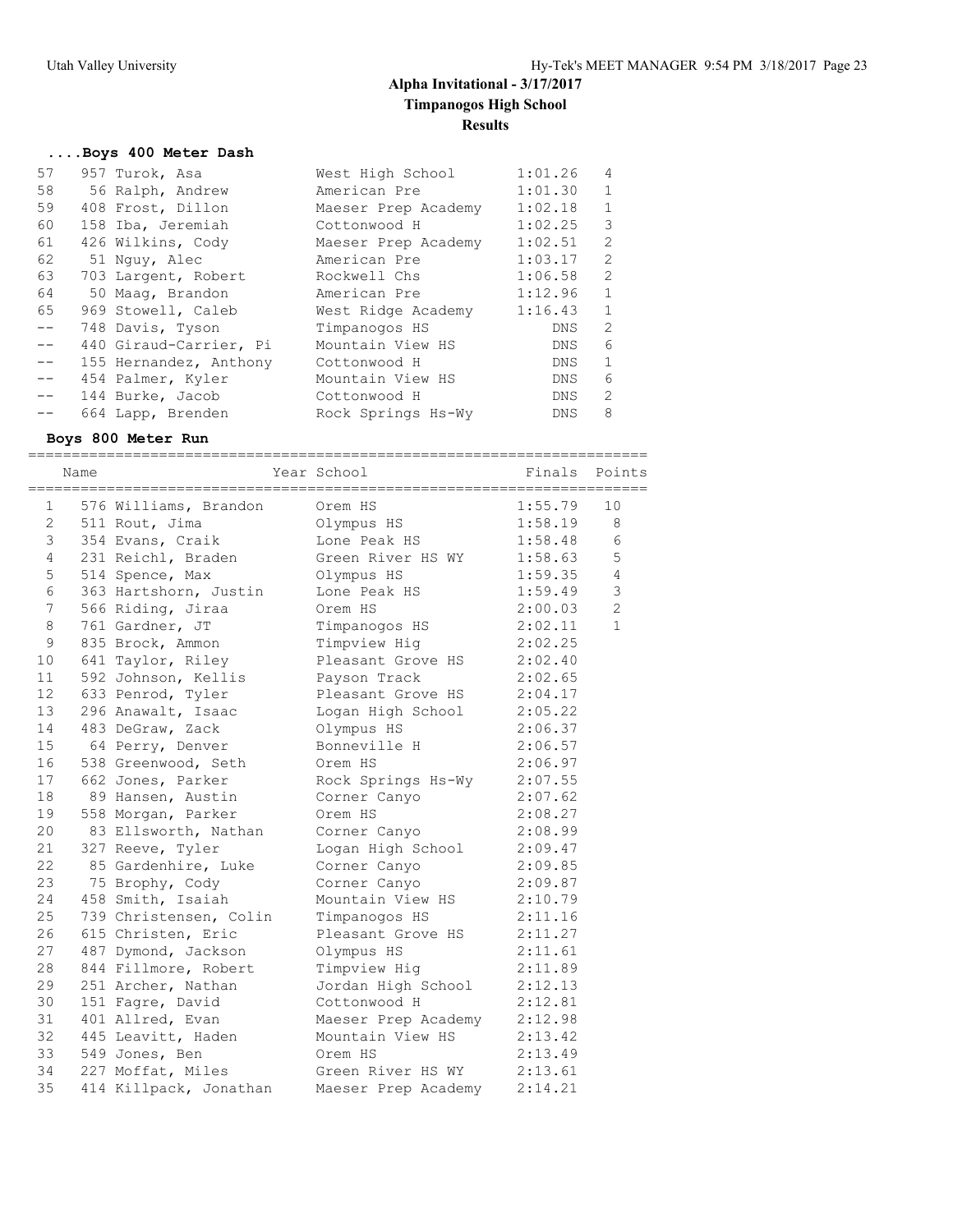## **....Boys 800 Meter Run**

| 36    | 215 Gaytan, Christian  | Green River HS WY   | 2:14.36    |
|-------|------------------------|---------------------|------------|
| 37    | 434 Cheever, Jacob     | Mountain View HS    | 2:15.09    |
| 38    | 170 Orbezua Black, Jay | Cottonwood H        | 2:15.63    |
| 39    | 40 Valentine, Ian      | Alta HS             | 2:15.66    |
| 40    | 453 Norton, Caleb      | Mountain View HS    | 2:15.93    |
| 41    | 147 Day, Nate          | Cottonwood H        | 2:16.03    |
| 42    | 212 Clingenpeel, Eric  | Green River HS WY   | 2:16.53    |
| 43    | 443 Horne, Michael     | Mountain View HS    | 2:17.25    |
| 44    | 635 Rushton, Luke      | Pleasant Grove HS   | 2:17.30    |
| 45    | 7 Davis, Bryson        | Alta HS             | 2:17.55    |
| 46    | 264 Glauser, Chandler  | Jordan High School  | 2:18.38    |
| 47    | 337 Bandley, Jack      | Lone Peak HS        | 2:18.48    |
| 48    | 950 Sandweiss, Max     | West High School    | 2:21.15    |
| 49    | 889 Bolton, Kalob      | Union High School   | 2:22.29    |
| 50    | 235 Valerio, Marcos    | Green River HS WY   | 2:23.15    |
| 51    | 765 Hair, Zachary      | Timpanogos HS       | 2:23.86    |
| 52    | 152 Floyd, Alex        | Cottonwood H        | 2:23.97    |
| 52    | 884 Wright, Regan      | Timpview Hig        | 2:23.97    |
| 54    | 678 Palacios, Dylan    | Rock Springs Hs-Wy  | 2:24.39    |
| 55    | 861 McCoullough, Chiz  | Timpview Hig        | 2:25.07    |
| 56    | 810 Stearman, Samuel   | Timpanogos HS       | 2:25.37    |
| 57    | 628 Morrison, Matthew  | Pleasant Grove HS   | 2:26.21    |
| 58    | 673 McIrvin, Kolin     | Rock Springs Hs-Wy  | 2:29.64    |
| 59    | 650 Caudell, Jayson    | Rock Springs Hs-Wy  | 2:29.95    |
| 60    | 727 Bean, Brad         | Timpanogos HS       | 2:32.46    |
| 61    | 917 Shavano, Marciano  | Union High School   | 2:32.48    |
| 62    | 895 Foster, Aj         | Union High School   | 2:32.73    |
| 63    | 774 Johnson, Kelton    | Timpanogos HS       | 2:33.72    |
| 64    | 872 Sanft, Sam         | Timpview Hig        | 2:33.90    |
| 65    | 24 Jones, Thomas       | Alta HS             | 2:35.24    |
| 66    | 45 Archuletta, Zakery  | American Pre        | 2:39.32    |
| 67    | 736 Carlson, Josh      | Timpanogos HS       | 2:44.08    |
| 68    | 720 Wilding, Aaron     | Rockwell Chs        | 2:44.83    |
| 69    | 423 Stancil, Luke      | Maeser Prep Academy | 2:45.78    |
| 70    | 48 Hatch, Sam          | American Pre        | 2:49.83    |
| 71    | 141 Boone, Nathan      | Cottonwood H        | 3:02.58    |
| $- -$ | 43 Wooley, Phin        | Alta HS             | <b>DNS</b> |
| $- -$ | 268 Jewkes, Joe        | Jordan High School  | DNS        |
| $- -$ | 4 Campbell, Carson     | Alta HS             | DNS        |
| $--$  | 893 Costello, Josh     | Union High School   | DNS        |
| $- -$ | 254 Bennett, Jeddy     | Jordan High School  | DNS.       |
| $- -$ | 255 Bennett, Sam       | Jordan High School  | DNS        |
| $--$  | 944 Morales, Alejandro | West High School    | DNS        |
| $- -$ | 55 O'Thorup, Jared     | American Pre        | DNS        |
| $-$   | 88 Hansen, Alex        | Corner Canyo        | DNS.       |
|       | 671 McCall, Dominik    | Rock Springs Hs-Wy  | <b>DNS</b> |

## **Boys 1600 Meter Run**

|   | Name                 | Year School      | Finals Points |      |
|---|----------------------|------------------|---------------|------|
|   |                      |                  |               |      |
|   | 1 351 Ericksen, Zack | Lone Peak HS     | 4:18.84       | - 10 |
|   | 292 Raff, Ryan       | Lehi High School | 4:19.29       | 8    |
|   | 3 730 Benson, Joe    | Timpanogos HS    | 4:23.25       |      |
| 4 | 514 Spence, Max      | Olympus HS       | 4:23.50       | Б    |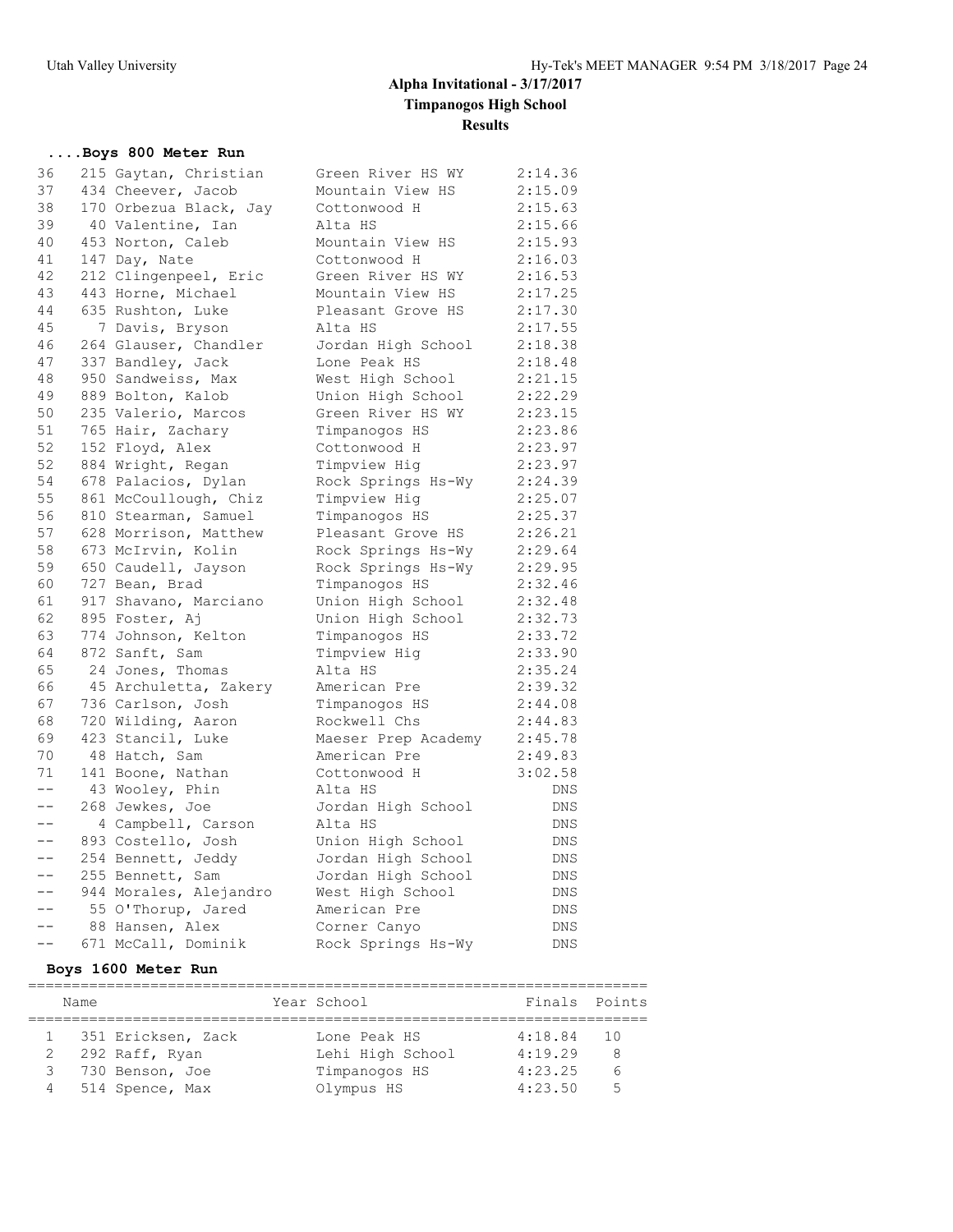## **....Boys 1600 Meter Run**

| 5               | 363 Hartshorn, Justin  | Lone Peak HS        | 4:24.38 | 4              |
|-----------------|------------------------|---------------------|---------|----------------|
| 6               | 566 Riding, Jiraa      | Orem HS             | 4:26.10 | 3              |
| $7\phantom{.}$  | 573 Suruky, Jared      | Orem HS             | 4:26.27 | $\overline{2}$ |
| 8               | 64 Perry, Denver       | Bonneville H        | 4:30.22 | $\mathbf{1}$   |
| 9               | 354 Evans, Craik       | Lone Peak HS        | 4:31.74 |                |
| 10              | 483 DeGraw, Zack       | Olympus HS          | 4:31.92 |                |
| 11              | 511 Rout, Jima         | Olympus HS          | 4:32.22 |                |
| 12 <sup>°</sup> | 350 Ericksen, Josh     | Lone Peak HS        | 4:36.34 |                |
| 13              |                        |                     |         |                |
|                 | 356 Freckleton, Seth   | Lone Peak HS        | 4:38.31 |                |
| 14              | 633 Penrod, Tyler      | Pleasant Grove HS   | 4:38.44 |                |
| 15              | 58 Hamson, Colby       | Bear River H        | 4:41.18 |                |
| 16              | 169 Nielson, Jacob     | Cottonwood H        | 4:41.41 |                |
| 17              | 434 Cheever, Jacob     | Mountain View HS    | 4:41.60 |                |
| 18              | 731 Berlin, Ben        | Timpanogos HS       | 4:42.20 |                |
| 19              | 91 Harbertson, Alex    | Corner Canyo        | 4:42.37 |                |
| 20              | 558 Morgan, Parker     | Orem HS             | 4:43.62 |                |
| 21              | 487 Dymond, Jackson    | Olympus HS          | 4:43.77 |                |
| 22              | 787 Nimmer, Isaiah     | Timpanogos HS       | 4:44.56 |                |
| 23              | 458 Smith, Isaiah      | Mountain View HS    | 4:45.72 |                |
| 24              | 40 Valentine, Ian      | Alta HS             | 4:47.07 |                |
| 25              | 572 Spencer, Nathan    | Orem HS             | 4:47.32 |                |
| 26              | 789 Ortiz, Anthony     | Timpanogos HS       | 4:47.39 |                |
| 27              | 616 Eisele, Matt       | Pleasant Grove HS   | 4:48.91 |                |
| 28              | 542 Harmon, Kayden     | Orem HS             | 4:51.15 |                |
| 29              |                        |                     |         |                |
|                 | 224 Kovick, Brayden    | Green River HS WY   | 4:52.58 |                |
| 30              | 443 Horne, Michael     | Mountain View HS    | 4:52.88 |                |
| 31              | 212 Clingenpeel, Eric  | Green River HS WY   | 4:53.06 |                |
| 32              | 151 Fagre, David       | Cottonwood H        | 4:53.73 |                |
| 33              | 772 Hutchins, Mitchell | Timpanogos HS       | 4:54.90 |                |
| 34              | 68 Beltran, Nate       | Corner Canyo        | 4:55.88 |                |
| 35              | 950 Sandweiss, Max     | West High School    | 4:56.97 |                |
| 36              | 401 Allred, Evan       | Maeser Prep Academy | 4:57.02 |                |
| 37              | 636 Slye, Jared        | Pleasant Grove HS   | 4:57.30 |                |
| 38              | 884 Wright, Regan      | Timpview Hig        | 4:58.23 |                |
| 39              | 445 Leavitt, Haden     | Mountain View HS    | 4:58.67 |                |
| 40              | 227 Moffat, Miles      | Green River HS WY   | 4:59.11 |                |
| 41              | 733 Bonney, Derek      | Timpanogos HS       | 4:59.36 |                |
| 42              | 451 Meyers, Braden     | Mountain View HS    | 4:59.80 |                |
| 43              | 786 Murphy, Taylor     | Timpanogos HS       | 5:00.27 |                |
| 44              | 162 Johnston, Coleman  | Cottonwood H        | 5:03.02 |                |
| 45              | 929 Fierro, Alex       | West High School    | 5:03.51 |                |
| 46              | 205 Adam, Tanner       | Green River HS WY   | 5:04.89 |                |
| 47              |                        |                     | 5:06.20 |                |
|                 | 15 Forsythe-Barker, T  | Alta HS             |         |                |
| 48              | 289 Howell, Luke       | Lehi High School    | 5:06.42 |                |
| 49              | 109 McCarter, Riley    | Corner Canyo        | 5:06.66 |                |
| 50              | 973 Christensen, Micha | Timpanogos HS       | 5:07.06 |                |
| 51              | 251 Archer, Nathan     | Jordan High School  | 5:07.69 |                |
| 52              | 235 Valerio, Marcos    | Green River HS WY   | 5:07.92 |                |
| 53              | 164 Madsen, Cody       | Cottonwood H        | 5:08.42 |                |
| 54              | 264 Glauser, Chandler  | Jordan High School  | 5:08.76 |                |
| 55              | 245 Lunceford, Tanner  | Hunter HS           | 5:09.61 |                |
| 56              | 626 Mitchell, Luke     | Pleasant Grove HS   | 5:09.84 |                |
| 57              | 631 Palmer, Wade       | Pleasant Grove HS   | 5:10.03 |                |
| 58              | 944 Morales, Alejandro | West High School    | 5:10.54 |                |
| 59              | 734 Bramall, Kolten    | Timpanogos HS       | 5:10.70 |                |
|                 |                        |                     |         |                |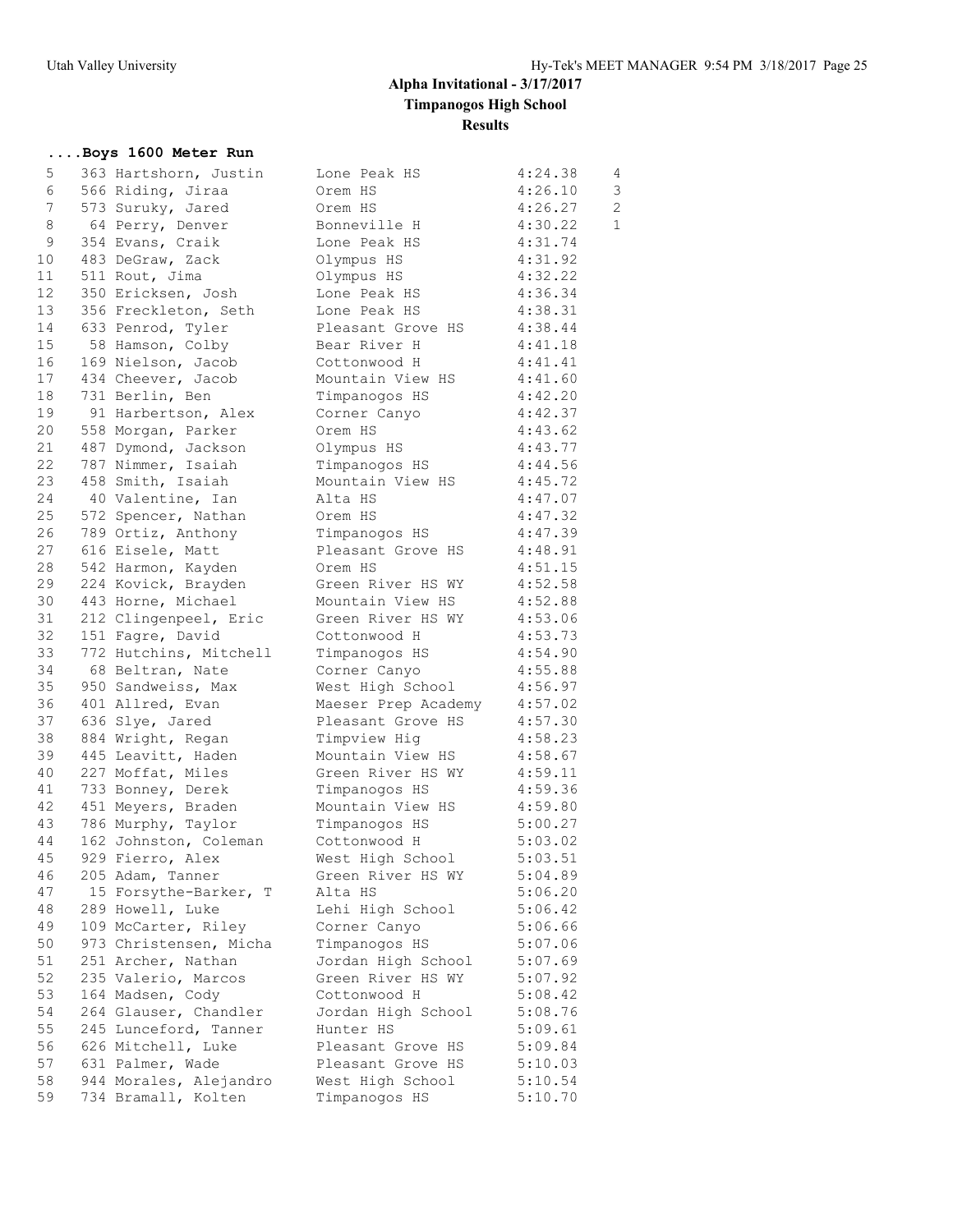### **....Boys 1600 Meter Run** 60 697 Beck, Dylan Rockwell Chs 5:10.79 61 318 McRae, Dallin Logan High School 5:10.89 62 298 Bradford, Paul Logan High School 5:11.23 63 70 Borg, Curtis Corner Canyo 5:11.79 64 93 Hayes, Luke Corner Canyo 5:12.13 65 417 Norris, Logan Maeser Prep Academy 5:12.87 66 136 Allen, Willis Cottonwood H 5:13.25 67 824 Wilks, Dallin Timpanogos HS 5:14.30 68 861 McCoullough, Chiz Timpview Hig 5:15.74 69 678 Palacios, Dylan Rock Springs Hs-Wy 5:21.84 70 49 Howes, Spencer American Pre 5:23.25 71 670 Magana, Joel Rock Springs Hs-Wy 5:23.81 72 426 Wilkins, Cody Maeser Prep Academy 5:24.50 73 282 Waldron, Elijah Jordan High School 5:29.87 74 872 Sanft, Sam Timpview Hig 5:31.47 75 917 Shavano, Marciano Union High School 5:32.15 76 412 Gustaveson, Aaron Maeser Prep Academy 5:32.97 77 707 Nielson, Tyler Rockwell Chs 5:36.86 78 895 Foster, Aj Union High School 5:36.99 79 653 Druce, Kayden Rock Springs Hs-Wy 5:37.66 80 265 Hayward, Jake Jordan High School 5:39.21 81 848 Handley, Sam Timpview Hig 5:39.23 82 721 Wynn, Justin Rockwell Chs 5:47.90 83 650 Caudell, Jayson Rock Springs Hs-Wy 6:02.11 84 703 Largent, Robert Rockwell Chs 6:11.75 85 720 Wilding, Aaron Rockwell Chs 6:30.97 -- 922 Winterton, Arius Union High School SCR -- 13 Evans-Olsen, David Alta HS DNS -- 755 Farrer, Sol Timpanogos HS DNS -- 948 Roach, Andrew West High School DNS -- 643 Babcock, Micah Rock Springs Hs-Wy DNS -- 893 Costello, Josh Union High School DNS -- 268 Jewkes, Joe Jordan High School DNS -- 326 Rasmussen, Alex Logan High School DNS -- 834 Broberg, Charles Timpview Hig CDNS

#### **Boys 3200 Meter Run**

|              |      |                       | Year School        |          | Finals Points  |
|--------------|------|-----------------------|--------------------|----------|----------------|
|              | Name |                       |                    |          |                |
| $\mathbf{1}$ |      | 877 Troutner, Aidan   | Timpview Hig       | 9:28.74  | 10             |
| 2            |      | 503 Osterstock, Nate  | Olympus HS         | 9:31.79  | - 8            |
| 3            |      | 351 Ericksen, Zack    | Lone Peak HS       | 9:46.83  | 6              |
| 4            |      | 231 Reichl, Braden    | Green River HS WY  | 10:02.88 | 5              |
| 5            |      | 350 Ericksen, Josh    | Lone Peak HS       | 10:03.42 | $\overline{4}$ |
| 6            |      | 729 Benson, Brennan   | Timpanogos HS      | 10:05.02 | 3              |
| 7            |      | 491 Hoenig, Ethan     | Olympus HS         | 10:05.08 | $\overline{2}$ |
| 8            |      | 169 Nielson, Jacob    | Cottonwood H       | 10:05.45 |                |
| 9            |      | 448 Machuca, Jake     | Mountain View HS   | 10:11.78 |                |
| 10           |      | 674 Medina, David     | Rock Springs Hs-Wy | 10:12.86 |                |
| 11           |      | 471 Torres, Alejandro | Ogden HS           | 10:20.76 |                |
| 12           |      | 835 Brock, Ammon      | Timpview Hig       | 10:23.02 |                |
| 13           |      | 803 Robinson, Spencer | Timpanogos HS      | 10:27.53 |                |
| 14           |      | 629 Muir, Reed        | Pleasant Grove HS  | 10:27.73 |                |
| 15           |      | 662 Jones, Parker     | Rock Springs Hs-Wy | 10:31.78 |                |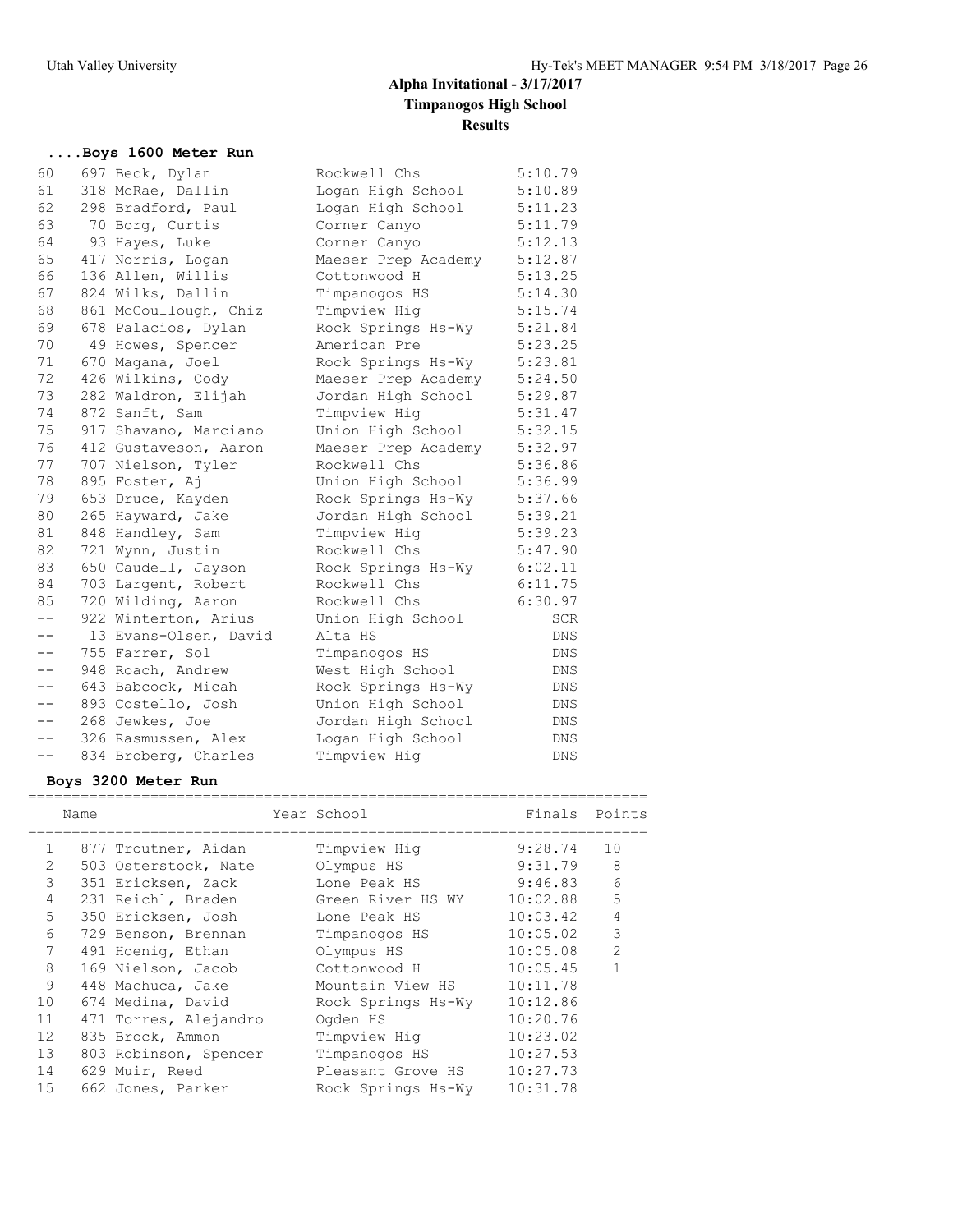## **....Boys 3200 Meter Run**

| 16 | 224 Kovick, Brayden                   | Green River HS WY   | 10:40.25   |
|----|---------------------------------------|---------------------|------------|
| 17 | 31 Reich, Brandon                     | Alta HS             | 10:40.95   |
| 18 | 521 Woods, Tyler                      | Olympus HS          | 10:43.67   |
| 19 | 254 Bennett, Jeddy                    | Jordan High School  | 10:46.25   |
| 20 | 117 Pedersen, Ethan                   | Corner Canyo        | 10:47.52   |
| 21 | 821 Weber, Tyler                      | Timpanogos HS       | 10:49.48   |
| 22 | 568 Ruiz, Moses                       | Orem HS             | 10:52.55   |
| 23 | 620 Johnson, Brayden                  | Pleasant Grove HS   | 10:55.73   |
| 24 | 680 Portillo, Preston                 | Rock Springs Hs-Wy  | 10:57.32   |
| 25 | 542 Harmon, Kayden                    | Orem HS             | 10:57.97   |
| 26 | 792 Paulsen, Kaleb                    | Timpanogos HS       | 10:59.56   |
| 27 | 326 Rasmussen, Alex                   | Logan High School   | 11:03.96   |
| 28 | 536 Fish, Devin                       | Orem HS             | 11:04.53   |
| 29 | 498 Kuhn, Jacob                       | Olympus HS          | 11:04.81   |
| 30 | 451 Meyers, Braden                    | Mountain View HS    | 11:07.42   |
| 31 | 828 Armstrong, Jeff                   | Timpview Hig        | 11:08.88   |
| 32 | 298 Bradford, Paul                    | Logan High School   | 11:08.89   |
| 33 | 547 Johnson, Garrett                  | Orem HS             | 11:09.43   |
| 34 | 112 Oldham, Peter                     | Corner Canyo        | 11:15.40   |
| 35 | 551 Koster, Skyler                    | Orem HS             | 11:15.48   |
| 36 | 417 Norris, Logan                     | Maeser Prep Academy | 11:16.33   |
| 37 | 113 Oldham, Sam                       | Corner Canyo        | 11:19.09   |
| 38 | 96 Jackson, Aaron                     | Corner Canyo        | 11:26.94   |
| 39 | 401 Allred, Evan                      | Maeser Prep Academy | 11:27.48   |
| 40 | 136 Allen, Willis                     | Cottonwood H        | 11:29.81   |
| 41 | 86 Glod, Stephen                      | Corner Canyo        | 11:29.86   |
| 42 | 216 Gibson, Drew                      | Green River HS WY   | 11:32.89   |
| 43 | 453 Norton, Caleb                     | Mountain View HS    | 11:34.57   |
| 44 | 255 Bennett, Sam                      | Jordan High School  | 11:35.50   |
| 45 | 337 Bandley, Jack                     | Lone Peak HS        | 11:42.34   |
| 46 | 164 Madsen, Cody                      | Cottonwood H        | 11:42.37   |
| 47 | 15 Forsythe-Barker, T                 | Alta HS             | 11:44.90   |
| 48 | 276 Newell, Will                      | Jordan High School  | 11:46.93   |
| 49 | 318 McRae, Dallin                     | Logan High School   | 11:47.27   |
| 50 | 429 Stewart, Ladd                     | Millard High School | 11:51.69   |
| 51 | 796 Porter, Ethan                     | Timpanogos HS       | 11:54.47   |
| 52 | 229 Orr, Zach                         | Green River HS WY   | 11:57.44   |
| 53 | 794 Petersen, Aaron                   | Timpanogos HS       | 12:05.36   |
| 54 | 152 Floyd, Alex                       | Cottonwood H        | 12:15.09   |
| 55 | 272 Love, Kaden                       | Jordan High School  | 12:29.86   |
| 56 | 895 Foster, Aj                        | Union High School   | 12:35.31   |
| 57 | 697 Beck, Dylan                       | Rockwell Chs        | 12:44.05   |
| 58 | 588 Facer, Zachary                    | Payson Track        | 13:20.26   |
| 59 | 917 Shavano, Marciano                 | Union High School   | 13:39.77   |
| 60 | 703 Largent, Robert                   | Rockwell Chs        | 14:09.09   |
| 61 | 163 Larson, Ben                       | Cottonwood H        | 14:10.99   |
| 62 | 720 Wilding, Aaron                    | Rockwell Chs        | 15:46.03   |
|    | 40 Valentine, Ian                     | Alta HS             | DNS        |
| -- | 892 Cambridge, Isiah                  | Union High School   | DNS        |
| -- | 397 White, Cameron                    | Lone Peak HS        |            |
|    |                                       | Rockwell Chs        | DNS        |
|    | 721 Wynn, Justin<br>837 Callahan, Ira | Timpview Hig        | DNS<br>DNS |
|    |                                       | American Pre        | <b>DNS</b> |
|    | 49 Howes, Spencer                     |                     |            |
|    | 883 Willis, Issac                     | Timpview Hig        | DNS        |
|    | 922 Winterton, Arius                  | Union High School   | DNS        |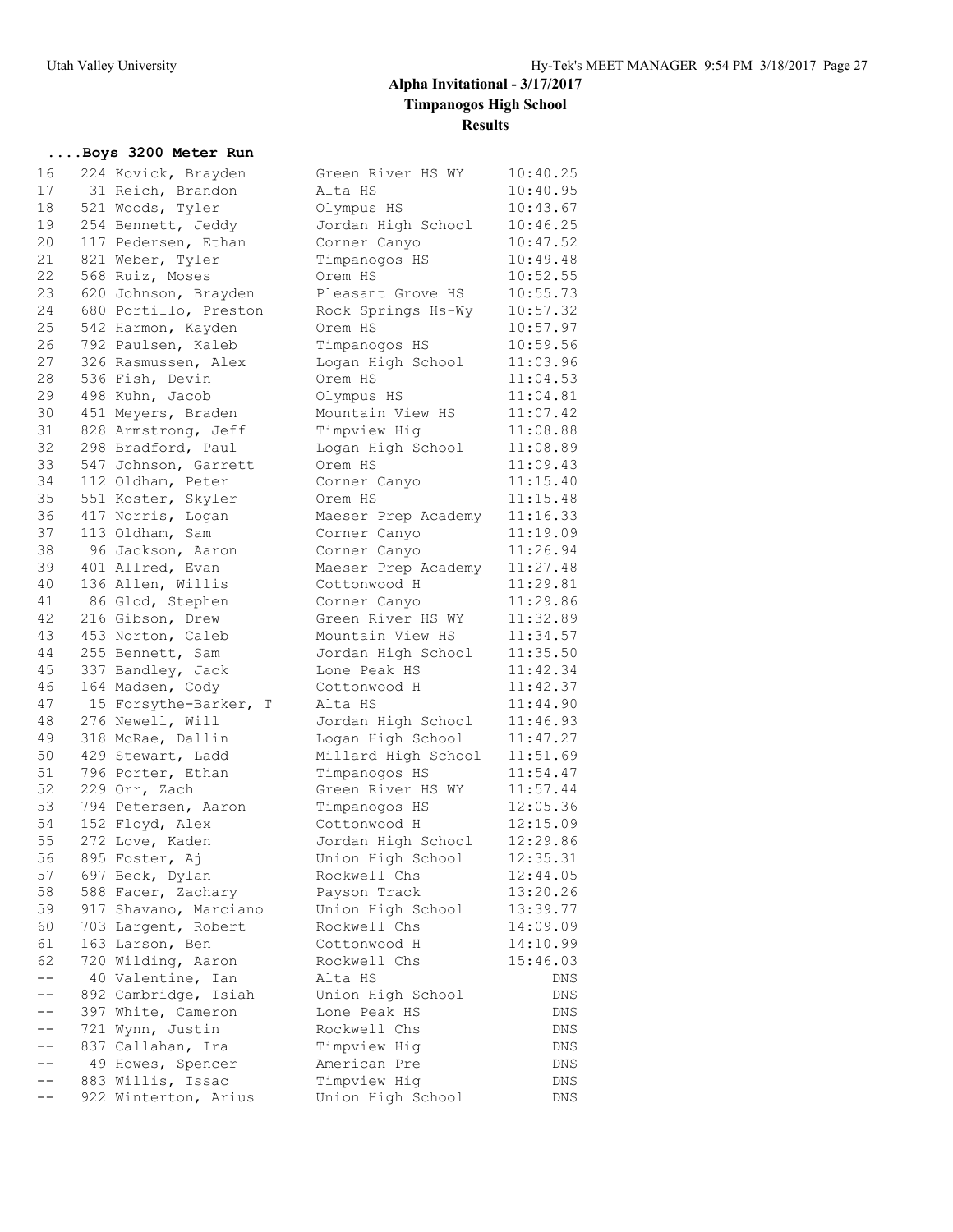## **....Boys 3200 Meter Run**

|       | 683 Propst, Tobias    | Rock Springs Hs-Wy  | DNS        |
|-------|-----------------------|---------------------|------------|
| $- -$ | 13 Evans-Olsen, David | Alta HS             | <b>DNS</b> |
| $- -$ | 58 Hamson, Colby      | Bear River H        | <b>DNS</b> |
| $- -$ | 673 McIrvin, Kolin    | Rock Springs Hs-Wy  | <b>DNS</b> |
|       | 64 Perry, Denver      | Bonneville H        | <b>DNS</b> |
| $- -$ | 428 Cox, Conner       | Millard High School | <b>DNS</b> |
| $- -$ | 363 Hartshorn, Justin | Lone Peak HS        | <b>DNS</b> |
|       | 948 Roach, Andrew     | West High School    |            |

### **Boys 110 Meter Hurdles**

|                      | Name |                                    | Year School                  | Finals      |        |                | Wind H# Points |
|----------------------|------|------------------------------------|------------------------------|-------------|--------|----------------|----------------|
| 1                    |      | 44 Harmon, Justin                  | American Fork HS             | 15.75       | 0.6    | 6              | 10             |
| $\mathbf{2}^{\circ}$ |      | 115 Orr, Logan                     | Corner Canyo                 | 15.77       | 0.6    | 6              | 8              |
| 3                    |      | 688 Rasmussen, Trent               | Rock Springs Hs-Wy           | 16.15 0.6   |        | 6              | 6              |
| 4                    |      | 78 Chandler, Adam                  | Corner Canyo                 | 16.50 0.6   |        | 6              | 5              |
| 5                    |      | 586 Christensen, Matt Payson Track |                              | 16.55       | 0.6    | 6              | $\overline{4}$ |
| 6                    |      | 594 Jones, Jace                    | Payson Track                 | 16.60 0.6   |        | 6              | 3              |
| 7                    |      | 690 Salcido, Erick                 | Rock Springs Hs-Wy 16.62 0.6 |             |        | 6              | $\overline{2}$ |
| 8                    |      | 539 Hale, Brooklyn                 | Orem HS                      | $16.74$ 0.8 |        | 5              | $\mathbf{1}$   |
| 9                    |      | 852 Jensen, Dillon                 | Timpview Hig                 | 16.83 0.6   |        | 6              |                |
| 10                   |      | 657 Goich, Cole                    | Rock Springs Hs-Wy 17.61 0.8 |             |        | 5              |                |
| 11                   |      | 219 Hofer, Chance                  | Green River HS WY            | 18.05 0.8   |        | 5              |                |
| 12                   |      | 743 Colson, Chris                  | Timpanogos HS                | 18.06 0.8   |        | 5              |                |
| 13                   |      | 965 Melling, Chris                 | West Ridge Academy           | 18.18 0.6   |        | $\mathbf 1$    |                |
| 14                   |      | 768 Harris, Matt                   | Timpanogos HS                | 18.21 0.8   |        | 5              |                |
| 15                   |      | 905 Lutui, Vaihoi                  | Union High School            | 18.42       | $+0.0$ | $\overline{2}$ |                |
| 16                   |      | 414 Killpack, Jonathan             | Maeser Prep Academy 18.52    |             | $+0.0$ | $\overline{2}$ |                |
| 17                   |      | 513 Selk, Adam                     | Olympus HS                   | 18.55       | 0.8    | 5              |                |
| 18                   |      | 295 Wilford, Justin                | Lehi High School             | $18.75$ 0.8 |        | 5              |                |
| 19                   |      | 870 Riboldi, Peter                 | Timpview Hig                 | 18.86       | 0.7    | 4              |                |
| 20                   |      | 27 McDermott, Brock                | Alta HS                      | 19.02       | 0.6    | $\mathbf{1}$   |                |
| 21                   |      | 567 Ross, Adam                     | Orem HS                      | 19.08 0.7   |        | 4              |                |
| 22                   |      | 767 Hansen, Jacob                  | Timpanogos HS                | 19.53 0.7   |        | 4              |                |
| 23                   |      | 906 Miller, Jarom                  | Union High School            | 19.63       | 0.7    | 4              |                |
| 24                   |      | 135 Werts, Nicholas                | Corner Canyo                 | 19.71       | 0.8    | 5              |                |
| 25                   |      | 530 Drazin, Cooper                 | Orem HS                      | 19.79       | 0.7    | 4              |                |
| 26                   |      | 220 Huber, Grant                   | Green River HS WY            | 19.82       | 0.7    | 3              |                |
| 27                   |      | 599 Nelson, Spencer                | Payson Track                 | 20.02 0.7   |        | 3              |                |
| 28                   |      | 519 Vandertoolen, Tayl             | Olympus HS                   | $20.07$ 0.6 |        | $\mathbf 1$    |                |
| 29                   |      | 763 Golly, Hunter                  | Timpanogos HS                | 20.42       | 0.7    | 3              |                |
| 30                   |      | 374 Masters, Bailley               | Lone Peak HS                 | 20.82       | 0.7    | 3              |                |
| 31                   |      | 472 Allen, Elijah                  | Olympus HS                   | 20.95 0.6   |        | $\mathbf{1}$   |                |
| 32                   |      | 477 Butler, Andy                   | Olympus HS                   | 21.03       | 0.6    | 1              |                |
| 33                   |      | 613 Wootton, Cade                  | Payson Track                 | $21.04$ 0.7 |        | 3              |                |
| 34                   |      | 45 Archuletta, Zakery              | American Pre                 | 21.05       | 0.6    | $\mathbf 1$    |                |
| 35                   |      | 843 Fillmore, Isaac                | Timpview Hig                 | $21.59$ 0.7 |        | 4              |                |
| 36                   |      | 403 Anthony, Stanton               | Maeser Prep Academy          | 21.84       | 0.6    | $\mathbf 1$    |                |
| 37                   |      | 903 Llamas, Chris                  | Union High School            | 22.39       | $+0.0$ | 2              |                |
| 38                   |      | 421 Seager, Sam                    | Maeser Prep Academy          | 23.64       | $+0.0$ | $\overline{2}$ |                |
| $-$                  |      | 400 Wright, Jonas                  | Lone Peak HS                 | DNS         | $+0.0$ | $\overline{2}$ |                |
| $- -$                |      | 652 Doak, Braden                   | Rock Springs Hs-Wy           | DNS         | 0.7    | 4              |                |
| $- -$                |      | 364 Harward, Jaxson                | Lone Peak HS                 | DNS         | 0.7    | 4              |                |
| $ -$                 |      | 839 Chadburn, Caleb                | Timpview Hig                 | <b>DNS</b>  | 0.7    | 3              |                |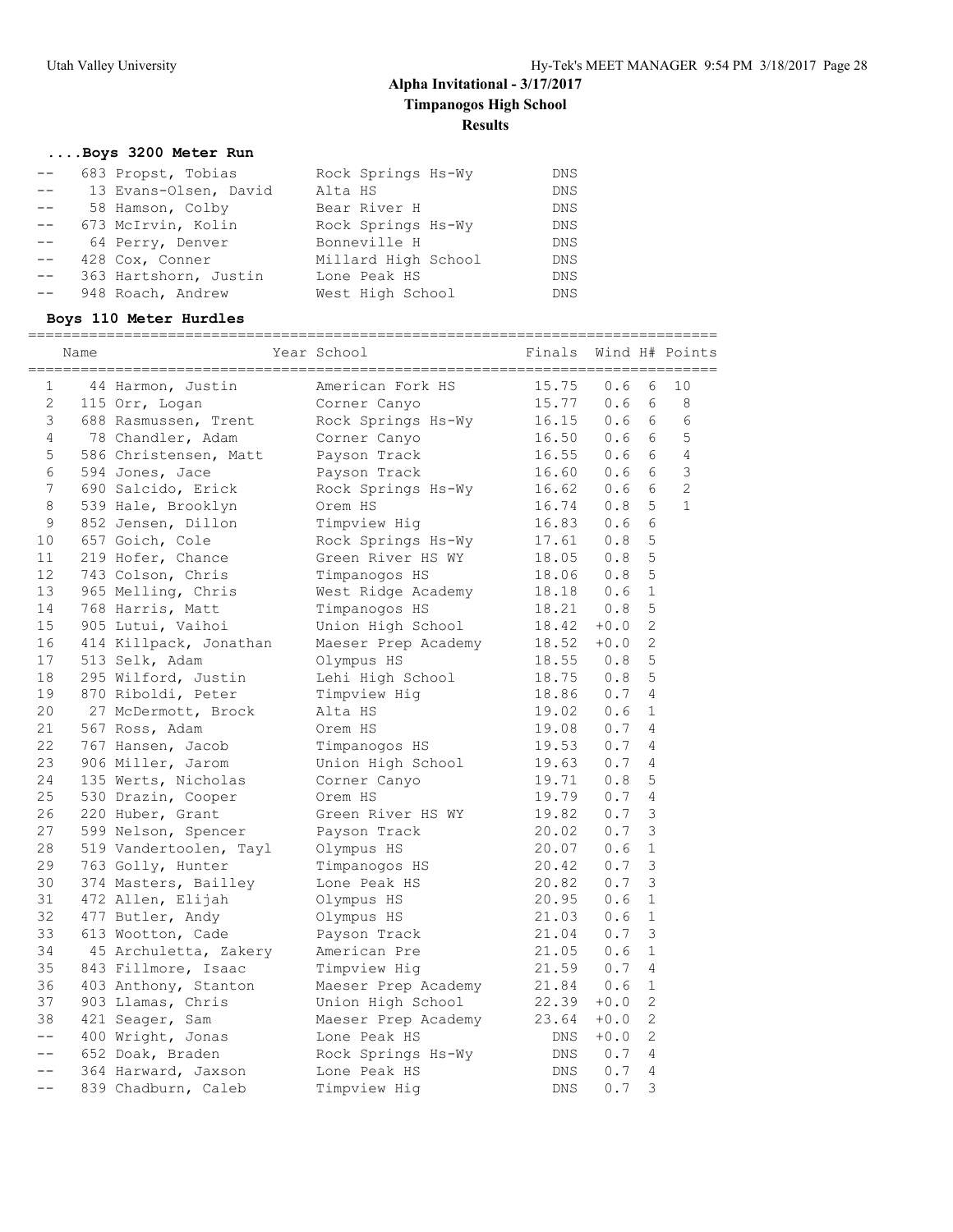### **....Boys 110 Meter Hurdles**

| -- 456 Schaalje, Mckay  | Mountain View HS  |     | DNS 0.7 3  |  |
|-------------------------|-------------------|-----|------------|--|
| -- 385 Roberts, Brenden | Lone Peak HS      |     | DNS +0.0 2 |  |
| -- 447 Luque, Spencer   | Mountain View HS  |     | DNS 0.7 3  |  |
| -- 886 Berlin, Chase    | Union High School | SCR |            |  |

**Boys 300 Meter Hurdles** ========================================================================== Name The Year School Finals H# Points ========================================================================== 1 690 Salcido, Erick Rock Springs Hs-Wy 41.59 6 10 2 594 Jones, Jace Payson Track 42.19 7 8 3 115 Orr, Logan Corner Canyo 42.44 7 6 4 688 Rasmussen, Trent Rock Springs Hs-Wy 42.67 7 5 5 634 Peterson, Holden Bleasant Grove HS 42.74 7 4 6 586 Christensen, Matt Payson Track 42.84 6 3 7 78 Chandler, Adam Corner Canyo 43.24 7 2 8 278 Schaugaard, Austin Jordan High School 43.66 6 1 9 539 Hale, Brooklyn Orem HS 43.67 6 10 869 Pence, Joshua Timpview Hig 44.36 2 11 513 Selk, Adam Olympus HS 44.47 7 12 767 Hansen, Jacob Timpanogos HS 44.62 5 13 219 Hofer, Chance Green River HS WY 44.64 6 14 657 Goich, Cole Rock Springs Hs-Wy 44.84 5 15 906 Miller, Jarom Union High School 45.37 5 16 768 Harris, Matt Timpanogos HS 45.42 3 17 888 Birchell, Trever Union High School 45.81 6 18 27 McDermott, Brock Alta HS 45.84 1 19 540 Hallam, Randy Orem HS 46.11 5 20 567 Ross, Adam Orem HS 46.13 6 21 843 Fillmore, Isaac Timpview Hig 46.24 3 22 18 Hadjnorouzi, Sammo Alta HS 46.83 3 23 374 Masters, Bailley Lone Peak HS 47.04 5 24 526 Carlson, Brett Orem HS 47.78 5 25 45 Archuletta, Zakery American Pre 47.89 3 26 505 Petersen, Ethan Olympus HS 48.11 1 27 599 Nelson, Spencer Payson Track 48.13 5 28 519 Vandertoolen, Tayl Olympus HS 48.58 2 29 905 Lutui, Vaihoi Union High School 48.95 3 30 447 Luque, Spencer Mountain View HS 49.21 2 31 613 Wootton, Cade Payson Track 49.46 5 32 220 Huber, Grant Green River HS WY 49.53 3 33 763 Golly, Hunter Timpanogos HS 50.01 2 34 964 Mauchley, Jared West Ridge Academy 50.72 2 35 426 Wilkins, Cody Maeser Prep Academy 51.95 3 36 195 Ngu, Tommy Granger HS 53.15 2 37 421 Seager, Sam Maeser Prep Academy 54.80 3 38 423 Stancil, Luke Maeser Prep Academy 57.54 2 39 161 Johnson, Dylan Cottonwood H 57.69 2 40 50 Maag, Brandon American Pre 1:00.13 1 41 145 Copyak, Chandler Cottonwood H 1:01.17 1 42 166 Miner, Jacob Cottonwood H 1:02.95 1 -- 743 Colson, Chris Timpanogos HS DNS 6 -- 886 Berlin, Chase Union High School DNS 4 -- 135 Werts, Nicholas Corner Canyo DNS 7 -- 652 Doak, Braden Rock Springs Hs-Wy DNS 4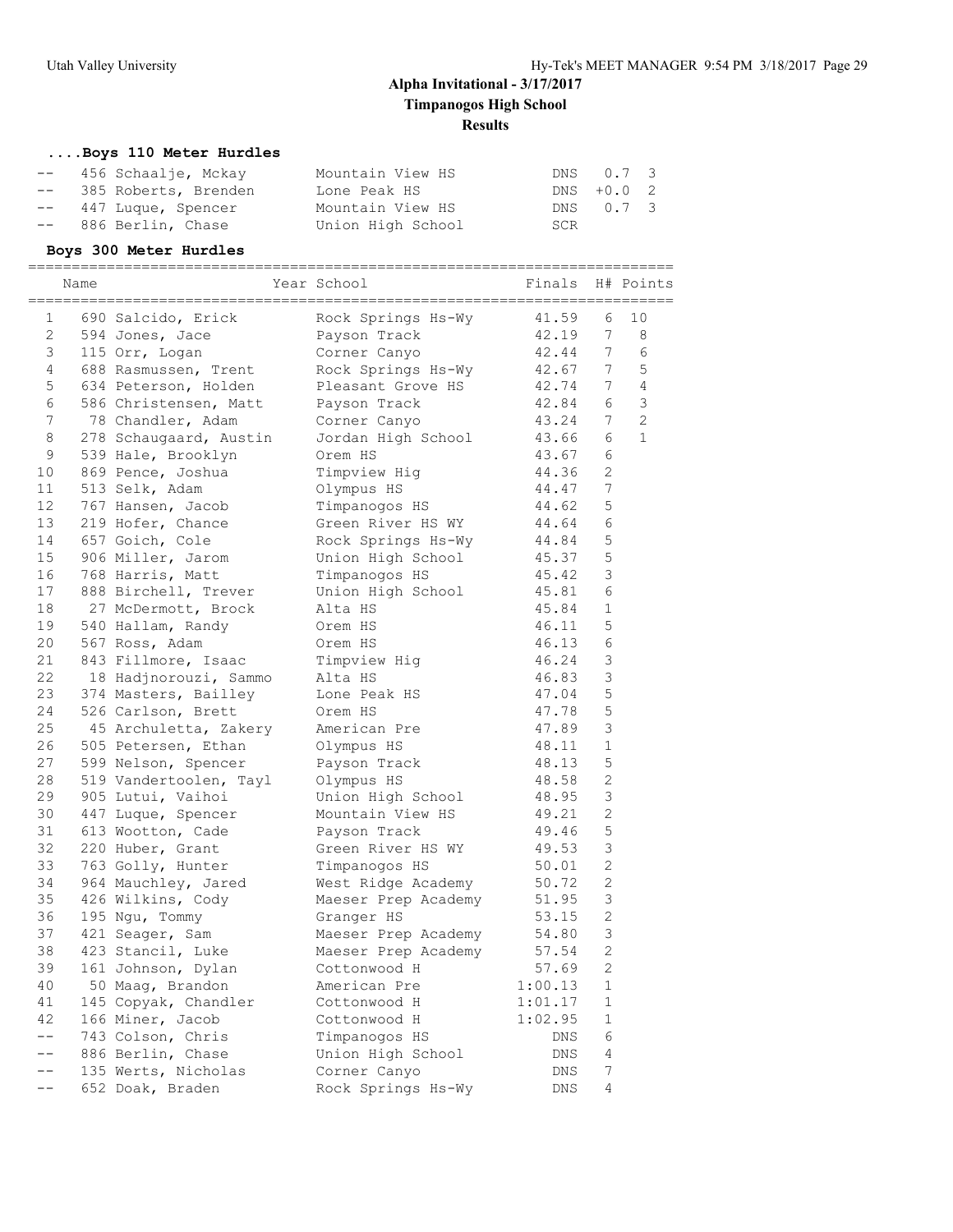## **....Boys 300 Meter Hurdles**

| 148 De la Cruz, Daniel  | Cottonwood H     | DNS        |   |
|-------------------------|------------------|------------|---|
| -- 364 Harward, Jaxson  | Lone Peak HS     | DNS.       | 4 |
| -- 842 Davis, Ethan     | Timpview Hig     | DNS.       | 4 |
| -- 456 Schaalje, Mckay  | Mountain View HS | DNS        |   |
| -- 839 Chadburn, Caleb  | Timpview Hig     | <b>SCR</b> |   |
| -- 385 Roberts, Brenden | Lone Peak HS     | SCR        |   |

### **Boys 4x100 Meter Relay**

| School<br>=============                                                             | Finals                                                      |              | H# Points |
|-------------------------------------------------------------------------------------|-------------------------------------------------------------|--------------|-----------|
| 1 Alta HS 'A'<br>1) 1 Alsop, Zach                                                   | 42.85<br>2) 35 Rockwood, London                             | 2            | 10        |
| 3) 8 Davis, Joshua<br>2 Lone Peak HS 'A'                                            | 4) 26 Maxfield, Landon<br>43.20                             | 2            | 8         |
| 1) 361 Hannemann, Ammon<br>3) 366 Jackson, Trey                                     | 2) 376 McChesney, Jackson<br>4) 339 Bentil, Dominic         |              |           |
| 3 Olympus HS 'A'<br>1) 513 Selk, Adam                                               | 44.55<br>2) 500 Mahitula, Mussa                             | 2            | 6         |
| 3) 474 Benee, Cole                                                                  | 4) 482 Davis, Brach                                         |              |           |
| 4 Mountain View HS 'A'<br>1) 440 Giraud-Carrier, Pierre                             | 44.67<br>2) 444 Jensen, Noah                                | 2            | 5         |
| 3) 464 Waite, Mckay<br>5 Timpanogos HS 'A'                                          | 4) 436 Elliott, Liam<br>44.78                               | 2            | 4         |
| 6 Timpview High School<br>' A '<br>1) 826 Ammons, Will<br>3) 831 Biggs, Jake        | 45.83<br>2) 830 Biggs, Chase<br>4) 856 Lott, Ethan          | $\mathbf{1}$ | 3         |
| 7 Corner Canyon High School<br>'A'<br>1) 67 Barkey, Cole<br>3) 125 Seamans, Spencer | 45.87<br>2) 87 Gonzalez, Tai<br>4) 103 Labrum, Parker       | 2            | 2         |
| 8 Pleasant Grove HS 'A'<br>1) 634 Peterson, Holden<br>3) 637 Smith, Jaxson          | 46.69<br>2) 632 Payne, Dylan<br>4) 638 Smith, Ty            | 2            | 1         |
| 9 Union High School 'A'<br>1) 913 Reary, Jaylen                                     | 47.15<br>2) 885 Alcocer, Gabriel                            | 1            |           |
| 3) 903 Llamas, Chris<br>10 Maeser Prep Academy 'A'<br>1) 411 Garrison, Sam          | 4) 905 Lutui, Vaihoi<br>47.43<br>2) 410 Garner, Grant       | 1            |           |
| 3) 406 Call, Carter<br>11 Payson Track & Field<br>$\mathsf{A}$                      | 4) 425 Wellman, Jonathan<br>48.37                           | 1            |           |
| 1) 601 Prestwich, Nathan<br>3) 597 Marker, Isaac                                    | 2) 613 Wootton, Cade<br>4) 594 Jones, Jace                  |              |           |
| 12 West High School 'A'<br>1) 941 Johnson, Daniel<br>3) 958 Urcino, Noe             | 49.00<br>2) 940 Johnson, Brydon<br>4) 934 Hamadi, Mo        | $\mathbf{1}$ |           |
| 13 West Ridge Academy 'A'<br>1) 965 Melling, Chris<br>3) 964 Mauchley, Jared        | 49.97<br>2) 969 Stowell, Caleb<br>4) 963 Huddleston, Martin | $\mathbf{1}$ |           |
| 14 Orem HS 'A'<br>1) 559 Price, Jayden                                              | 50.46<br>2) 576 Williams, Brandon                           | 2            |           |
| 3) 560 Radebaugh, Kam<br>15 Rockwell Chs 'A'<br>1) 715 Smith, Branden               | 4) 555 Mcdougal, Alex<br>51.54<br>2) 713 Sellers, Marshall  | $\mathbf 1$  |           |
| 3) 702 Heinhold, Ben<br>16 Cottonwood High School<br>'A'                            | 4) 707 Nielson, Tyler<br>54.29                              | $\mathbf 1$  |           |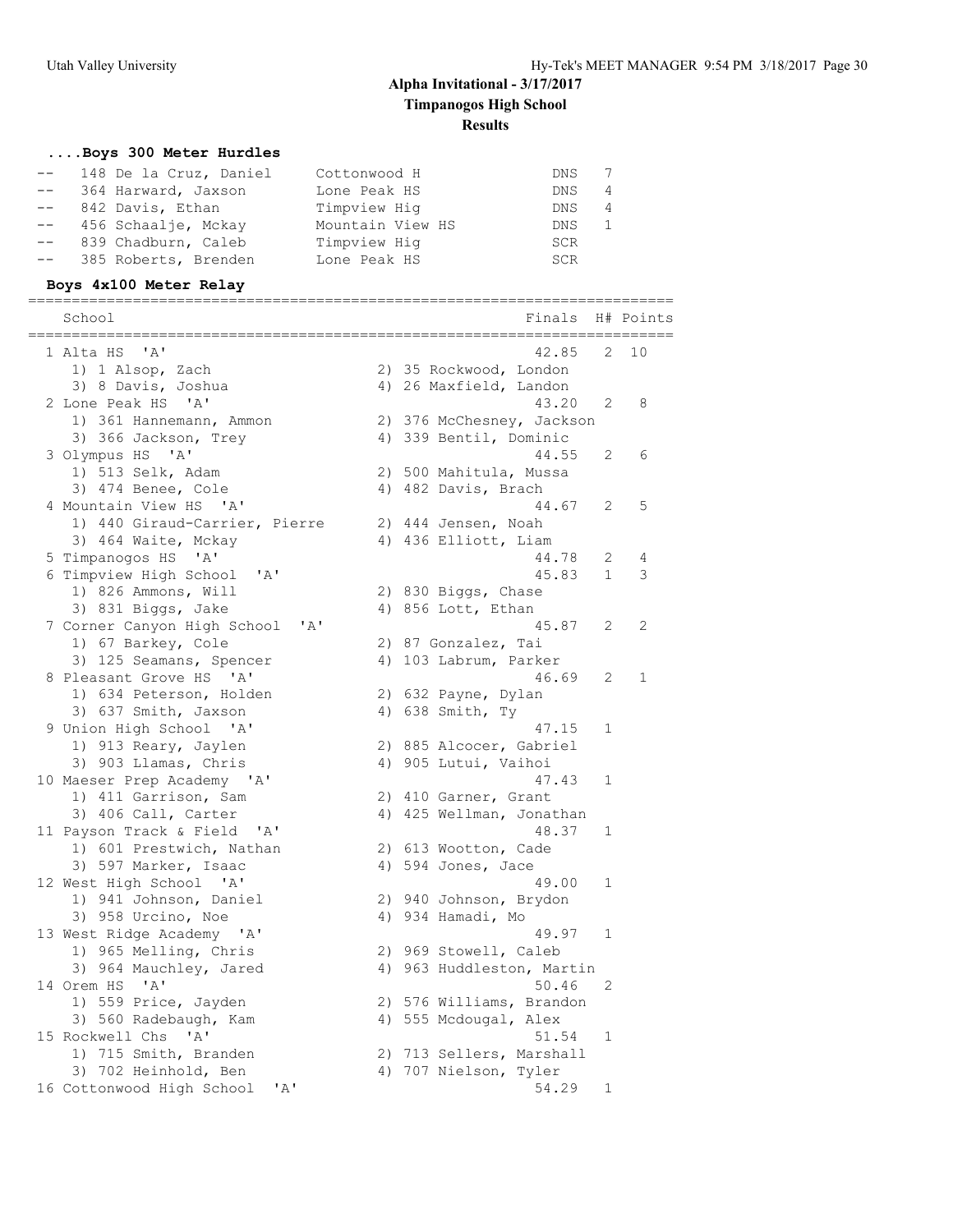## **....Boys 4x100 Meter Relay**

|  | 1) 158 Iba, Jeremiah    |
|--|-------------------------|
|  | 3) 165 Marichal, Elijah |

2) 176 Tako, Gnoulelein<br>4) 156 Higham, Stetson

## **Boys 4x400 Meter Relay**

| School                                                                     | Finals                              |   | H# Points |
|----------------------------------------------------------------------------|-------------------------------------|---|-----------|
| ' A '<br>1 Orem HS                                                         | 3:26.80                             | 2 | 10        |
| 1) 576 Williams, Brandon                                                   | 2) 559 Price, Jayden                |   |           |
| 3) 555 Mcdougal, Alex                                                      | 4) 560 Radebaugh, Kam               |   |           |
| 2 Olympus HS 'A'                                                           | 3:26.83                             | 2 | 8         |
| 1) 514 Spence, Max                                                         | 2) 483 DeGraw, Zack                 |   |           |
| 3) 511 Rout, Jima                                                          | 4) 500 Mahitula, Mussa              |   |           |
| 3 Lone Peak HS 'A'                                                         | 3:37.08                             | 2 | 6         |
| 1) 361 Hannemann, Ammon                                                    | 2) 366 Jackson, Trey                |   |           |
| 3) 354 Evans, Craik                                                        | 4) 339 Bentil, Dominic              |   |           |
| 4 Alta HS<br>$^{\prime}$ A $^{\prime}$                                     | 3:37.10                             | 2 | 5         |
| 1) 1 Alsop, Zach                                                           | 2) 26 Maxfield, Landon              |   |           |
| 3) 22 Johnsen, Camden                                                      | 4) 18 Hadjnorouzi, Sammon           |   |           |
| 5 Payson Track & Field 'A'                                                 | 3:38.27                             | 1 | 4         |
| 1) 586 Christensen, Matt                                                   | 2) 592 Johnson, Kellis              |   |           |
| 3) 601 Prestwich, Nathan                                                   | 4) 594 Jones, Jace                  |   |           |
| 6 Rock Springs Hs-Wy 'A'                                                   | 3:39.54                             | 2 | 3         |
| 1) 658 Hanson, Hunter                                                      | 2) 690 Salcido, Erick               |   |           |
| 3) 688 Rasmussen, Trent                                                    | 4) 668 Longfellow, Damon            |   |           |
| 7 Logan High School 'A'                                                    | 3:40.19                             | 2 | 2         |
| 1) 296 Anawalt, Isaac                                                      | 2) 327 Reeve, Tyler                 |   |           |
| 3) 329 Salisbury, Sean                                                     | 4) 310 Hopkins, Isaac               |   |           |
| 8 Corner Canyon High School<br>'A'<br>1) 115 Orr, Logan                    | 3:40.81<br>2) 107 Manwaring, Tanner | 2 | 1         |
| 3) 83 Ellsworth, Nathan                                                    | 4) 88 Hansen, Alex                  |   |           |
| 9 Timpanogos HS<br>' A'                                                    | 3:42.16                             | 2 |           |
| 10 Hunter HS 'A'                                                           | 3:46.13                             | 1 |           |
| 1) 241 Culley, Dakota                                                      | 2) 240 Baker, Matthew               |   |           |
| 3) 247 Ortiz, Omar                                                         | 4) 245 Lunceford, Tanner            |   |           |
| 11 Green River HS WY<br>$\mathsf{A}$                                       | 3:49.37                             | 1 |           |
| 1) 209 Cacho, Kyle                                                         | 2) 219 Hofer, Chance                |   |           |
| 3) 236 White, Cole                                                         | 4) 237 Wilson, Drew                 |   |           |
| 12 Timpview High School<br>$^{\prime}$ A $^{\prime}$                       | 3:49.81                             | 1 |           |
| 1) 826 Ammons, Will                                                        | 2) 874 Smith, Mackay                |   |           |
| 3) 852 Jensen, Dillon                                                      | 4) 830 Biggs, Chase                 |   |           |
| 13 Maeser Prep Academy 'A'                                                 | 3:50.59                             | 1 |           |
| 1) 404 Arts, Jacob                                                         | 2) 411 Garrison, Sam                |   |           |
| 3) 406 Call, Carter                                                        | 4) 414 Killpack, Jonathan           |   |           |
| 14 West High School 'A'                                                    | 3:57.76                             | 1 |           |
| 1) 933 Gruber, Max                                                         | 2) 938 Hussein, Jay                 |   |           |
| 3) 946 Ortiz, Felix                                                        | 4) 960 Youngberg, Ethan             |   |           |
| -- West Ridge Academy 'A'                                                  | SCR                                 |   |           |
| -- Mountain View HS<br>A'                                                  | SCR                                 |   |           |
| -- Rockwell Chs<br>' A'                                                    | SCR                                 |   |           |
| 1) 697 Beck, Dylan                                                         | 2) 703 Largent, Robert              |   |           |
| 3) 714 Sherman, Ben                                                        | 4) 710 Salinas, David               |   |           |
| -- Union High School<br>$^{\prime}$ A $^{\prime}$<br>1) 893 Costello, Josh | SCR<br>2) 890 Brinkerhoff, Brock    |   |           |
| 3) 886 Berlin, Chase                                                       | 4) 909 Nelson, Reno                 |   |           |
|                                                                            |                                     |   |           |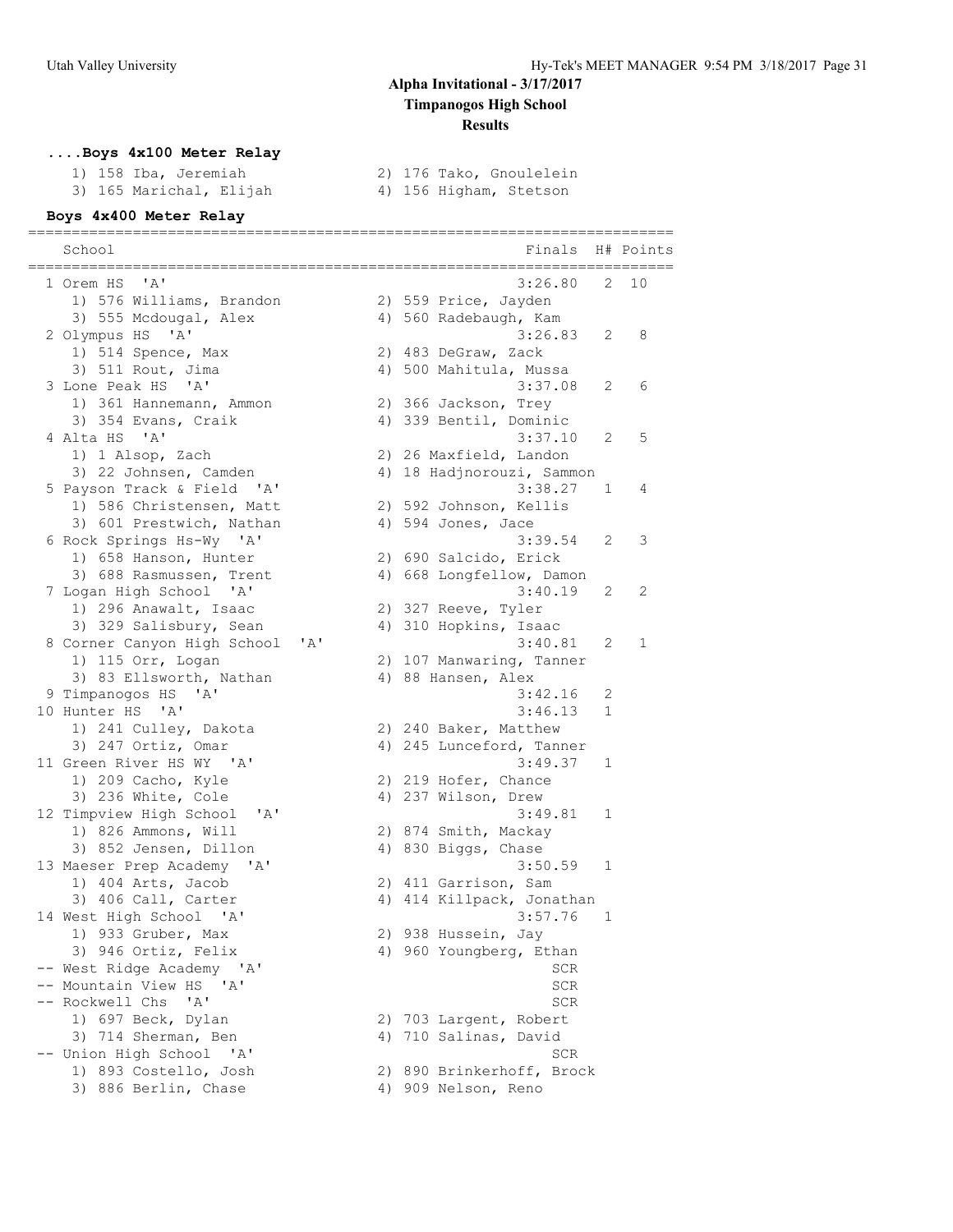#### **Results**

#### **Boys 1600 Sprint Medley**

| School                            |              | Finals                            |              | H# Points            |
|-----------------------------------|--------------|-----------------------------------|--------------|----------------------|
| 1 Timpanogos HS 'A'               |              | ======================<br>3:39.62 |              | 2 10                 |
| 1) 729 Benson, Brennan            |              | 2) 747 Dallin, Taylor             |              |                      |
| 3) 802 Roberts, Jadyn             |              | 4) 818 Waldron, Brady             |              |                      |
| 2 Orem HS 'A'                     |              | 3:47.21                           | 2            | 8                    |
| 1) 543 Harris, Hunter             |              | 2) 539 Hale, Brooklyn             |              |                      |
| 3) 540 Hallam, Randy              |              | 4) 573 Suruky, Jared              |              |                      |
| 3 Cottonwood High School 'A'      |              | 3:54.71                           | 2            | 6                    |
| 1) 156 Higham, Stetson            |              | 2) 176 Tako, Gnoulelein           |              |                      |
| 3) 148 De la Cruz, Daniel         |              | 4) 162 Johnston, Coleman          |              |                      |
| 4 Olympus HS 'A'                  |              | 4:01.87                           | $\mathbf{1}$ | 5                    |
| 1) 474 Benee, Cole                |              | 2) 516 Taylor, Daniel             |              |                      |
| 3) 512 Rowley, Jacob              |              | 4) 479 Cedillo, Hector            |              |                      |
| 5 Maeser Prep Academy 'A'         |              | 4:07.11                           | $\mathbf{1}$ | 4                    |
| 1) 425 Wellman, Jonathan          |              | 2) 409 Garner, Gavin              |              |                      |
| 3) 404 Arts, Jacob                |              | 4) 414 Killpack, Jonathan         |              |                      |
| 6 Rock Springs Hs-Wy 'A'          |              | 4:08.30                           | 2            | 3                    |
| 1) 643 Babcock, Micah             |              | 2) 659 Hymas, Seth                |              |                      |
| 3) 677 Okere, Favor               |              | 4) 649 Carnahan, Jaeden           |              |                      |
| 7 Rockwell Chs 'A'                |              | 4:10.81                           | $\mathbf 1$  | 2                    |
| 1) 702 Heinhold, Ben              |              | 2) 707 Nielson, Tyler             |              |                      |
| 3) 721 Wynn, Justin               |              | 4) 697 Beck, Dylan                |              |                      |
| 8 West Ridge Academy 'A'          |              | 4:14.48                           | 1            | 1                    |
| 1) 963 Huddleston, Martin         |              | 2) 964 Mauchley, Jared            |              |                      |
| 3) 969 Stowell, Caleb             |              | 4) 965 Melling, Chris             |              |                      |
| 9 West High School 'A'            |              | 4:21.63                           | 2            |                      |
| 1) 935 Hamadi, Mohamud            |              | 2) 956 Turner, Torin              |              |                      |
| 3) 930 Fortune, Isaiah            |              | 4) 940 Johnson, Brydon            |              |                      |
| 10 American Preparatory Academy W | $\mathsf{A}$ | 4:38.87                           | 1            |                      |
| 1) 45 Archuletta, Zakery          |              | 2) 51 Nguy, Alec                  |              |                      |
| 3) 49 Howes, Spencer              |              | 4) 55 O'Thorup, Jared             |              |                      |
| -- Alta HS 'A'                    |              | DQ.                               | 2            | Outside zone 1st exc |
| 1) 11 Ellison, Keller             |              | 2) 41 Wimmer, Sam                 |              |                      |
| 3) 16 Gallman, Zachary            |              | 4) 31 Reich, Brandon              |              |                      |
| -- Payson Track & Field 'A'       |              | DNS                               | 1            |                      |
| -- Lone Peak HS 'A'               |              | <b>DNS</b>                        | 2            |                      |
| 1) 393 Stewart, Brigham           |              | 2) 399 Wood, Josh                 |              |                      |
| 3) 386 Rugg, Conner               |              | 4) 350 Ericksen, Josh             |              |                      |
| -- Logan High School 'A'          |              | DNS                               | 2            |                      |
| 1) 319 Neiderhauser, Sam          |              | 2) 321 Orton, Nathan              |              |                      |
| 3) 296 Anawalt, Isaac             |              | 4) 329 Salisbury, Sean            |              |                      |

#### **Boys High Jump**

======================================================================= Name Year School Finals Points ======================================================================= 1 627 Mitchell, Owen Pleasant Grove HS 6-05.00 10 2 380 Norton, Kaden Lone Peak HS 6-01.00 8 3 528 Crocket, Bradley Orem HS J6-01.00 6 4 246 Mulibea, Emmanuel Hunter HS 5-10.00 5 5 856 Lott, Ethan Timpview Hig J5-10.00 4 6 666 Lionberger, Derek Rock Springs Hs-Wy 5-08.00 2.50 6 294 Wilcox, Miles Lehi High School 5-08.00 2.50 8 474 Benee, Cole Olympus HS J5-08.00 0.50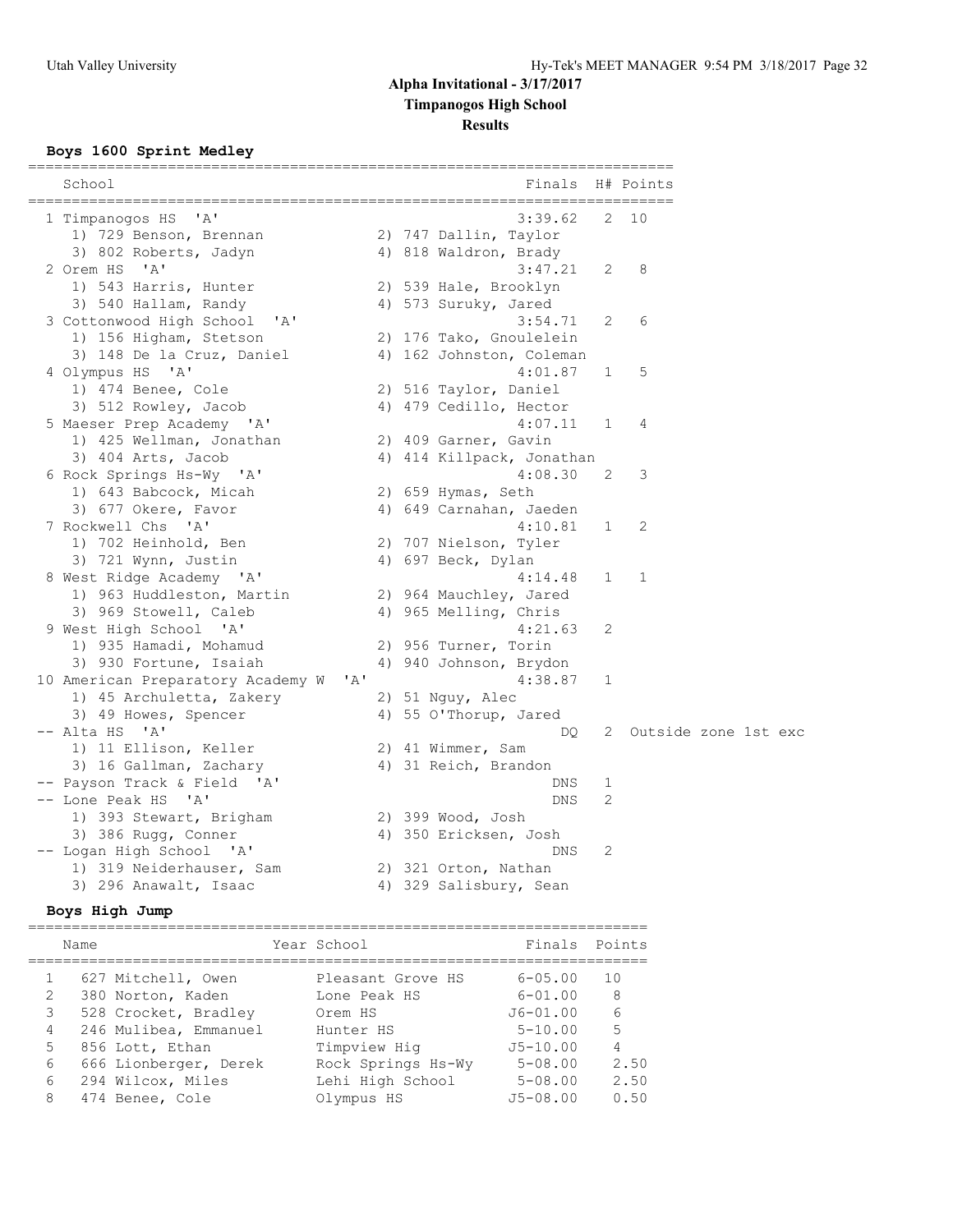## **....Boys High Jump**

| 8     | 455 Price, Max       | Mountain View HS    | $J5 - 08.00$ | 0.50 |
|-------|----------------------|---------------------|--------------|------|
| 9     | 7 Davis, Bryson      | Alta HS             | $J5 - 08.00$ |      |
| 9     | 539 Hale, Brooklyn   | Orem HS             | $J5 - 08.00$ |      |
| 12    | 341 Blackhurst, Paul | Lone Peak HS        | $5 - 06.00$  |      |
| 12    | 333 Streans, Bo      | Logan High School   | $5 - 06.00$  |      |
| 12    | 463 Suyama, Nephi    | Mountain View HS    | $5 - 06.00$  |      |
| 12    | 475 Bennee, Noah     | Olympus HS          | $5 - 06.00$  |      |
| 12    | 927 Corona, Saul     | West High School    | $5 - 06.00$  |      |
| $- -$ | 403 Anthony, Stanton | Maeser Prep Academy | ΝH           |      |
| $- -$ | 378 Niccum, Mackay   | Lone Peak HS        | ΝH           |      |
|       | 677 Okere, Favor     | Rock Springs Hs-Wy  | ΝH           |      |
| $- -$ | 567 Ross, Adam       | Orem HS             | NH           |      |
| $- -$ | 421 Seager, Sam      | Maeser Prep Academy | ΝH           |      |
| $- -$ | 599 Nelson, Spencer  | Payson Track        | ΝH           |      |
|       | 914 Riser, Gabe      | Union High School   | ΝH           |      |
| $- -$ | 869 Pence, Joshua    | Timpview Hig        | NH           |      |
| $- -$ | 947 Powell, MJ       | West High School    | ΝH           |      |
| $- -$ | 679 Pampuch, Victor  | Rock Springs Hs-Wy  | ΝH           |      |
| $- -$ | 868 Pearson, Michael | Timpview Hig        | ΝH           |      |
| $- -$ | 399 Wood, Josh       | Lone Peak HS        | NH           |      |
| $- -$ | 530 Drazin, Cooper   | Orem HS             | NH           |      |
| $- -$ | 219 Hofer, Chance    | Green River HS WY   | ΝH           |      |
| $- -$ | 408 Frost, Dillon    | Maeser Prep Academy | ΝH           |      |
|       | 844 Fillmore, Robert | Timpview Hig        | ΝH           |      |
| $- -$ | 84 Farr, Thomas      | Corner Canyo        | NH           |      |
| $- -$ | 597 Marker, Isaac    | Payson Track        | ΝH           |      |
| $- -$ | 485 Dowdell, Jacob   | Olympus HS          | ΝH           |      |
|       | 888 Birchell, Trever | Union High School   | ΝH           |      |
| $- -$ | 402 Anderton, Hunter | Maeser Prep Academy | NH           |      |
| $- -$ | 49 Howes, Spencer    | American Pre        | NH           |      |
| $- -$ | 887 Birchell, Chase  | Union High School   | ΝH           |      |
| $- -$ | 687 Ransom, Kell     | Rock Springs Hs-Wy  | DNS          |      |
| $ -$  | 317 McKinnon, Brody  | Logan High School   | DNS          |      |
| $- -$ | 305 Gibbs, Channing  | Logan High School   | DNS          |      |
| $- -$ | 48 Hatch, Sam        | American Pre        | DNS          |      |
| $- -$ | 776 Knorr, Ethan     | Timpanogos HS       | DNS          |      |
| $- -$ | 582 Argyle, Gideon   | Payson Track        | DNS          |      |
| $- -$ | 795 Poole, Ethan     | Timpanogos HS       | DNS          |      |
| $- -$ | 743 Colson, Chris    | Timpanogos HS       | <b>DNS</b>   |      |
|       | 331 Smith, Duane     | Logan High School   | SCR          |      |

## **Boys Pole Vault**

|   | Name |                       | Year School        | Finals Points |               |
|---|------|-----------------------|--------------------|---------------|---------------|
|   |      | 743 Colson, Chris     | Timpanogos HS      | $14 - 03.00$  | 10            |
| 2 |      | 394 Taylor, Lucus     | Lone Peak HS       | $13 - 06.00$  | - 8           |
| 3 |      | 687 Ransom, Kell      | Rock Springs Hs-Wy | $13 - 00.00$  | $\epsilon$    |
| 4 |      | 308 Hoglund, Hayden   | Logan High School  | $J13 - 00.00$ | 5             |
| 5 |      | 330 Semadeni, Isaac   | Logan High School  | $12 - 06.00$  | 4             |
| 6 |      | 389 Shore, Chanse     | Lone Peak HS       | $12 - 00.00$  | 3             |
| 7 |      | 664 Lapp, Brenden     | Rock Springs Hs-Wy | $11 - 06.00$  | $\mathcal{L}$ |
| 8 |      | 63 Westerlind, Porter | Bingham HS         | $10 - 06.00$  |               |
| 9 |      | 62 Weeks, Devin       | Bingham HS         | $J10 - 06.00$ |               |
|   |      | 114 Ormond, Dillon    | Corner Canyo       | $9 - 09.00$   |               |
|   |      |                       |                    |               |               |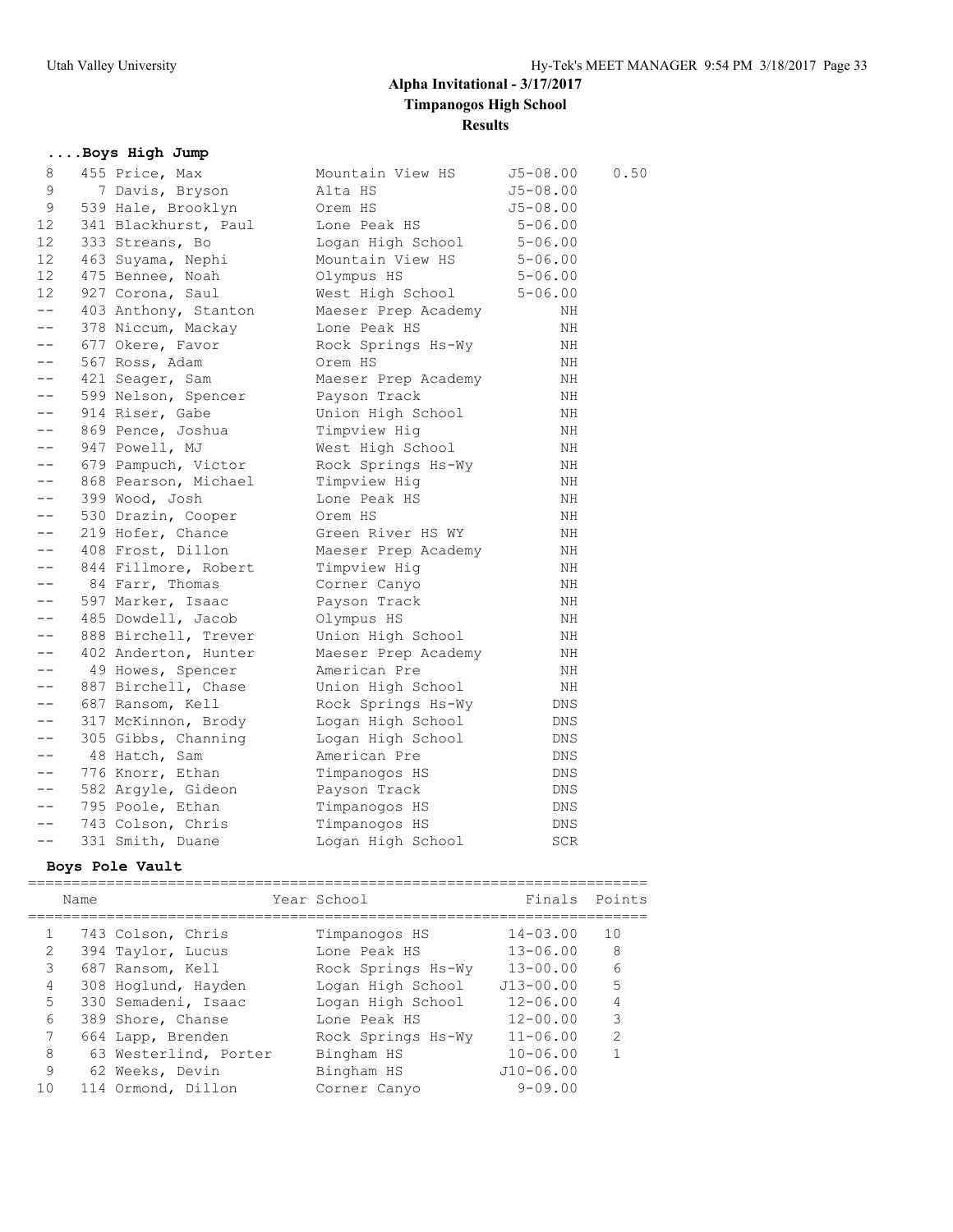## **....Boys Pole Vault**

| 11    | 61 Estrada, Gustavo    | Bingham HS        | $9 - 06.00$ |
|-------|------------------------|-------------------|-------------|
| 11    | 6 Dalley, Dakota       | Alta HS           | $9 - 06.00$ |
| 13    | 776 Knorr, Ethan       | Timpanogos HS     | $9 - 00.00$ |
| 13    | 335 Wiser, Layne       | Logan High School | $9 - 00.00$ |
| 15    | 830 Biggs, Chase       | Timpview Hig      | $8 - 06.00$ |
| 15    | 320 Nieves, Lito       | Logan High School | $8 - 06.00$ |
| $- -$ | 798 Pulver, Matt       | Timpanogos HS     | ΝH          |
| $- -$ | 355 Fietkau, Johnathan | Lone Peak HS      | NH          |
| $- -$ | 44 Harmon, Justin      | American Fork HS  | DNS         |
|       | 34 Robinson, Stewart   | Alta HS           | <b>DNS</b>  |
| $- -$ | 348 Driggs, Jaxton     | Lone Peak HS      | <b>DNS</b>  |
|       | 32 Renckert, Tate      | Alta HS           | <b>DNS</b>  |
|       | 819 Weaver, Andy       | Timpanogos HS     | <b>DNS</b>  |

### **Boys Long Jump**

|              | Name          |                       | Year School        | -------------<br>Prelims | Wind   |
|--------------|---------------|-----------------------|--------------------|--------------------------|--------|
|              | Preliminaries |                       |                    |                          |        |
| 1            |               | 955 Thompson, Michael | West High School   | $21 - 01.25q$            | 0.9    |
| $\mathbf{2}$ |               | 634 Peterson, Holden  | Pleasant Grove HS  | $20 - 09.50q$ 2.2        |        |
| $\mathsf 3$  |               | 856 Lott, Ethan       | Timpview Hig       | $20 - 08.75q$            | 1.9    |
| 3            |               | 44 Harmon, Justin     | American Fork HS   | $20 - 08.75q$ 1.2        |        |
| 5            |               | 73 Brand, Donald      | Corner Canyo       | $20 - 05.50q + 0.0$      |        |
| 6            |               | 582 Argyle, Gideon    | Payson Track       | $19 - 11.25q + 0.0$      |        |
| 7            |               | 749 Dawson, Brett     | Timpanogos HS      | $19 - 10.75q + 0.0$      |        |
| 8            |               | 658 Hanson, Hunter    | Rock Springs Hs-Wy | $19 - 08.75q$ 2.1        |        |
| $\mathsf 9$  |               | 687 Ransom, Kell      | Rock Springs Hs-Wy | $19 - 08.50q + 0.0$      |        |
| 10           |               | 747 Dallin, Taylor    | Timpanogos HS      | 19-06.25                 | 1.4    |
| 10           |               | 668 Longfellow, Damon | Rock Springs Hs-Wy | $19 - 06.25$             | 1.1    |
| 12           |               | 294 Wilcox, Miles     | Lehi High School   | $19 - 05.75$             | 0.1    |
| 13           |               | 22 Johnsen, Camden    | Alta HS            | 19-04.75                 | $+0.0$ |
| 14           |               | 209 Cacho, Kyle       | Green River HS WY  | 19-04.50                 | $+0.0$ |
| 15           |               | 35 Rockwood, London   | Alta HS            | 19-04.00                 | $+0.0$ |
| 16           |               | 103 Labrum, Parker    | Corner Canyo       | 19-02.00                 | $+0.0$ |
| 17           |               | 722 Ah Mu, Adam       | Timpanogos HS      | 18-08.00                 | $+0.0$ |
| 18           |               | 954 Thambu, Kishan    | West High School   | $18 - 07.50$             | $+0.0$ |
| 19           |               | 947 Powell, MJ        | West High School   | $18 - 05.75$             | $+0.0$ |
| 20           |               | 463 Suyama, Nephi     | Mountain View HS   | $18 - 04.50$             | 0.7    |
| 21           |               | 559 Price, Jayden     | Orem HS            | 18-04.25                 | 0.3    |
| 22           |               | 162 Johnston, Coleman | Cottonwood H       | 18-03.75                 | 1.2    |
| 23           |               | 147 Day, Nate         | Cottonwood H       | 18-00.50                 | 0.1    |
| 24           |               | 914 Riser, Gabe       | Union High School  | 17-11.00                 | $+0.0$ |
| 25           |               | 399 Wood, Josh        | Lone Peak HS       | 17-10.00                 | $+0.0$ |
| 26           |               | 927 Corona, Saul      | West High School   | $17 - 09.50$             | $+0.0$ |
| 27           |               | 811 Sweeten, Garret   | Timpanogos HS      | 17-09.00                 | 0.4    |
| 28           |               | 540 Hallam, Randy     | Orem HS            | $17 - 08.00$             | $+0.0$ |
| 29           |               | 237 Wilson, Drew      | Green River HS WY  | $17 - 07.75$             | $+0.0$ |
| 30           |               | 868 Pearson, Michael  | Timpview Hig       | $17 - 07.25$             | $+0.0$ |
| 31           |               | 474 Benee, Cole       | Olympus HS         | $17 - 07.00$             | 0.6    |
| 32           |               | 341 Blackhurst, Paul  | Lone Peak HS       | $17 - 06.75$             | 1.4    |
| 33           |               | 309 Hopkins, Devoni   | Logan High School  | $17 - 06.50$             | $+0.0$ |
| 34           |               | 48 Hatch, Sam         | American Pre       | $17 - 06.00$             | $+0.0$ |
| 35           |               | 902 Kelly, Cole       | Union High School  | 17-05.50                 | 0.5    |
| 36           |               | 123 Sampson, Cody     | Corner Canyo       | $17 - 03.25$             | 0.8    |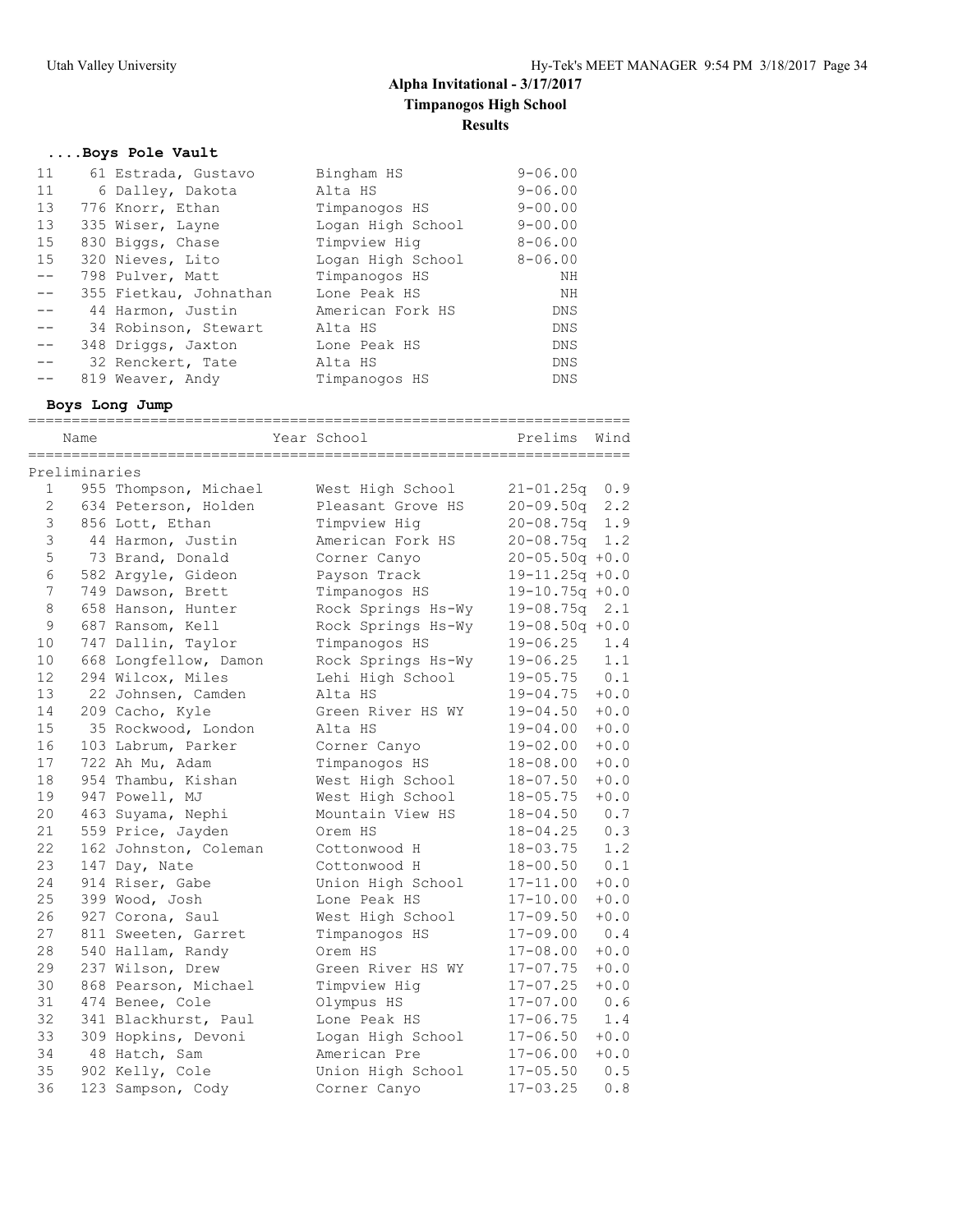## **....Boys Long Jump**

| 37    | 659 Hymas, Seth        | Rock Springs Hs-Wy  | $17 - 03.00$ | $+0.0$ |
|-------|------------------------|---------------------|--------------|--------|
| 38    | 714 Sherman, Ben       | Rockwell Chs        | $17 - 01.00$ | 1.6    |
| 39    | 246 Mulibea, Emmanuel  | Hunter HS           | $16 - 11.75$ | 0.1    |
| 40    | 120 Ramos, Juan        | Corner Canyo        | $16 - 11.50$ | 0.4    |
| 41    | 887 Birchell, Chase    | Union High School   | $16 - 10.00$ | $+0.0$ |
| 42    | 183 Boquslawski, Raydo | Granger HS          | $16 - 06.25$ | $+0.0$ |
| 43    | 826 Ammons, Will       | Timpview Hiq        | $16 - 05.75$ | $+0.0$ |
| 44    | 320 Nieves, Lito       | Logan High School   | $16 - 03.25$ | $+0.0$ |
| 45    | 530 Drazin, Cooper     | Orem HS             | $16 - 03.00$ | $+0.0$ |
| 46    | 963 Huddleston, Martin | West Ridge Academy  | $16 - 02.00$ | $+0.0$ |
| 47    | 535 Esplin, Canyon     | Orem HS             | $16 - 00.00$ | $+0.0$ |
| 48    | 409 Garner, Gavin      | Maeser Prep Academy | $15 - 06.25$ | $+0.0$ |
| 49    | 516 Taylor, Daniel     | Olympus HS          | $15 - 00.75$ | $+0.0$ |
| 50    | 156 Higham, Stetson    | Cottonwood H        | $14 - 07.00$ | $+0.0$ |
| 51    | 595 Jones, Jarrett     | Payson Track        | $12 - 08.00$ | 0.1    |
| 52    | 611 Ugarte, Francisco  | Payson Track        | $12 - 01.00$ | $+0.0$ |
| $- -$ | 8 Davis, Joshua        | Alta HS             | FOUL         | NWI    |
| $- -$ | 716 Svedin, Zachary    | Rockwell Chs        | SCR          | NWI    |
| $- -$ | 703 Largent, Robert    | Rockwell Chs        | SCR          | NWI    |
| $- -$ | 411 Garrison, Sam      | Maeser Prep Academy | <b>SCR</b>   | NWI    |
| $- -$ | 372 Lenhart, Weston    | Lone Peak HS        | SCR          | NWI    |
| $- -$ | 214 Ferrell, Russell   | Green River HS WY   | SCR          | NWI    |
| $- -$ | 700 Diel, Kelvin       | Rockwell Chs        | <b>SCR</b>   | NWI    |
| $- -$ | 408 Frost, Dillon      | Maeser Prep Academy | <b>SCR</b>   | NWI    |
| $- -$ | 403 Anthony, Stanton   | Maeser Prep Academy | SCR          | NWI    |
| $- -$ | 585 Bennett, Josh      | Payson Track        | <b>SCR</b>   | NWI    |
| $- -$ | 305 Gibbs, Channing    | Logan High School   | DNS          | NWI    |
| $- -$ | 248 Rausch, Eric       | Hunter HS           | DNS          | NWI    |
| $- -$ | 859 Martin, John       | Timpview Hig        | <b>DNS</b>   | NWI    |
|       | 333 Streans, Bo        | Logan High School   | DNS.         | NWI    |
| $- -$ | 886 Berlin, Chase      | Union High School   | <b>DNS</b>   | NWI    |
| $- -$ | 493 Hossfeld, Kayden   | Olympus HS          | <b>DNS</b>   | NWI    |
| $- -$ | 775 Jorgensen, Hugo    | Timpanogos HS       | <b>DNS</b>   | NWI    |

#### **Boys Long Jump**

| Name   |                       |  | Year School        | Finals Wind Points |         |               |  |  |  |  |
|--------|-----------------------|--|--------------------|--------------------|---------|---------------|--|--|--|--|
| Finals |                       |  |                    |                    |         |               |  |  |  |  |
|        | 634 Peterson, Holden  |  | Pleasant Grove HS  | $21 - 04.75$       | 1.9     | 10            |  |  |  |  |
| 2      | 955 Thompson, Michael |  | West High School   | $21 - 01.25$       | 0.9     | 8             |  |  |  |  |
| 3      | 582 Arqyle, Gideon    |  | Payson Track       | $20 - 11.25$       | $0.5 -$ | 6             |  |  |  |  |
| 4      | 856 Lott, Ethan       |  | Timpview Hig       | $20 - 10.25$       | 0.7     | 5             |  |  |  |  |
| 5.     | 44 Harmon, Justin     |  | American Fork HS   | $20 - 08.75$       | 1.2     | 4             |  |  |  |  |
| 6      | 73 Brand, Donald      |  | Corner Canyo       | $20 - 07.75$       | 2.6     | 3             |  |  |  |  |
| 7      | 658 Hanson, Hunter    |  | Rock Springs Hs-Wy | $20 - 06.25$       | 2.1     | $\mathcal{L}$ |  |  |  |  |
| 8      | 749 Dawson, Brett     |  | Timpanogos HS      | $19 - 10.75$       | $+0.0$  |               |  |  |  |  |
| 9      | 687 Ransom, Kell      |  | Rock Springs Hs-Wy | $19 - 08.50$       | 1.6     |               |  |  |  |  |
|        | Boys Shot Put         |  |                    |                    |         |               |  |  |  |  |

============================================================================

### ================================================================ Name Year School Prelims ================================================================ Preliminaries 1 764 Greer, Hunter Timpanogos HS 45-11.50q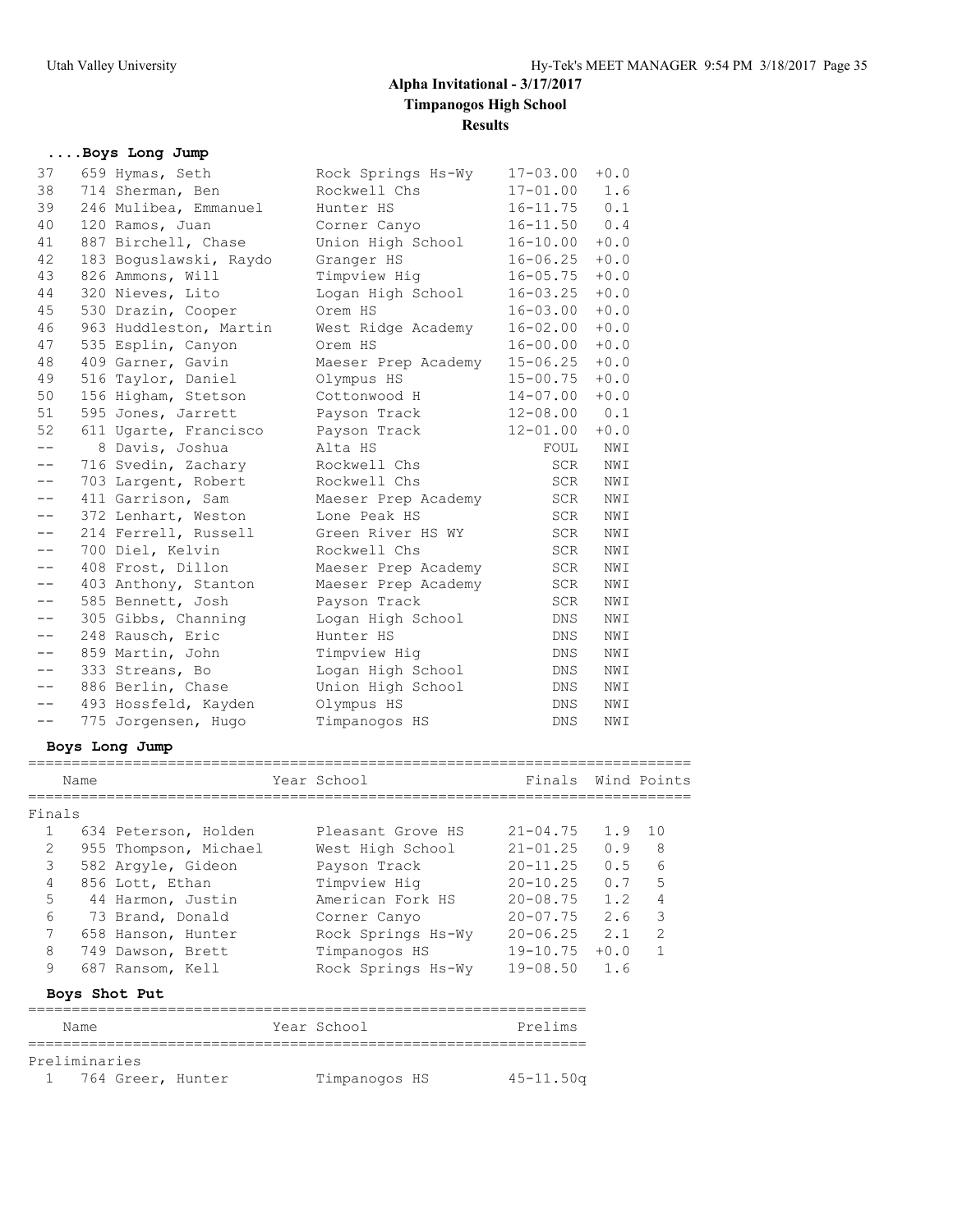### **....Boys Shot Put**

| 2  | 261 Davis, Pharoah     | Jordan High School  | $44 - 08.00q$ |
|----|------------------------|---------------------|---------------|
| 3  | 234 Spartz, Hunter     | Green River HS WY   | $44 - 05.50q$ |
| 4  | 528 Crocket, Bradley   | Orem HS             | $44 - 05.00q$ |
| 5  | 284 Andersen, Jason    | Lehi High School    | $42 - 10.00q$ |
| 6  | 309 Hopkins, Devoni    | Logan High School   | $42 - 05.50q$ |
| 7  | 285 Andersen, Trey     | Lehi High School    | $40 - 02.50q$ |
| 8  | 537 Fiso, Enoch        | Orem HS             | $39 - 10.50q$ |
| 9  | 900 Kaufusi, Inoke     | Union High School   | $39 - 10.00q$ |
| 10 | 357 Goodavish, Alec    | Lone Peak HS        | 38-08.50      |
| 11 | 679 Pampuch, Victor    | Rock Springs Hs-Wy  | $38 - 04.00$  |
| 12 | 953 Taumoepeau, Marvin | West High School    | $38 - 02.00$  |
| 13 | 201 Tavia, Ryno        | Granger HS          | $38 - 01.00$  |
| 14 | 396 Tusieseina, Hyrum  | Lone Peak HS        | $37 - 11.50$  |
| 15 | 207 Boldt, Nick        | Green River HS WY   | 37-11.00      |
| 16 | 263 Fawson, Alyjah     | Jordan High School  | $37 - 06.50$  |
| 17 | 191 Magallanes, Hector | Granger HS          | $37 - 04.00$  |
| 18 | 193 Mulitalo, David    | Granger HS          | $37 - 03.00$  |
| 19 | 574 Toa, Ryan          | Orem HS             | $37 - 02.50$  |
| 20 | 258 Cobbley, Nicholas  | Jordan High School  | $36 - 09.50$  |
| 21 | 663 Kelly, Gunner      | Rock Springs Hs-Wy  | $36 - 09.00$  |
| 22 | 655 Geffre, Zach       | Rock Springs Hs-Wy  | $36 - 06.50$  |
| 23 | 904 Lutui, Mailoni     | Union High School   | $36 - 05.50$  |
| 24 | 269 Jones, Chandler    | Jordan High School  | $36 - 03.00$  |
| 25 | 534 Ellsworth, Kaelen  | Orem HS             | $36 - 01.50$  |
| 26 | 550 Kirkby, Austin     | Orem HS             | $35 - 11.00$  |
| 27 | 967 Phipps, Beau       | West Ridge Academy  | $35 - 08.50$  |
| 28 | 648 Brown, Walker      | Rock Springs Hs-Wy  | $35 - 06.00$  |
| 29 | 149 Duran, Samuel      | Cottonwood H        | $35 - 05.00$  |
| 30 | 504 Pacheco, Jorge     | Olympus HS          | $35 - 01.50$  |
| 31 | 901 Kaufusi, Tevita    | Union High School   | $35 - 00.00$  |
| 32 | 507 Quackenbush, Ben   | Olympus HS          | $34 - 09.00$  |
| 33 | 894 Edwards, Brigg     | Union High School   | $34 - 08.00$  |
| 34 | 1446 Bailey, Elijah    | American Pre        | $34 - 04.00$  |
| 35 | 131 Stott, Austin      | Corner Canyo        | 34-01.00      |
| 36 | 918 Sixkiller, Lethan  | Union High School   | $33 - 11.00$  |
| 37 | 605 Scholl, Gavin      | Payson Track        | $33 - 10.50$  |
| 38 | 793 Perez, Ethan       | Timpanogos HS       | $33 - 06.00$  |
| 39 | 232 Rubalcaba, Justin  | Green River HS WY   | $33 - 05.00$  |
| 40 | 218 Hill, Elijah       | Green River HS WY   | $33 - 04.00$  |
| 41 | 506 Pierce, Sawyer     | Olympus HS          | $33 - 02.00$  |
| 42 | 716 Svedin, Zachary    | Rockwell Chs        | $32 - 07.00$  |
| 43 | 165 Marichal, Elijah   | Cottonwood H        | $32 - 06.00$  |
| 44 | 596 Koetje, Cory       | Payson Track        | $32 - 03.00$  |
| 45 | 968 Simons, Porter     | West Ridge Academy  | $32 - 00.00$  |
| 45 | 732 Bermudez, Carlos   | Timpanogos HS       | $32 - 00.00$  |
| 47 | 754 Farnsworth, Braxto | Timpanogos HS       | $31 - 10.00$  |
| 47 | 101 Knaphus, Cade      | Corner Canyo        | $31 - 10.00$  |
| 49 | 316 Lucherini, Jake    | Logan High School   | $31 - 08.50$  |
| 50 | 291 Knowles, Drake     | Lehi High School    | $31 - 08.00$  |
| 51 | 81 DeMik, Ryan         | Corner Canyo        | $31 - 02.00$  |
| 52 | 410 Garner, Grant      | Maeser Prep Academy | $31 - 01.00$  |
| 53 | 226 Mena, Placido      | Green River HS WY   | $31 - 00.00$  |
| 54 | 55 O'Thorup, Jared     | American Pre        | $30 - 07.00$  |
| 55 | 689 Rodabaugh, Michael | Rock Springs Hs-Wy  | $30 - 05.50$  |
| 56 | 98 Johnston, Jakob     | Corner Canyo        | $30 - 02.00$  |
|    |                        |                     |               |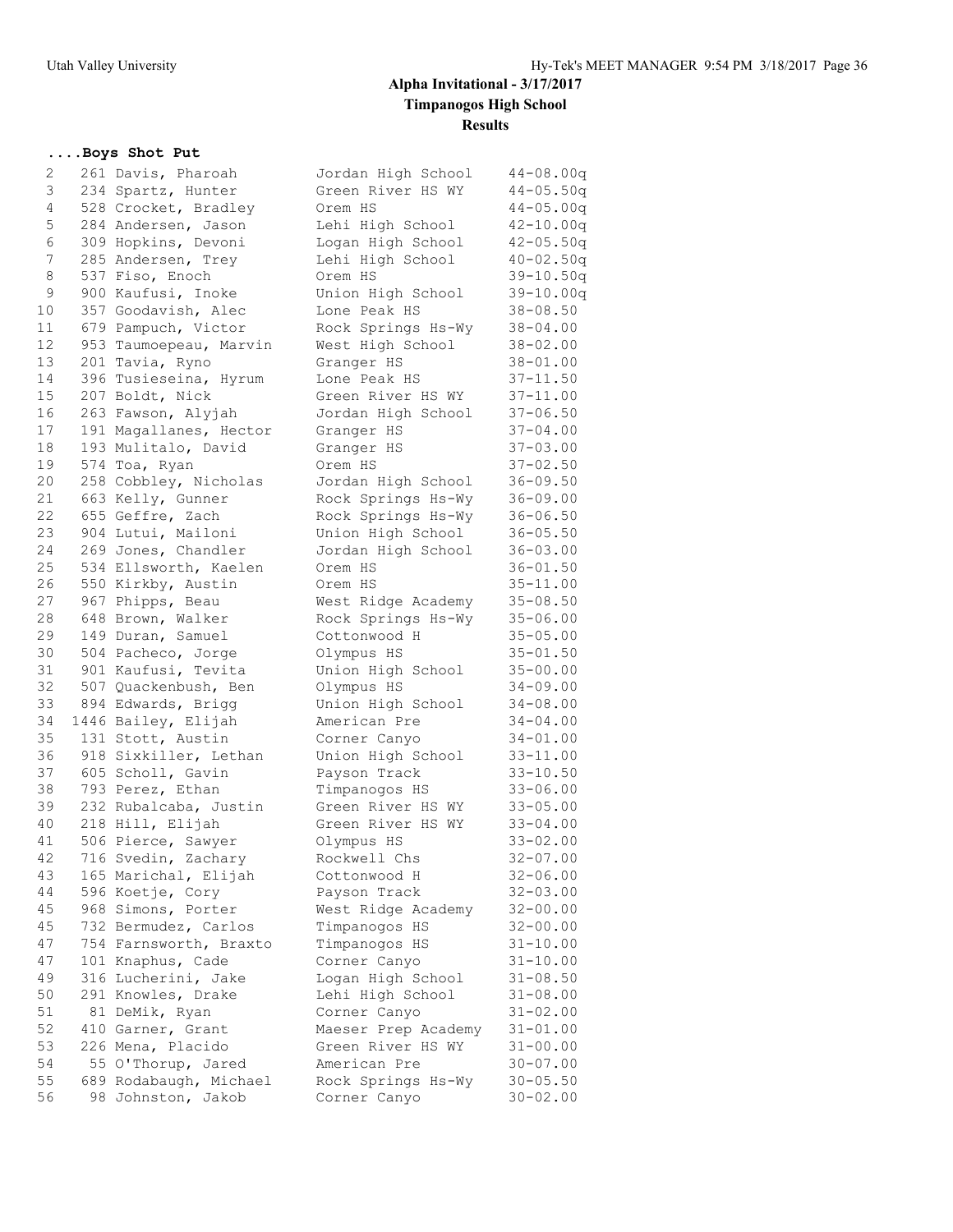## **....Boys Shot Put**

| 57    | 939 Hutchins, Damonte  | West High School    | $30 - 01.00$ |
|-------|------------------------|---------------------|--------------|
| 58    | 604 Schmoyer, Ahren    | Payson Track        | $28 - 06.00$ |
| 59    | 175 Tafisi Jr, Pita    | Cottonwood H        | $27 - 04.00$ |
| 60    | 171 Payne, Tyson       | Cottonwood H        | $27 - 02.00$ |
| 61    | 700 Diel, Kelvin       | Rockwell Chs        | $26 - 03.00$ |
| 62    | 53 Okelberry, Dan      | American Pre        | $24 - 00.00$ |
| 63    | 614 Worthington, Spenc | Payson Track        | $23 - 01.50$ |
| $- -$ | 422 Smeltzer, Brennan  | Maeser Prep Academy | SCR          |
| $- -$ | 735 Bretzing, Kaden    | Timpanogos HS       | DNS          |
| $- -$ | 405 Bradshaw, Max      | Maeser Prep Academy | DNS          |
| $- -$ | 835 Brock, Ammon       | Timpview Hig        | DNS          |
| $- -$ | 177 Wedig, Jack        | Cottonwood H        | DNS          |
| $- -$ | 294 Wilcox, Miles      | Lehi High School    | DNS          |
| $- -$ | 832 Bosco, Jacob       | Timpview Hig        | <b>DNS</b>   |
| $- -$ | 699 Clark, Sage        | Rockwell Chs        | DNS          |
| $- -$ | 345 Chappell, Austin   | Lone Peak HS        | DNS          |
| $- -$ | 416 Merrill, Dillan    | Maeser Prep Academy | DNS          |
| --    | 52 Nixon, Phillip      | American Pre        | DNS          |
| $- -$ | 873 Scholte, Sebastian | Timpview Hig        | DNS          |
| $- -$ | 952 Taumoepeau, Kofe   | West High School    | DNS          |
|       | 838 Cannon, Joseph     | Timpview Hig        | DNS          |

## **Boys Shot Put**

|                | Name |                      | Year School        | Finals       | Points        |
|----------------|------|----------------------|--------------------|--------------|---------------|
|                |      |                      |                    |              |               |
| Finals         |      |                      |                    |              |               |
|                |      | 764 Greer, Hunter    | Timpanogos HS      | $48 - 04.50$ | 10            |
| $\mathcal{L}$  |      | 234 Spartz, Hunter   | Green River HS WY  | $46 - 03.00$ | 8             |
| 3              |      | 261 Davis, Pharoah   | Jordan High School | $44 - 08.00$ | 6             |
| 4              |      | 528 Crocket, Bradley | Orem HS            | $44 - 05.00$ | 5             |
| 5.             |      | 284 Andersen, Jason  | Lehi High School   | $42 - 10.00$ |               |
| 6              |      | 309 Hopkins, Devoni  | Logan High School  | $42 - 05.50$ | 3             |
| $\overline{7}$ |      | 900 Kaufusi, Inoke   | Union High School  | $40 - 10.50$ | $\mathcal{P}$ |
| 8              |      | 537 Fiso, Enoch      | Orem HS            | $40 - 03.00$ |               |
| 9              |      | 285 Andersen, Trey   | Lehi High School   | $40 - 02.50$ |               |

### **Boys Discus Throw**

|              | Name          |                        | Year School        | Prelims     |
|--------------|---------------|------------------------|--------------------|-------------|
|              | Preliminaries |                        |                    |             |
|              | $1 \quad$     | 284 Andersen, Jason    | Lehi High School   | $134 - 09q$ |
| 2            |               | 261 Davis, Pharoah     | Jordan High School | $133 - 03q$ |
| 3            |               | 953 Taumoepeau, Marvin | West High School   | $126 - 07q$ |
| 4            |               | 309 Hopkins, Devoni    | Logan High School  | $125 - 10q$ |
| 5            |               | 534 Ellsworth, Kaelen  | Orem HS            | $119 - 10q$ |
| 6            |               | 655 Geffre, Zach       | Rock Springs Hs-Wy | $119 - 00q$ |
| 7            |               | 900 Kaufusi, Inoke     | Union High School  | $112 - 11q$ |
| 8            |               | 201 Tavia, Ryno        | Granger HS         | $111 - 08q$ |
| $\mathsf{Q}$ |               | 550 Kirkby, Austin     | Orem HS            | $110 - 10q$ |
| 10           |               | 207 Boldt, Nick        | Green River HS WY  | $109 - 10$  |
| 11           |               | 285 Andersen, Trey     | Lehi High School   | $109 - 04$  |
| 12           |               | 193 Mulitalo, David    | Granger HS         | $106 - 07$  |
| 13           |               | 764 Greer, Hunter      | Timpanogos HS      | $106 - 06$  |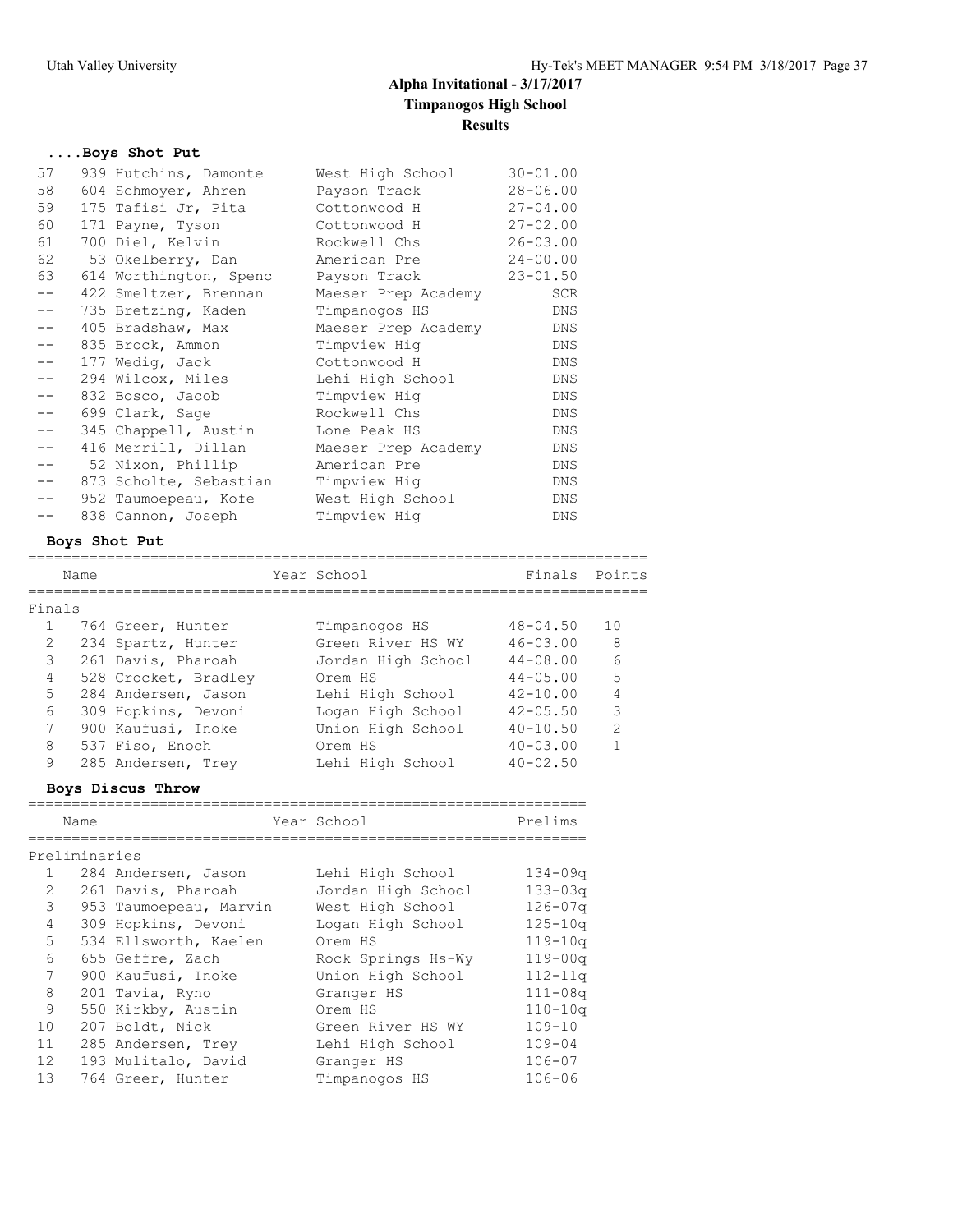## **....Boys Discus Throw**

| 14 | 679 Pampuch, Victor    | Rock Springs Hs-Wy  | $105 - 11$ |
|----|------------------------|---------------------|------------|
| 15 | 666 Lionberger, Derek  | Rock Springs Hs-Wy  | $105 - 04$ |
| 16 | 605 Scholl, Gavin      | Payson Track        | $104 - 07$ |
| 17 | 171 Payne, Tyson       | Cottonwood H        | $104 - 01$ |
| 18 | 380 Norton, Kaden      | Lone Peak HS        | $103 - 06$ |
| 19 | 901 Kaufusi, Tevita    | Union High School   | $102 - 07$ |
| 20 | 234 Spartz, Hunter     | Green River HS WY   | $99 - 01$  |
| 21 | 570 Sauao-Toa, Cayne   | Orem HS             | $98 - 09$  |
| 22 | 357 Goodavish, Alec    | Lone Peak HS        | 98-07      |
| 23 | 371 Lawerence, Noah    | Lone Peak HS        | $98 - 00$  |
| 24 | 196 Oioapu, Siovalata  | Granger HS          | $96 - 09$  |
| 25 | 541 Hammer, Kadin      | Orem HS             | $93 - 08$  |
| 26 | 537 Fiso, Enoch        | Orem HS             | $93 - 03$  |
| 27 | 131 Stott, Austin      | Corner Canyo        | $93 - 02$  |
| 28 | 153 Gomez, Samuel      | Cottonwood H        | $92 - 05$  |
| 29 | 918 Sixkiller, Lethan  | Union High School   | $91 - 00$  |
| 30 | 894 Edwards, Brigg     | Union High School   | $90 - 06$  |
| 31 | 218 Hill, Elijah       | Green River HS WY   | $90 - 01$  |
| 32 | 189 Lanier, Villiami   | Granger HS          | $87 - 06$  |
| 33 | 967 Phipps, Beau       | West Ridge Academy  | $85 - 02$  |
| 34 | 98 Johnston, Jakob     | Corner Canyo        | 84-08      |
| 35 | 793 Perez, Ethan       | Timpanogos HS       | $84 - 05$  |
| 36 | 291 Knowles, Drake     | Lehi High School    | $82 - 08$  |
| 37 | 596 Koetje, Cory       | Payson Track        | $82 - 03$  |
| 37 | 751 Done, Gustavo      | Timpanogos HS       | $82 - 03$  |
| 39 | 904 Lutui, Mailoni     | Union High School   | $82 - 02$  |
| 40 | 510 Rees, Braden       | Olympus HS          | $81 - 01$  |
| 41 | 968 Simons, Porter     | West Ridge Academy  | $79 - 05$  |
| 42 | 492 Hollingsworth, Mat | Olympus HS          | 78-11      |
| 43 | 316 Lucherini, Jake    | Logan High School   | $78 - 07$  |
| 44 | 242 Hill, Dylon        | Hunter HS           | $77 - 07$  |
| 45 | 497 Kenny, Justin      | Olympus HS          | $75 - 09$  |
| 46 | 617 Fugal, McKay       | Pleasant Grove HS   | $74 - 04$  |
| 47 | 716 Svedin, Zachary    | Rockwell Chs        | $74 - 03$  |
| 48 | 773 Johnson, Jet       | Timpanogos HS       | $72 - 03$  |
| 49 | 410 Garner, Grant      | Maeser Prep Academy | $68 - 10$  |
| 49 | 689 Rodabaugh, Michael | Rock Springs Hs-Wy  | $68 - 10$  |
| 51 | 604 Schmoyer, Ahren    | Payson Track        | $68 - 05$  |
| 52 | 233 Shoemaker, Jarrod  | Green River HS WY   | $68 - 04$  |
| 53 | 700 Diel, Kelvin       | Rockwell Chs        | $67 - 09$  |
| 54 | 396 Tusieseina, Hyrum  | Lone Peak HS        | $67 - 00$  |
| 55 | 232 Rubalcaba, Justin  | Green River HS WY   | 63-01      |
| 56 | 402 Anderton, Hunter   | Maeser Prep Academy | $56 - 06$  |
| 57 | 614 Worthington, Spenc | Payson Track        | 56-05      |
| 58 | 423 Stancil, Luke      | Maeser Prep Academy | $54 - 03$  |
| 59 | 149 Duran, Samuel      | Cottonwood H        | $50 - 06$  |
| 60 | 53 Okelberry, Dan      | American Pre        | $48 - 08$  |
| 61 | 52 Nixon, Phillip      | American Pre        | $44 - 07$  |
| 62 | 415 Larsen, James      | Maeser Prep Academy | $44 - 02$  |
|    | 735 Bretzing, Kaden    | Timpanogos HS       | FOUL       |
|    | 648 Brown, Walker      | Rock Springs Hs-Wy  | FOUL       |
|    | 269 Jones, Chandler    | Jordan High School  | FOUL       |
|    | 506 Pierce, Sawyer     | Olympus HS          | FOUL       |
|    | 713 Sellers, Marshall  | Rockwell Chs        | FOUL       |
| -- | 663 Kelly, Gunner      | Rock Springs Hs-Wy  | FOUL       |
|    |                        |                     |            |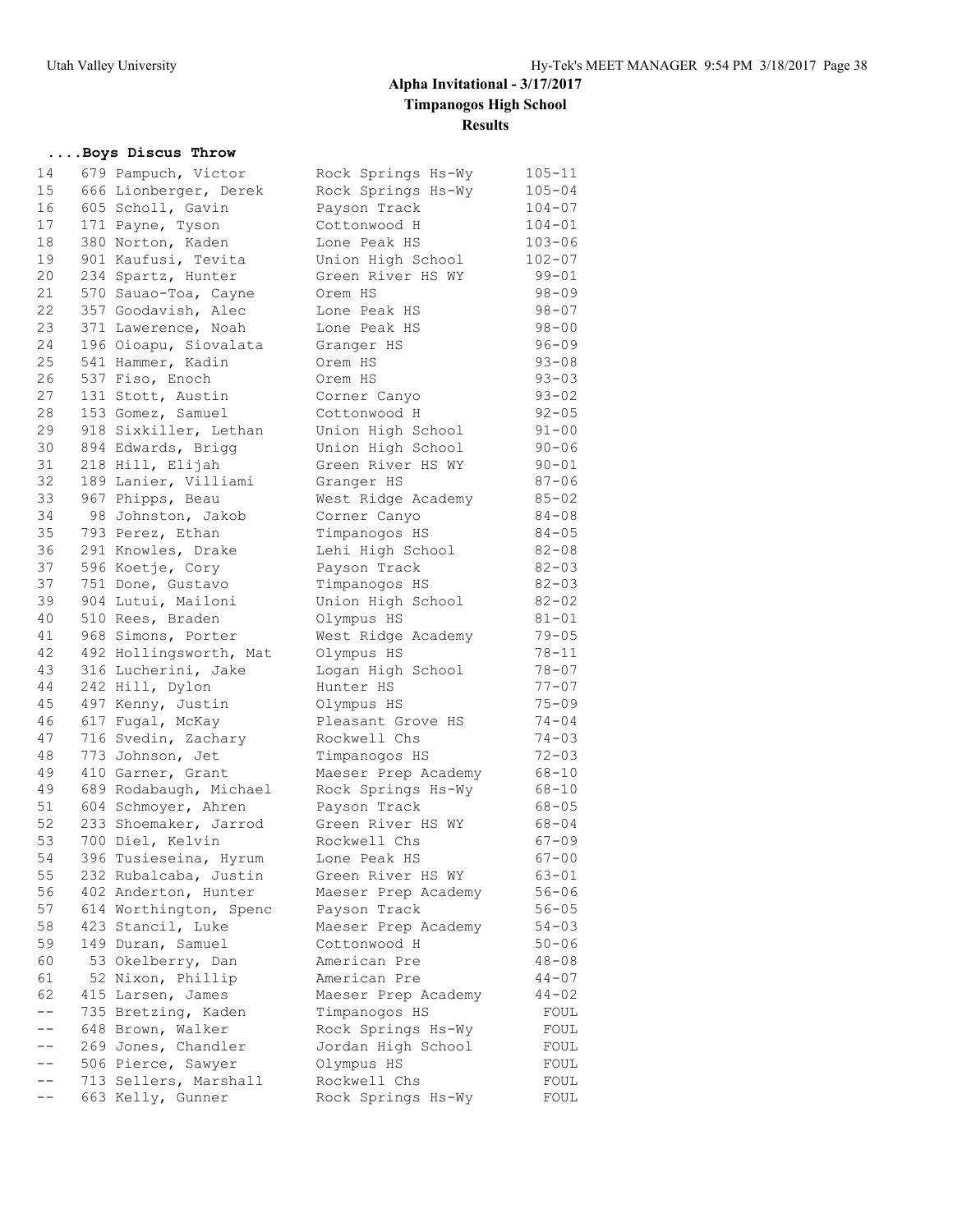## **....Boys Discus Throw**

|       | 175 Tafisi Jr, Pita    | Cottonwood H        | <b>SCR</b> |
|-------|------------------------|---------------------|------------|
|       | 814 Trotter, Wesley    | Timpanogos HS       | <b>DNS</b> |
|       | 250 Tupuola, Manu      | Hunter HS           | DNS        |
|       | 878 Tua'one, Pita      | Timpview Hig        | <b>DNS</b> |
| $--$  | 345 Chappell, Austin   | Lone Peak HS        | <b>DNS</b> |
| $---$ | 838 Cannon, Joseph     | Timpview Hig        | <b>DNS</b> |
| $- -$ | 493 Hossfeld, Kayden   | Olympus HS          | DNS        |
| $- -$ | 699 Clark, Sage        | Rockwell Chs        | DNS        |
|       | 952 Taumoepeau, Kofe   | West High School    | DNS        |
| $- -$ | 832 Bosco, Jacob       | Timpview Hig        | <b>DNS</b> |
|       | 873 Scholte, Sebastian | Timpview Hig        | DNS        |
|       | 405 Bradshaw, Max      | Maeser Prep Academy | <b>DNS</b> |
|       |                        |                     |            |

### **Boys Discus Throw**

| Finals Points<br>Year School<br>Name<br>Finals<br>10<br>$134 - 09$<br>284 Andersen, Jason<br>Lehi High School<br>$\mathfrak{L}$<br>8<br>$133 - 03$<br>261 Davis, Pharoah<br>Jordan High School<br>$\epsilon$<br>3<br>Logan High School<br>$131 - 09$<br>309 Hopkins, Devoni<br>5<br>4<br>953 Taumoepeau, Marvin<br>West High School<br>$126 - 07$<br>$5^{\circ}$<br>534 Ellsworth, Kaelen<br>$119 - 10$<br>Orem HS<br>3<br>6<br>$119 - 00$<br>Rock Springs Hs-Wy<br>655 Geffre, Zach<br>7<br>$\mathcal{L}$<br>Union High School<br>900 Kaufusi, Inoke<br>$113 - 03$<br>8<br>201 Tavia, Ryno<br>$111 - 08$<br>Granger HS<br>9<br>550 Kirkby, Austin<br>$110 - 10$<br>Orem HS |  |  |  |  |
|-----------------------------------------------------------------------------------------------------------------------------------------------------------------------------------------------------------------------------------------------------------------------------------------------------------------------------------------------------------------------------------------------------------------------------------------------------------------------------------------------------------------------------------------------------------------------------------------------------------------------------------------------------------------------------|--|--|--|--|
|                                                                                                                                                                                                                                                                                                                                                                                                                                                                                                                                                                                                                                                                             |  |  |  |  |
|                                                                                                                                                                                                                                                                                                                                                                                                                                                                                                                                                                                                                                                                             |  |  |  |  |
|                                                                                                                                                                                                                                                                                                                                                                                                                                                                                                                                                                                                                                                                             |  |  |  |  |
|                                                                                                                                                                                                                                                                                                                                                                                                                                                                                                                                                                                                                                                                             |  |  |  |  |
|                                                                                                                                                                                                                                                                                                                                                                                                                                                                                                                                                                                                                                                                             |  |  |  |  |
|                                                                                                                                                                                                                                                                                                                                                                                                                                                                                                                                                                                                                                                                             |  |  |  |  |
|                                                                                                                                                                                                                                                                                                                                                                                                                                                                                                                                                                                                                                                                             |  |  |  |  |
|                                                                                                                                                                                                                                                                                                                                                                                                                                                                                                                                                                                                                                                                             |  |  |  |  |
|                                                                                                                                                                                                                                                                                                                                                                                                                                                                                                                                                                                                                                                                             |  |  |  |  |
|                                                                                                                                                                                                                                                                                                                                                                                                                                                                                                                                                                                                                                                                             |  |  |  |  |
|                                                                                                                                                                                                                                                                                                                                                                                                                                                                                                                                                                                                                                                                             |  |  |  |  |

================================================================

## **Boys Javelin Throw**

|                 | Name          |                       | Year School        | Prelims     |
|-----------------|---------------|-----------------------|--------------------|-------------|
|                 | Preliminaries |                       |                    |             |
| $\mathbf{1}$    |               | 309 Hopkins, Devoni   | Logan High School  | $150 - 05q$ |
| 2               |               | 749 Dawson, Brett     | Timpanogos HS      | $146 - 10q$ |
| 3               |               | 764 Greer, Hunter     | Timpanogos HS      | $140 - 07q$ |
| 4               |               | 965 Melling, Chris    | West Ridge Academy | $139 - 02q$ |
| 5               |               | 722 Ah Mu, Adam       | Timpanogos HS      | $135 - 10q$ |
| 6               |               | 261 Davis, Pharoah    | Jordan High School | $135 - 06q$ |
| $7\phantom{.0}$ |               | 242 Hill, Dylon       | Hunter HS          | $135 - 01q$ |
| 8               |               | 154 Hagerman, Gabriel | Cottonwood H       | $132 - 09q$ |
| 9               |               | 99 Jones, Daniel      | Corner Canyo       | $131 - 08q$ |
| 10              |               | 468 Young, Michael    | Mountain View HS   | $130 - 02$  |
| 11              |               | 537 Fiso, Enoch       | Orem HS            | $129 - 11$  |
| 12 <sup>°</sup> |               | 596 Koetje, Cory      | Payson Track       | $123 - 04$  |
| 13              |               | 131 Stott, Austin     | Corner Canyo       | $121 - 01$  |
| 14              |               | 371 Lawerence, Noah   | Lone Peak HS       | $120 - 06$  |
| 15              |               | 280 Vivas, Brian      | Jordan High School | $119 - 02$  |
| 16              |               | 257 Burnett, Dallin   | Jordan High School | $117 - 03$  |
| 17              |               | 567 Ross, Adam        | Orem HS            | $117 - 00$  |
| 18              |               | 380 Norton, Kaden     | Lone Peak HS       | $115 - 09$  |
| 19              |               | 889 Bolton, Kalob     | Union High School  | $114 - 07$  |
| 20              |               | 454 Palmer, Kyler     | Mountain View HS   | $110 - 02$  |
| 21              |               | 550 Kirkby, Austin    | Orem HS            | $109 - 08$  |
| 22              |               | 1446 Bailey, Elijah   | American Pre       | $109 - 00$  |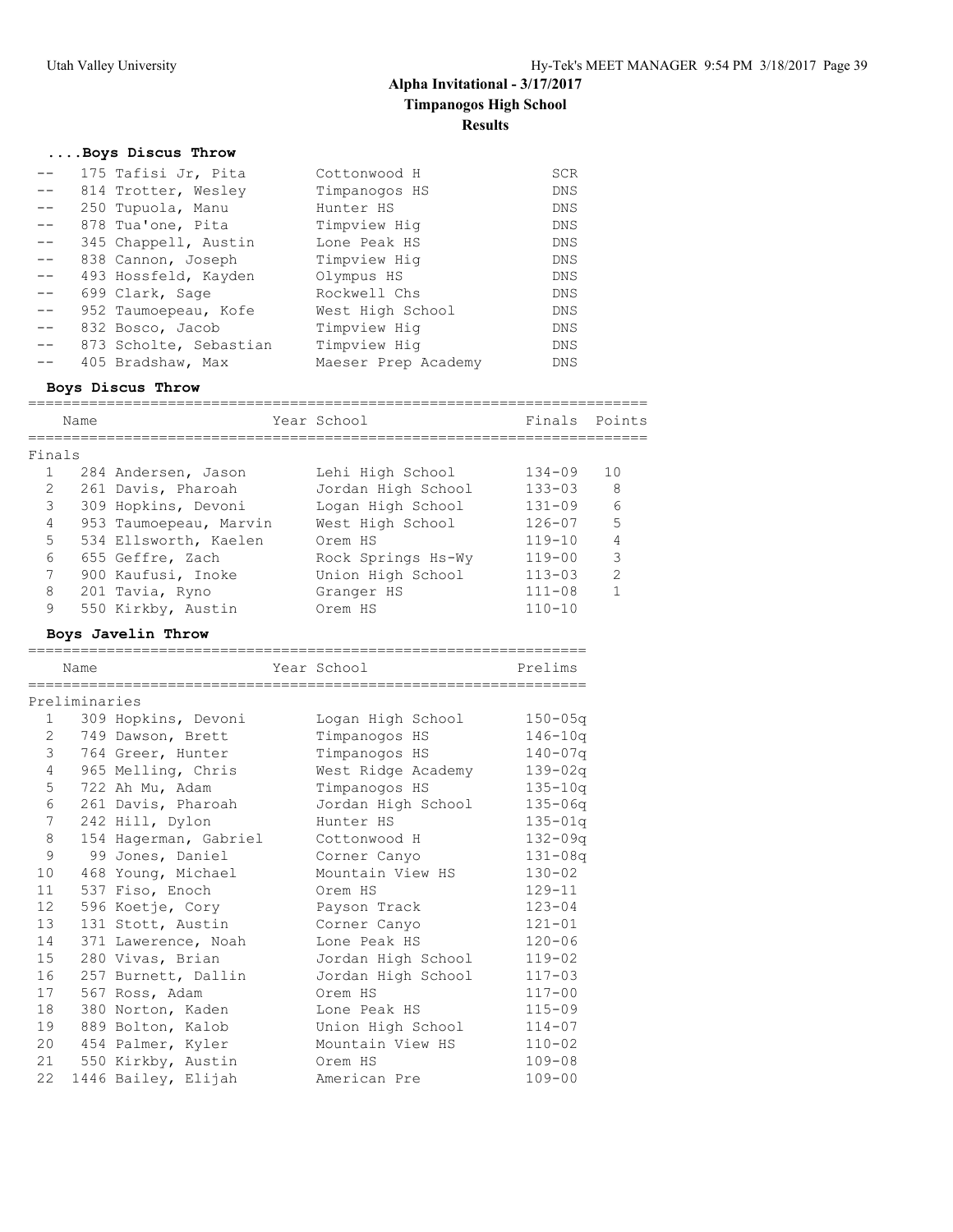## **....Boys Javelin Throw**

| 23    | 617 Fugal, McKay       | Pleasant Grove HS   | $106 - 02$ |
|-------|------------------------|---------------------|------------|
| 24    | 899 Hyder, Hunter      | Union High School   | $104 - 01$ |
| 25    | 153 Gomez, Samuel      | Cottonwood H        | $102 - 04$ |
| 26    | 605 Scholl, Gavin      | Payson Track        | $102 - 02$ |
| 27    | 541 Hammer, Kadin      | Orem HS             | $101 - 01$ |
| 28    | 52 Nixon, Phillip      | American Pre        | $100 - 06$ |
| 29    | 165 Marichal, Elijah   | Cottonwood H        | $96 - 04$  |
| 30    | 402 Anderton, Hunter   | Maeser Prep Academy | $92 - 09$  |
| 31    | 534 Ellsworth, Kaelen  | Orem HS             | $91 - 04$  |
| 32    | 614 Worthington, Spenc | Payson Track        | $89 - 03$  |
| 33    | 891 Busenbark, James   | Union High School   | $86 - 08$  |
| 34    | 700 Diel, Kelvin       | Rockwell Chs        | $83 - 08$  |
| 35    | 149 Duran, Samuel      | Cottonwood H        | $79 - 02$  |
| 36    | 55 O'Thorup, Jared     | American Pre        | $78 - 05$  |
| 37    | 506 Pierce, Sawyer     | Olympus HS          | $77 - 00$  |
| 38    | 716 Svedin, Zachary    | Rockwell Chs        | $75 - 04$  |
| 39    | 919 Sleight, Preston   | Union High School   | $71 - 10$  |
| 40    | 50 Maag, Brandon       | American Pre        | $68 - 09$  |
| 41    | 415 Larsen, James      | Maeser Prep Academy | $55 - 06$  |
| 42    | 53 Okelberry, Dan      | American Pre        | $54 - 01$  |
| 43    | 604 Schmoyer, Ahren    | Payson Track        | $41 - 04$  |
| 44    | 422 Smeltzer, Brennan  | Maeser Prep Academy | $33 - 04$  |
| $- -$ | 822 Welker, Riley      | Timpanogos HS       | FOUL       |
| $- -$ | 492 Hollingsworth, Mat | Olympus HS          | FOUL       |
| $- -$ | 157 Huizar, Jorge      | Cottonwood H        | FOUL       |
| $- -$ | 250 Tupuola, Manu      | Hunter HS           | DNS.       |
| $- -$ | 921 Wilkins, Jaiden    | Union High School   | DNS.       |
| $- -$ | 969 Stowell, Caleb     | West Ridge Academy  | DNS        |
| $- -$ | 444 Jensen, Noah       | Mountain View HS    | DNS        |
| $- -$ | 832 Bosco, Jacob       | Timpview Hig        | DNS        |
| $- -$ | 416 Merrill, Dillan    | Maeser Prep Academy | <b>DNS</b> |
| $- -$ | 775 Jorgensen, Hugo    | Timpanogos HS       | DNS.       |
| $- -$ | 316 Lucherini, Jake    | Logan High School   | <b>DNS</b> |
| $- -$ | 699 Clark, Sage        | Rockwell Chs        | <b>DNS</b> |
| $- -$ | 838 Cannon, Joseph     | Timpview Hig        | <b>DNS</b> |
| $- -$ | 873 Scholte, Sebastian | Timpview Hig        | DNS        |
| $- -$ | 967 Phipps, Beau       | West Ridge Academy  | DNS        |
| $- -$ | 56 Ralph, Andrew       | American Pre        | DNS        |
|       |                        |                     |            |

## **Boys Javelin Throw**

|               | Name |                       | Year School        | Finals Points |                |
|---------------|------|-----------------------|--------------------|---------------|----------------|
| Finals        |      |                       |                    |               |                |
|               |      | 309 Hopkins, Devoni   | Logan High School  | $150 - 05$    | 10             |
| $\mathcal{L}$ |      | 749 Dawson, Brett     | Timpanogos HS      | $146 - 10$    | 8              |
| 3             |      | 261 Davis, Pharoah    | Jordan High School | $146 - 04$    | 6              |
| 4             |      | 965 Melling, Chris    | West Ridge Academy | $146 - 02$    | 5              |
| 5             |      | 722 Ah Mu, Adam       | Timpanogos HS      | $145 - 01$    | 4              |
| 6             |      | 764 Greer, Hunter     | Timpanogos HS      | $140 - 07$    | 3              |
|               |      | 242 Hill, Dylon       | Hunter HS          | $135 - 01$    | $\mathfrak{D}$ |
| 8             |      | 99 Jones, Daniel      | Corner Canyo       | $133 - 05$    |                |
| 9             |      | 154 Hagerman, Gabriel | Cottonwood H       | $132 - 09$    |                |
|               |      |                       |                    |               |                |